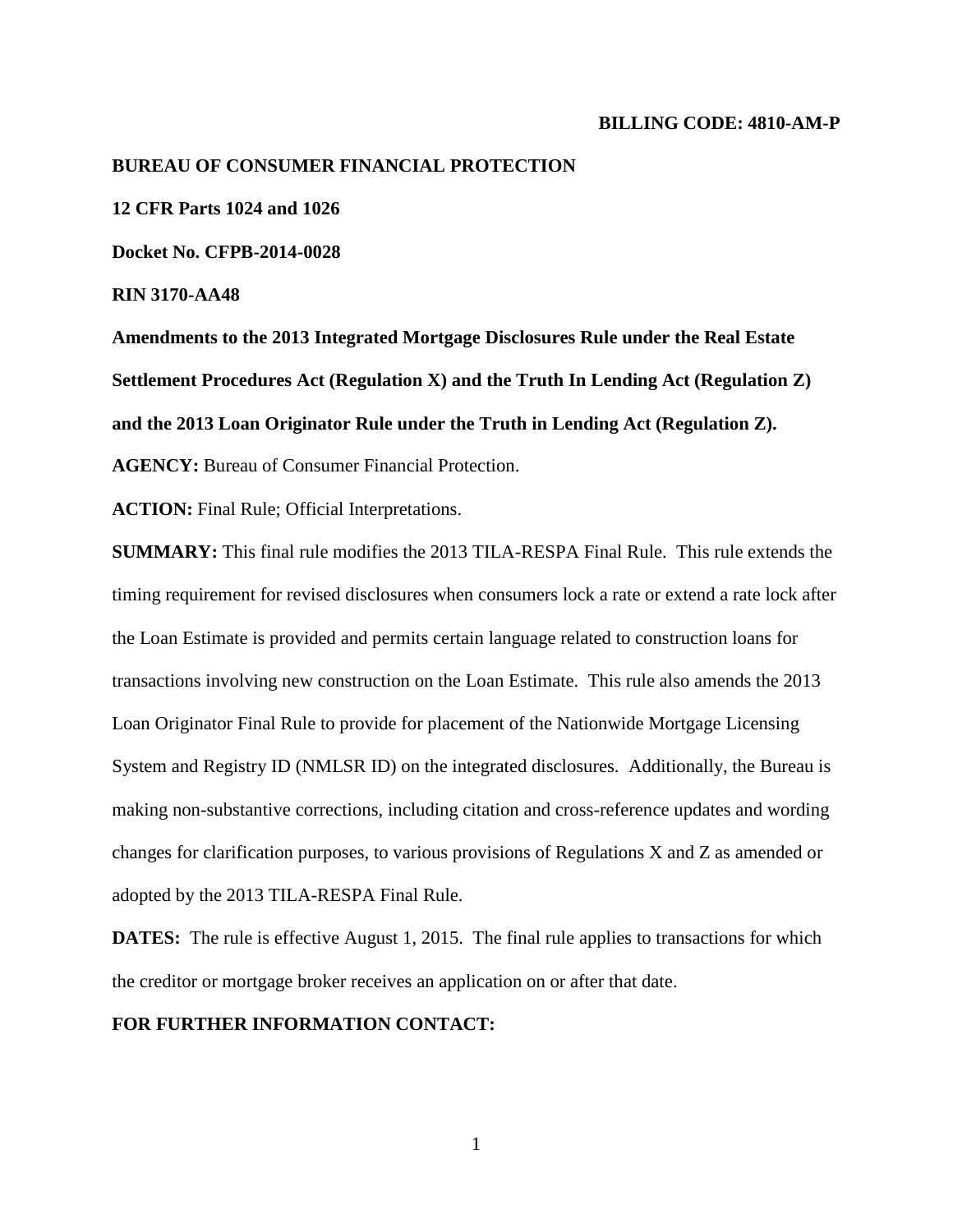Jaydee DiGiovanni, Policy and Procedure Analyst; Richard Arculin and David Friend, Counsels; Office of Regulations at (202) 435-7700.

# **SUPPLEMENTARY INFORMATION:**

### **I. Summary of Final Rule**

In November 2013, pursuant to sections 1098 and 1100A of the Dodd-Frank Wall Street Reform and Consumer Protection Act (Dodd-Frank Act), the Bureau issued the Integrated Mortgage Disclosures under the Real Estate Settlement Procedures Act (Regulation X) and the Truth in Lending Act (Regulation Z) (20[1](#page-1-0)3 TILA-RESPA Final Rule), $1$  combining certain disclosures that consumers receive in connection with applying for and closing on a mortgage loan.

On October 10, 2014, the Bureau proposed several amendments to Regulation Z provisions adopted by the [2](#page-1-1)013 TILA-RESPA Final Rule<sup>2</sup> (the proposal):

- To extend the timing requirement for creditors to provide a revised Loan Estimate to consumers when consumers lock a rate or extend a rate lock after the Loan Estimate is provided. The 2013 TILA-RESPA Final Rule requires creditors to provide a revised Loan Estimate with the revised interest rate, the points disclosed pursuant to § 1026.37(f)(1), lender credits, and any other interest rate dependent charges and terms on the date the interest rate is locked. The Bureau proposed to extend the timing requirement to the next business day after the rate is locked.
- To provide for the placement on the Loan Estimate form of language relating to construction loans in transactions involving new construction that is required in order for creditors to redisclose estimated charges.

 $1$  78 FR 79730 (Dec. 31, 2013).

<span id="page-1-1"></span><span id="page-1-0"></span> $2$  79 FR 64336 (Oct. 29, 2014).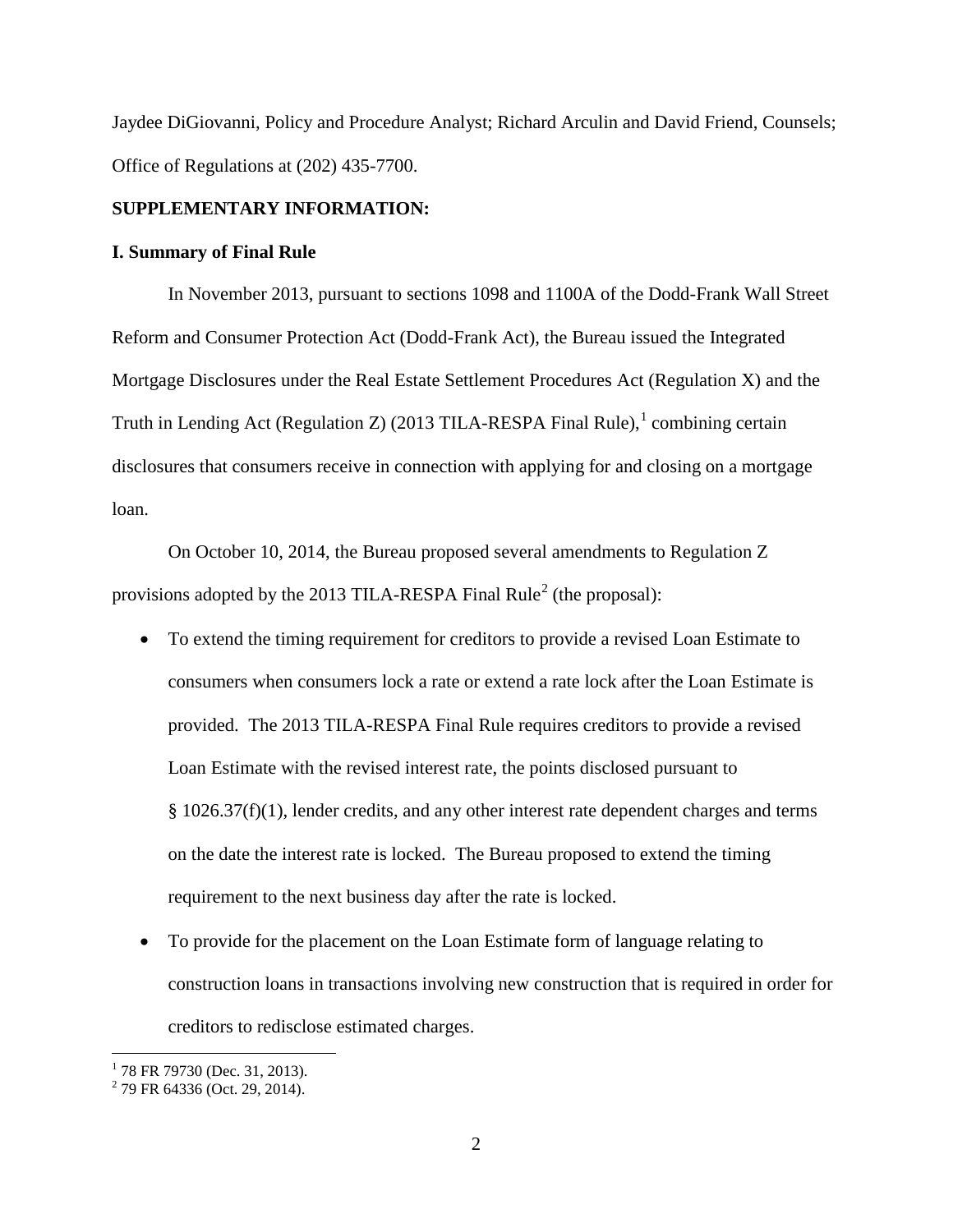- To make non-substantive corrections, including minor wording changes, corrected or updated citations and cross-references, in the regulation and commentary adopted by the 2013 TILA-RESPA Final Rule.
- The Bureau also proposed to amend the 201[3](#page-2-0) Loan Originator Final Rule<sup>3</sup> to provide for placement of the NMLSR ID on the integrated disclosures.

With respect to the proposal to allow creditors to redisclose the Loan Estimate one business day after the interest rate is locked, the Bureau is extending the timing requirement to three business days after the rate is locked. With respect to all other aspects of the proposal, the Bureau is adopting the amendments as proposed. The Bureau also is adopting additional, nonsubstantive corrections identified since the proposal was issued.

# **II. Background**

# *A. The Integrated Disclosures Rulemaking*

In July 2010, the Dodd-Frank Act was enacted. The Dodd-Frank Act transferred rulemaking authority under both TILA and RESPA to the Bureau. In addition, Dodd-Frank Act sections 1032(f), 1098, and 1100A mandated that the Bureau establish a single disclosure scheme for use by lenders or creditors in complying with the disclosure requirements of both RESPA and TILA. Section 1098(2) of the Dodd-Frank Act amended RESPA section 4(a) to require that the Bureau publish a single, integrated disclosure for mortgage loan transactions, including "the disclosure requirements of this section and section 5, in conjunction with the disclosure requirements of  $[THLA] \ldots$ ."<sup>[4](#page-2-1)</sup> Similarly, section 1100A(5) of the Dodd-Frank Act amended TILA section 105(b) to require that the Bureau publish a single, integrated disclosure for mortgage loan transactions, including "the disclosure requirements of this title in conjunction

<span id="page-2-1"></span><span id="page-2-0"></span><sup>3</sup> <sup>78</sup> FR <sup>11280</sup> (Feb. 15, 2013). <sup>4</sup> <sup>12</sup> U.S.C. 2603(a).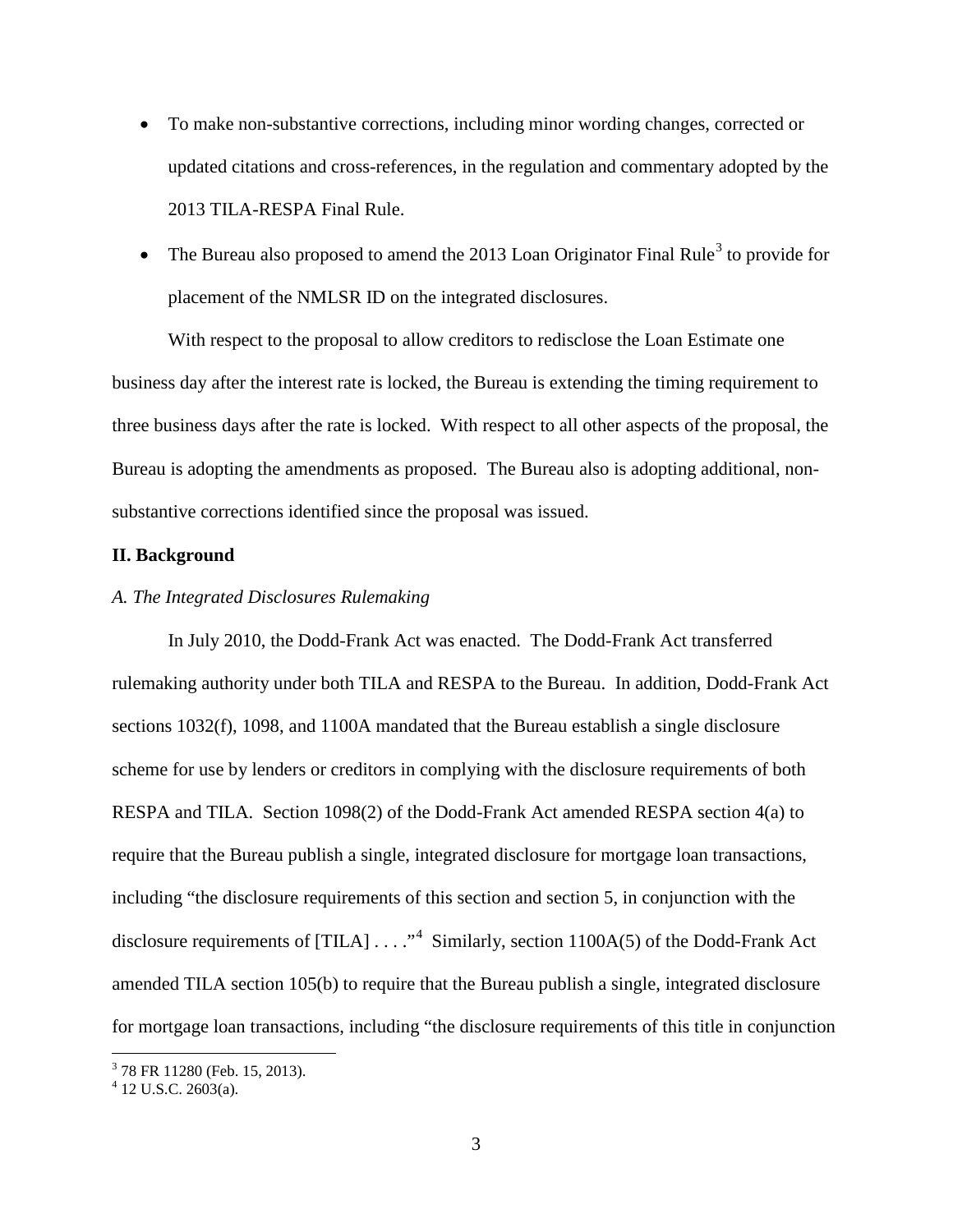with the disclosure requirements of  $[RESPA] \ldots$ <sup>[5](#page-3-0)</sup> The Dodd-Frank Act required the Bureau to issue for public comment rules and model disclosures that integrated the TILA and RESPA disclosures by July 21, 2012. [6](#page-3-1)

The Bureau issued proposed integrated disclosure forms and rules for public comment on July 9, 2012 (the 2012 TILA-RESPA Proposal).<sup>[7](#page-3-2)</sup> On December 31, 2013, more than 17 years after Congress first directed the Federal Reserve Board and the Department of Housing and Urban Development (HUD) to integrate the disclosures under TILA and RESPA, the Bureau

published the 2013 TILA-RESPA Final Rule. $8$ 

# *B. Implementation Support*

In early 2014, the Bureau initiated efforts to support industry implementation of the 2013

TILA-RESPA Final Rule. These on-going efforts include: (1) the publication of a plain-

language compliance guide and guide to forms to help industry understand the new rules,

including updates to the guides, as needed; (2) the publication of a readiness guide for

institutions to evaluate their readiness and facilitate compliance with the new rules; (3) the

publication of a disclosure timeline that illustrates the process and timing requirements of the

<span id="page-3-0"></span> $<sup>5</sup>$  15 U.S.C. 1604(b). The amendments to RESPA and TILA mandating a "single, integrated disclosure" are among</sup> numerous conforming amendments to existing Federal laws found in subtitle H of the Consumer Financial Protection Act of 2010. Subtitle C of the Consumer Financial Protection Act, "Specific Bureau Authorities," codified at 12 U.S.C. chapter 53, subchapter V, part C, contains a similar provision. Specifically, section 1032(f) of the Dodd-Frank Act provides that, by July 21, 2012, the Bureau "shall propose for public comment rules and model disclosures that combine the disclosures required under [TILA] and sections 4 and 5 of [RESPA] into a single, integrated disclosure for mortgage loan transactions covered by those laws, unless the Bureau determines that any proposal issued by the [Board] and [HUD] carries out the same purpose." 12 U.S.C. 5532(f). The Bureau issued the 2012 TILA-RESPA Proposal pursuant to that mandate and the parallel mandates established by the conforming amendments to RESPA and TILA, discussed above.<br> $6$  12 U.S.C. 5532(f).

<span id="page-3-1"></span>

<span id="page-3-2"></span><sup>&</sup>lt;sup>7</sup> See Press Release, *Consumer Financial Protection Bureau, CFPB proposes "Know Before You Owe" Mortgage Forms* (July 9, 2012), *available at* http://www.consumerfinance.gov/pressreleases/consumer-financial-protectionbureau-proposes-know-before-you-owe-mortgage-forms/; CFPB Mortgage Disclosure Team, CFPB Blog, *Know Before You Owe: Introducing our proposed mortgage disclosure forms* (July 9, 2012), *available at* http://www.consumerfinance.gov/blog/know-before-you-owe-introducing-our-proposed-mortgage-disclosure-

<span id="page-3-3"></span>forms/. <sup>8</sup> 78 FR 79730 (Dec. 31, 2013).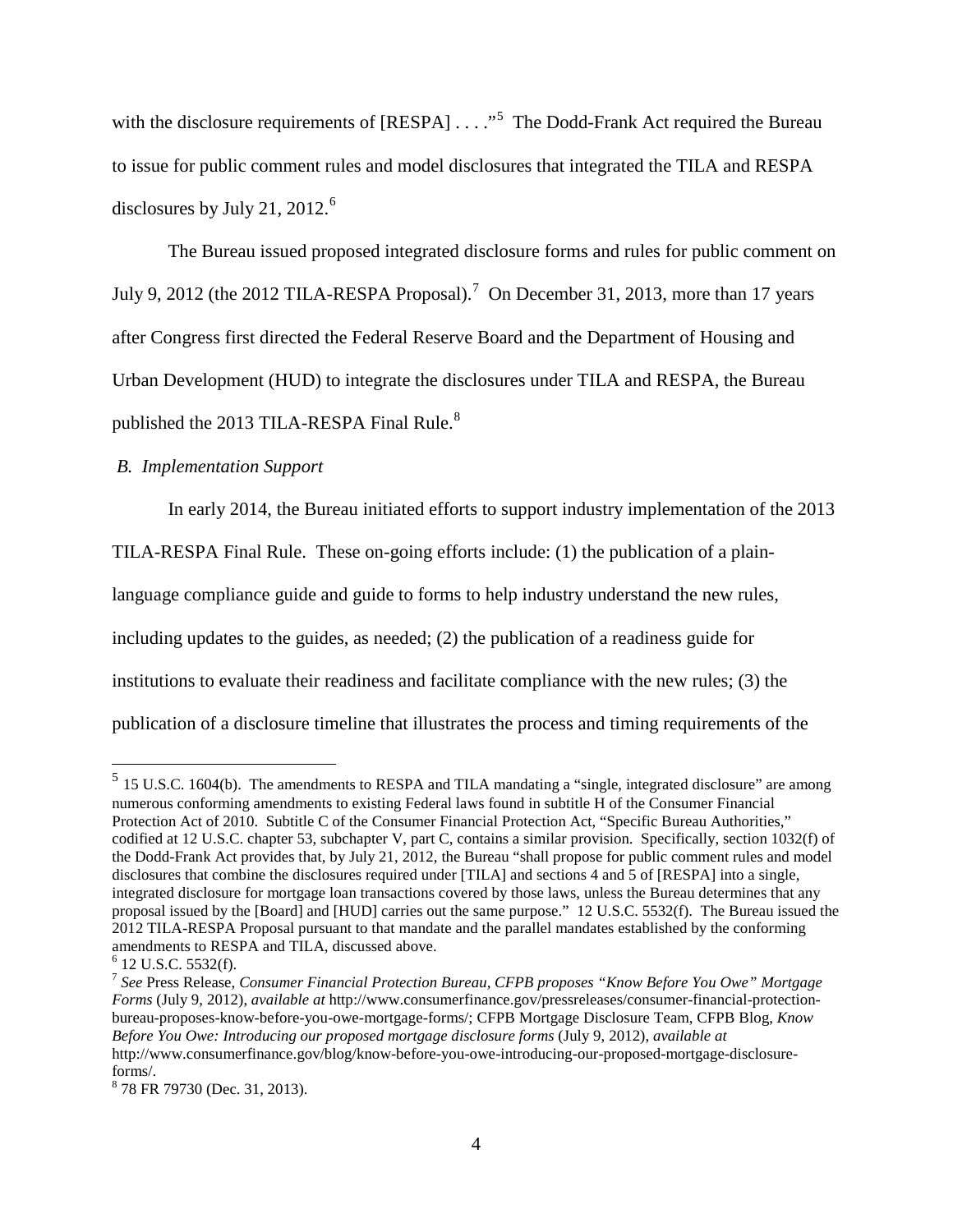new disclosure rules; (4) an ongoing series of webinars to address common interpretive questions; (5) roundtable meetings with industry, including creditors, settlement service providers, and technology vendors, to discuss implementation; (6) participation in conferences and forums; and (7) close collaboration with State and Federal regulators on implementation of the 2013 TILA-RESPA Final Rule, including coordination on consistent examination procedures. More information regarding the Bureau's TILA-RESPA implementation initiative can be found on the Bureau's regulatory implementation website at www.consumerfinance.gov/regulatory-implementation.

### **III. Comments**

The Bureau received 31 comments from creditors, trade associations, technology vendors, and others in response to the October 10, 2014 proposal to amend the 2013 TILA-RESPA Final Rule. Many of the comments discussed issues beyond the scope of the proposal. The Bureau discusses those comments that were responsive to the proposal in the section-bysection analysis below. This final rule does not make any changes outside the scope of the proposal, other than additional, non-substantive corrections identified since the proposal was issued.

### **IV. Legal Authority**

The Bureau is issuing this final rule pursuant to its authority under TILA, RESPA, and the Dodd-Frank Act. Section 1061 of the Dodd-Frank Act transferred to the Bureau the "consumer financial protection functions" previously vested in certain other Federal agencies, including the Board's consumer protection functions relating to TILA mortgage disclosures and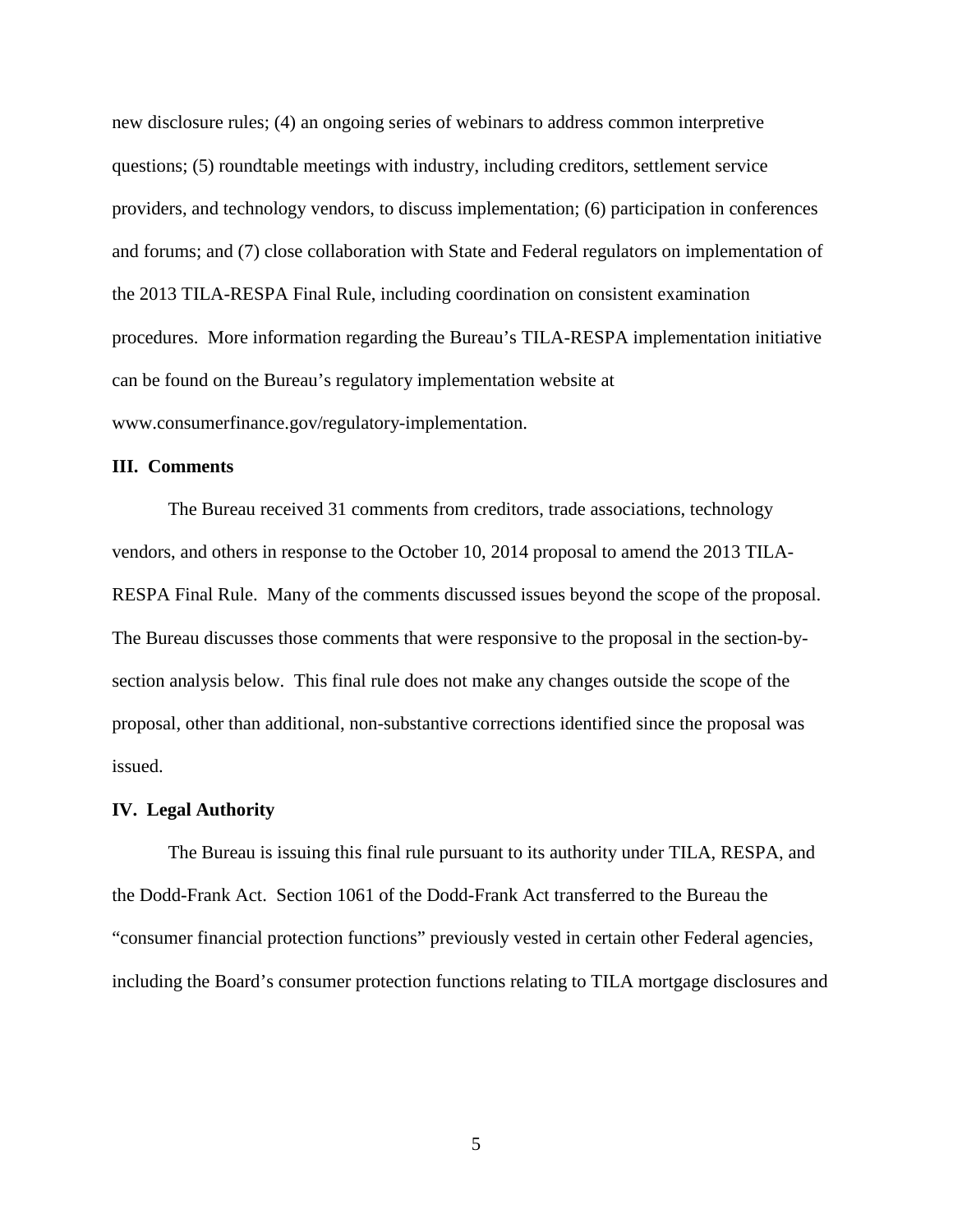the HUD Secretary's consumer protection functions relating to RESPA. $^9$  $^9$  The term "consumer" financial protection function" is defined to include "all authority to prescribe rules or issue orders or guidelines pursuant to any Federal consumer financial law, including performing appropriate functions to promulgate and review such rules, orders, and guidelines."<sup>10</sup> Title X of the Dodd-Frank Act, including section 1061 of the Dodd-Frank Act, along with TILA, RESPA, and certain subtitles and provisions of title XIV of the Dodd-Frank Act, are Federal consumer financial laws.<sup>11</sup> Accordingly, the Bureau has authority to issue regulations pursuant to TILA and RESPA, including the disclosure requirements added to those statutes by title XIV of the Dodd-Frank Act, as well as title X of the Dodd-Frank Act.

# *A. The Integrated Disclosure Mandate*

Section 1032(f) of the Dodd-Frank Act requires that, "[n]ot later than one year after the designated transfer date [of July 21, 2011], the Bureau shall propose for public comment rules and model disclosures that combine the disclosures required under [TILA] and sections 4 and 5 of [RESPA], into a single, integrated disclosure for mortgage loan transactions covered by those laws, unless the Bureau determines that any proposal issued by the [Board] and [HUD] carries out the same purpose."[12](#page-5-3) In addition, the Dodd-Frank Act amended section 105(b) of TILA and section 4(a) of RESPA to require the integration of the TILA disclosures and the disclosures

<span id="page-5-0"></span> <sup>9</sup> Dodd-Frank Wall Street Reform and Consumer Protection Act, Public Law 111-203, 124 Stat. 1376, section 1061(b)(7) (2010); 12 U.S.C. 5581(b)(7).<br><sup>10</sup> 12 U.S.C. 5581(a)(1).<br><sup>11</sup> Dodd-Frank Act section 1002(14), 12 U.S.C. 5481(14) (defining "Federal consumer financial law" to include the

<span id="page-5-1"></span>

<span id="page-5-2"></span><sup>&</sup>quot;enumerated consumer laws" and the provisions of title X of the Dodd-Frank Act); Dodd-Frank Act section 1002(12), 12 U.S.C. 5481(12) (defining "enumerated consumer laws" to include TILA and RESPA); Dodd-Frank Act section 1400(b), 15 U.S.C. 1601 note (defining "enumerated consumer laws" to include certain subtitles and provisions of Title XIV).<br><sup>12</sup> 12 U.S.C. 5532(f).

<span id="page-5-3"></span>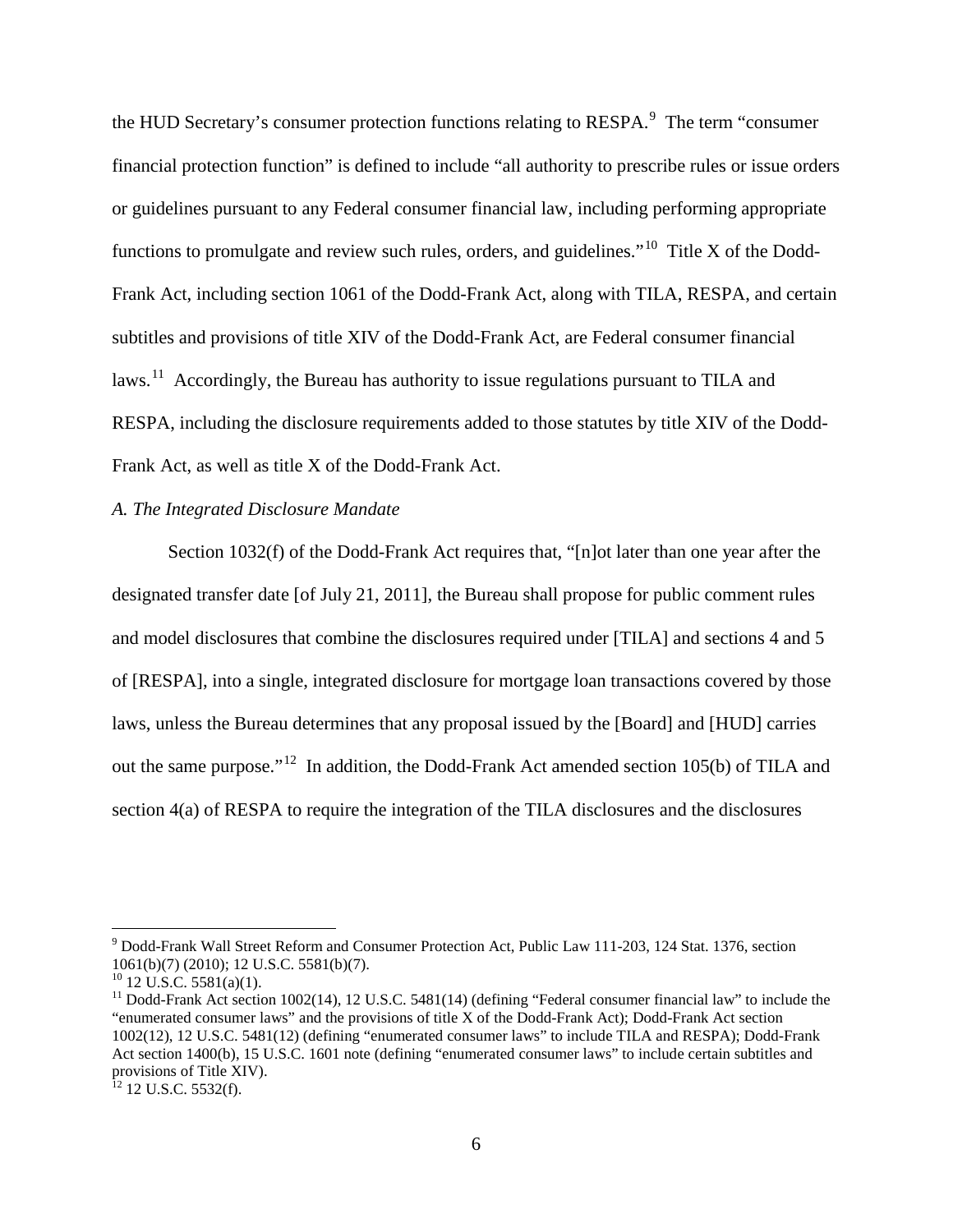required by sections 4 and 5 of  $RESPA$ <sup>[13](#page-6-0)</sup>. The purpose of the integrated disclosure is to facilitate compliance with the disclosure requirements of TILA and RESPA and to help the consumer understand the transaction by using readily understandable language to simplify the technical nature of the disclosures.<sup>14</sup>

Although Congress imposed this integrated disclosure requirement, it did not harmonize the underlying statutes. In particular, TILA and RESPA establish different timing requirements for disclosing mortgage credit terms and costs to consumers and require that those disclosures be provided by different parties. TILA generally requires that, within three business days of receiving the consumer's application and at least seven business days before consummation of certain mortgage transactions, creditors must provide consumers a good faith estimate of the costs of credit.<sup>15</sup> If the annual percentage rate that was initially disclosed becomes inaccurate, TILA requires creditors to redisclose the information at least three business days before consummation.<sup>[16](#page-6-3)</sup> These disclosures must be provided in final form at consummation.<sup>[17](#page-6-4)</sup> RESPA also requires that the creditor or broker provide consumers with a good faith estimate of settlement charges no later than three business days after receiving the consumer's application. However, unlike TILA, RESPA requires that, at or before settlement, "the person conducting the settlement" (which may or may not be the creditor) provide the consumer with a statement that

<span id="page-6-0"></span><sup>&</sup>lt;sup>13</sup> Section 1100A of the Dodd-Frank Act amended TILA section 105(b) to provide that the "Bureau shall publish a single, integrated disclosure for mortgage loan transactions (including real estate settlement cost statements) which includes the disclosure requirements of this title in conjunction with the disclosure requirements of the Real Estate Settlement Procedures Act of 1974 that, taken together, may apply to a transaction that is subject to both or either provisions of law." 15 U.S.C. 1604(b). Section 1098 of the Dodd-Frank Act amended RESPA section 4(a) to require the Bureau to publish a "single, integrated disclosure for mortgage loan transactions (including real estate settlement cost statements) which includes the disclosure requirements of this section and section 5, in conjunction with the disclosure requirements of the Truth in Lending Act that, taken together, may apply to a transaction that is subject to both or either provisions of law." 12 U.S.C. 2603(a).

<span id="page-6-2"></span><span id="page-6-1"></span><sup>&</sup>lt;sup>14</sup> See Dodd-Frank Act sections 1098, 1100A.<br><sup>15</sup> TILA section 128(b)(2)(A); 15 U.S.C. 1638(b)(2)(A). This requirement applies to extensions of credit that are both secured by a dwelling and subject to RESPA.<br><sup>16</sup> TILA section 128(b)(2)(D); 15 U.S.C. 1638(b)(2)(D).

<span id="page-6-3"></span>

<span id="page-6-4"></span><sup>&</sup>lt;sup>17</sup> TILA section  $128(b)(2)(B)(ii)$ ; 15 U.S.C. 1638(b)(2)(B)(ii).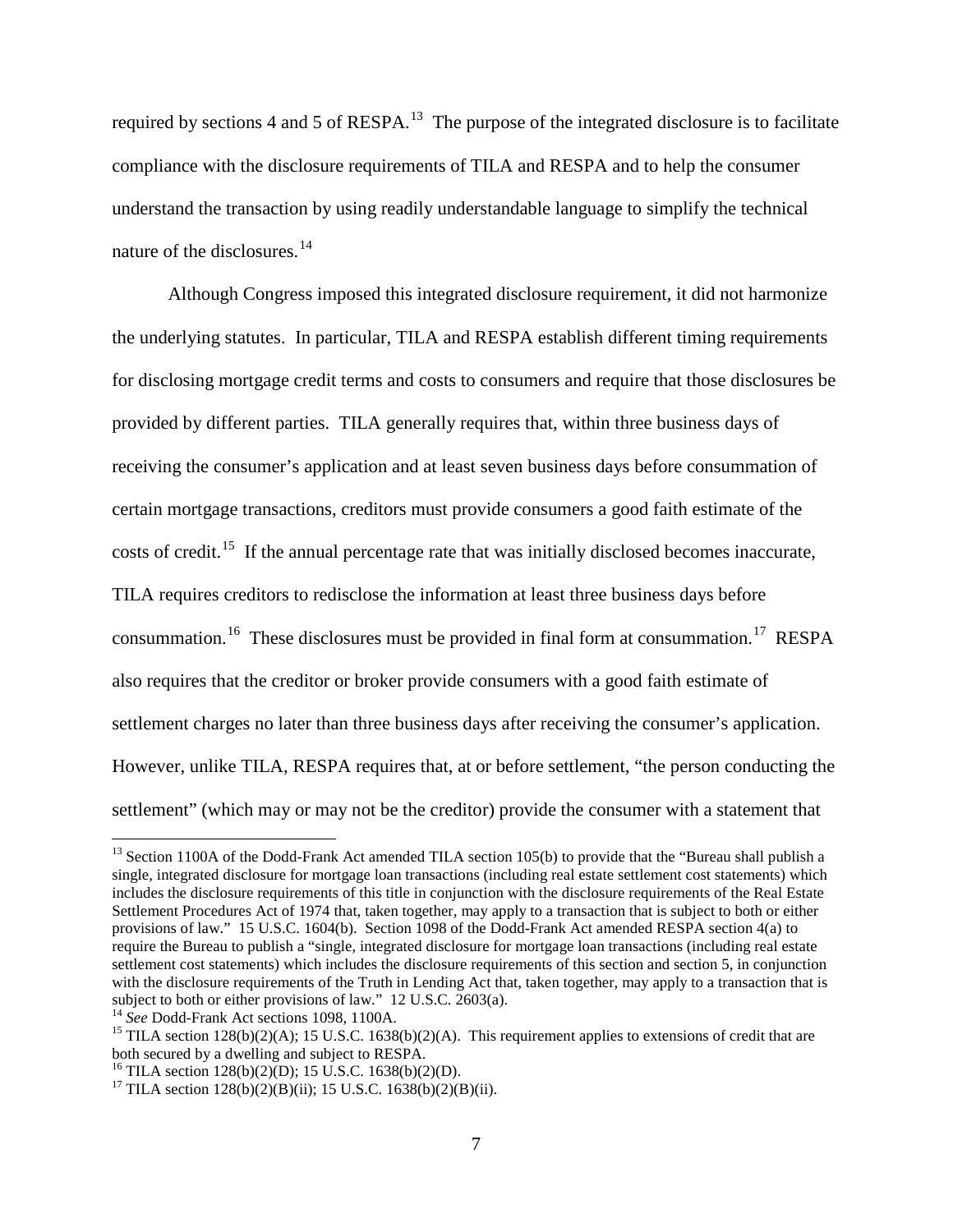records all charges imposed upon the consumer in connection with the settlement.<sup>18</sup>

The Dodd-Frank Act did not reconcile these and other statutory differences. Therefore, to meet the Dodd-Frank Act's mandate to integrate the disclosures required by TILA and RESPA, the Bureau was required to do so. Dodd-Frank Act section 1032(f), TILA section 105(b), and RESPA section 4(a) provide the Bureau with authority to issue regulations that reconcile certain provisions of TILA and RESPA to carry out Congress' mandate to integrate the statutory disclosure requirements.

# *B. Other Rulemaking and Exception Authorities*

This rule also relies on the rulemaking and exception authorities specifically granted to the Bureau by TILA, RESPA, and the Dodd-Frank Act, including the authorities discussed below.

### *Truth in Lending Act*

*TILA section 105(a)*. As amended by the Dodd-Frank Act, TILA section 105(a), 15 U.S.C. 1604(a), directs the Bureau to prescribe regulations to carry out the purposes of TILA and provides that such regulations may contain additional requirements, classifications, differentiations, or other provisions and may further provide for such adjustments and exceptions for all or any class of transactions that the Bureau judges are necessary or proper to effectuate the purposes of TILA, to prevent circumvention or evasion thereof, or to facilitate compliance therewith. A purpose of TILA is "to assure a meaningful disclosure of credit terms so that the consumer will be able to compare more readily the various credit terms available to him and avoid the uninformed use of credit."<sup>19</sup> This stated purpose is informed by Congress' finding that "economic stabilization would be enhanced and the competition among the various financial

<span id="page-7-0"></span> <sup>18</sup> RESPA sections 4(b), 5(c); 12 U.S.C. 2603(b), 2604(c).

<span id="page-7-1"></span><sup>&</sup>lt;sup>19</sup> TILA section  $102(a)$ ; 15 U.S.C. 1601(a).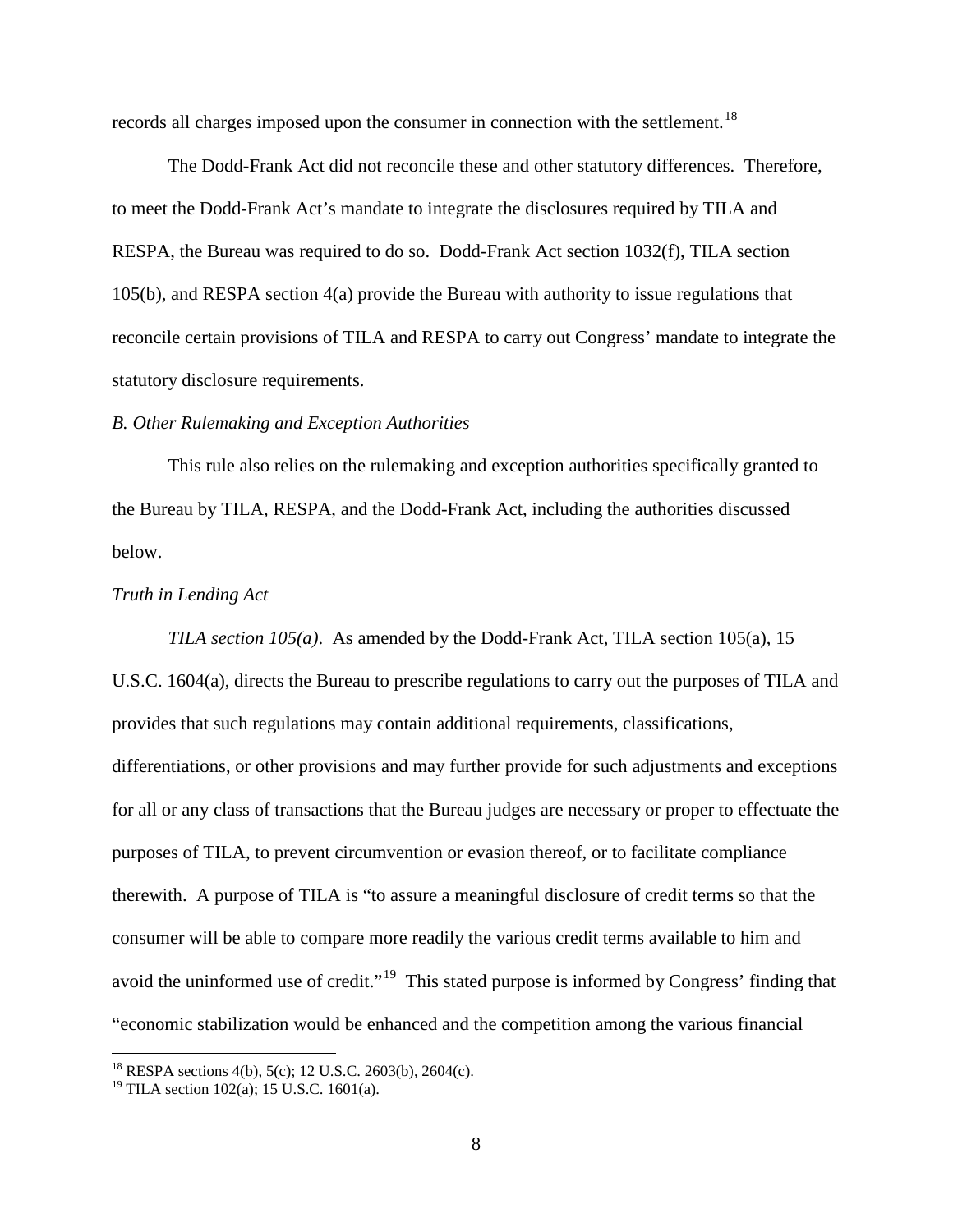institutions and other firms engaged in the extension of consumer credit would be strengthened by the informed use of credit<sup>[1]</sup><sup>20</sup>. Thus, strengthened competition among financial institutions is a goal of TILA.

Historically, TILA section 105(a) has served as a broad source of authority for rules that promote the informed use of credit through required disclosures and substantive regulation of certain practices. Dodd-Frank Act section 1100A clarified the Bureau's section 105(a) authority by amending that section to provide express authority to prescribe regulations that contain "additional requirements" that the Bureau finds are necessary or proper to effectuate the purposes of TILA, to prevent circumvention or evasion thereof, or to facilitate compliance. This amendment clarified the Bureau's authority to prescribe requirements beyond those specifically listed in the statute that meet the standards outlined in TILA section 105(a). The Dodd-Frank Act also clarified the Bureau's rulemaking authority over certain high-cost mortgages pursuant to section 105(a). As amended by the Dodd-Frank Act, TILA section 105(a) authority to make adjustments and exceptions to the requirements of TILA applies to all transactions subject to TILA, except with respect to the provisions of TILA section 129 that apply to the high-cost mortgages referred to in TILA section 103(bb), 15 U.S.C. 1602(bb).<sup>[21](#page-8-1)</sup>

*TILA section 129B(e)*. Dodd-Frank Act section 1405(a) amended TILA to add new section 129B(e), 15 U.S.C. 1639B(e). That section authorizes the Bureau to "prohibit or condition terms, acts, or practices relating to residential mortgage loans that the Bureau finds to be abusive, unfair, deceptive, predatory, necessary or proper to ensure that responsible, affordable mortgage credit remains available to consumers in a manner consistent with the

<span id="page-8-1"></span><span id="page-8-0"></span><sup>&</sup>lt;sup>20</sup> TILA section 102(a).<br><sup>21</sup> 15 U.S.C. 1639. TILA section 129 contains requirements for certain high-cost mortgages, established by the Home Ownership and Equity Protection Act (HOEPA), which are commonly called HOEPA loans.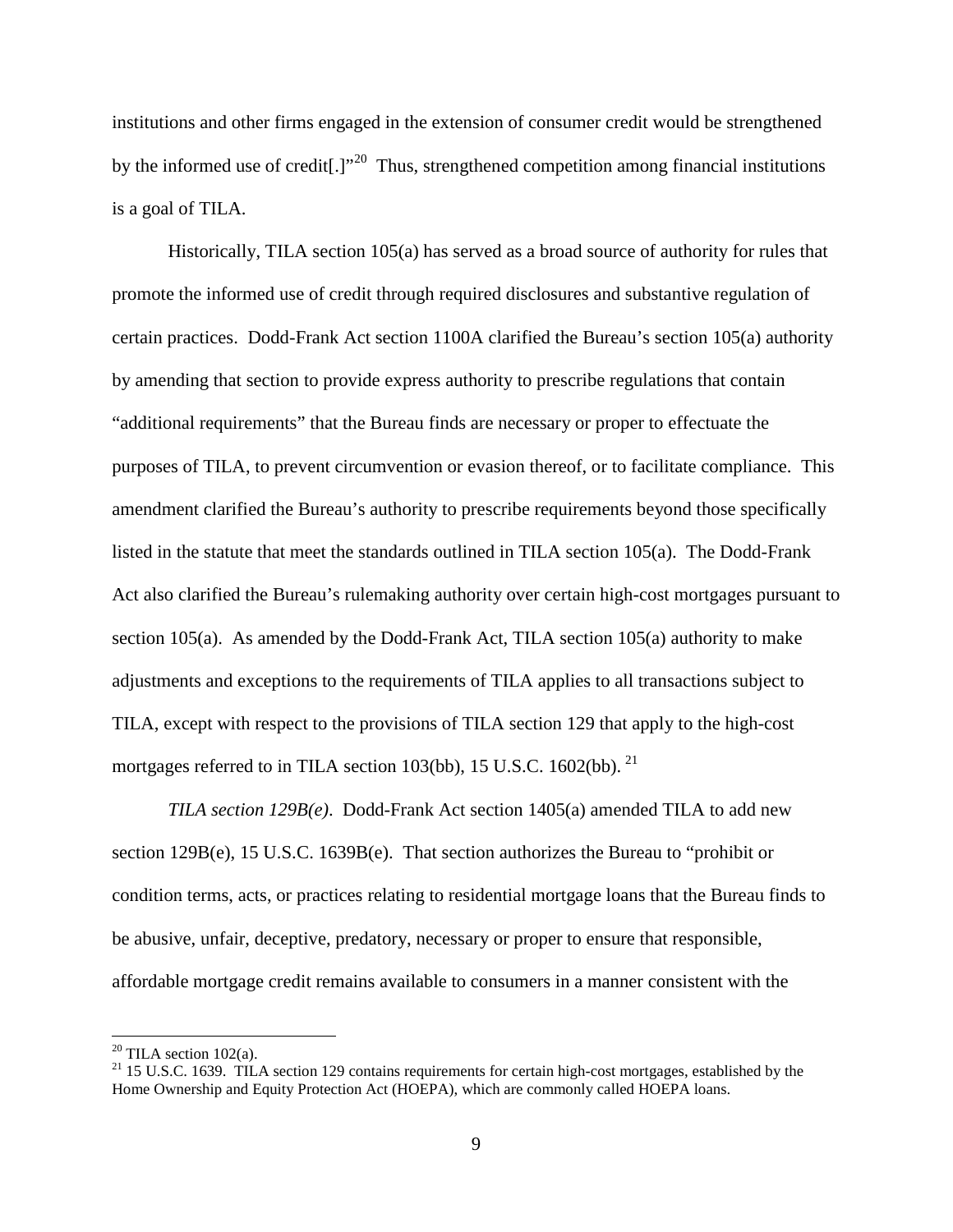purposes of this section and section 129C [of TILA], necessary or proper to effectuate the purposes of this section and section 129C [of TILA], to prevent circumvention or evasion thereof, or to facilitate compliance with such sections, or are not in the interest of the borrower." In developing rules under TILA section 129B(e), the Bureau has considered the broad mandate of section 129B.

# *Real Estate Settlement Procedures Act*

Section 19(a) of RESPA, 12 U.S.C. 2617(a), authorizes the Bureau to prescribe such rules and regulations and to make such interpretations and grant such reasonable exemptions for classes of transactions as may be necessary to achieve the purposes of RESPA. In enacting RESPA, Congress sought "to insure that consumers . . . are provided with greater and more timely information on the nature and costs of the settlement process and protected from unnecessarily high settlement charges caused by certain abusive practices in some areas of the country."<sup>22</sup> RESPA section 19(a) has served as a broad source of authority to prescribe disclosures and substantive requirements to carry out the purposes of RESPA.

In developing rules under RESPA section 19(a), the Bureau has considered the purposes of RESPA. One purpose of RESPA is "to effect certain changes in the settlement process for residential real estate that will result in more effective advance disclosure to home buyers and sellers of settlement costs."<sup>[23](#page-9-1)</sup>

### *Dodd-Frank Act*

*Dodd-Frank Act section 1021.* Section 1021(a) of the Dodd-Frank Act provides that the Bureau shall seek to implement and, where applicable, enforce Federal consumer financial law consistently for the purpose of ensuring that all consumers have access to markets for consumer

<span id="page-9-1"></span><span id="page-9-0"></span><sup>&</sup>lt;sup>22</sup> RESPA section 2(a); 12 U.S.C. 2601(a).<br><sup>23</sup> RESPA section 2(b); 12 U.S.C. 2601(b).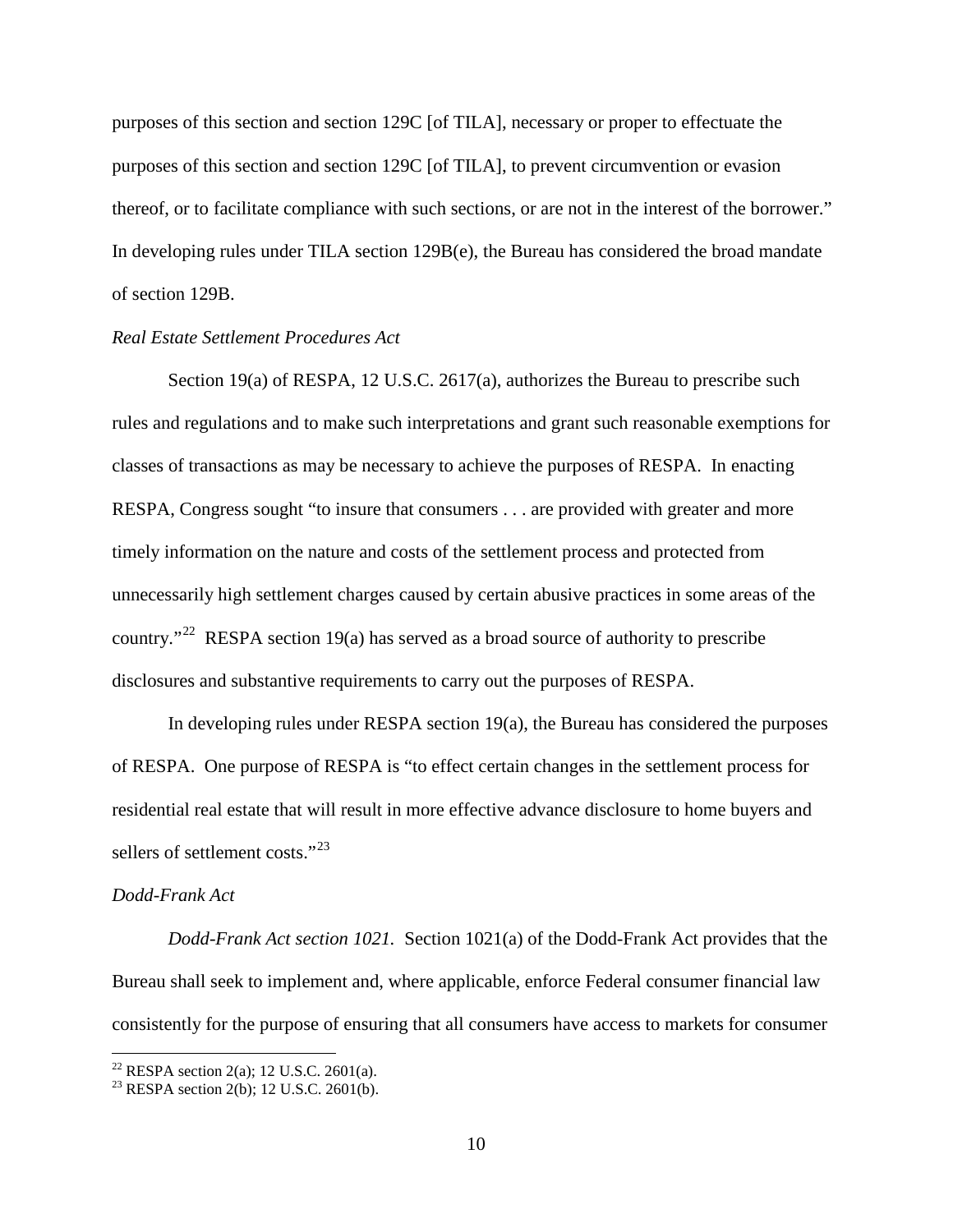financial services and that markets for consumer financial products and services are fair, transparent, and competitive.<sup>24</sup> In addition, section 1021(b) of the Dodd-Frank Act provides that the Bureau is authorized to exercise its authorities under Federal consumer financial law for the purposes of ensuring, with respect to consumer financial products and services, that, among other things: (1) consumers are provided with timely and understandable information to make responsible decisions about financial transactions; (2) consumers are protected from unfair, deceptive, or abusive acts and practices and from discrimination; (3) outdated, unnecessary, or unduly burdensome regulations are regularly identified and addressed in order to reduce unwarranted regulatory burdens; (4) Federal consumer financial law is enforced consistently, without regard to the status of a person as a depository institution, in order to promote fair competition; and (5) markets for consumer financial products and services operate transparently and efficiently to facilitate access and innovation.<sup>25</sup> In developing this rulemaking, the Bureau has sought to ensure that it is consistent with the purposes of Dodd-Frank Act section 1021(a) and with the objectives of Dodd-Frank Act section 1021(b), specifically including Dodd-Frank Act section 1021(b)(1) and (3).

*Dodd-Frank Act section 1022(b).* Section 1022(b)(1) of the Dodd-Frank Act authorizes the Bureau to prescribe rules "as may be necessary or appropriate to enable the Bureau to administer and carry out the purposes and objectives of the Federal consumer financial laws, and to prevent evasions thereof."<sup>26</sup> Section 1022(b)(2) of the Dodd-Frank Act prescribes certain standards for rulemaking that the Bureau must follow in exercising its authority under section

<span id="page-10-2"></span>

<span id="page-10-1"></span><span id="page-10-0"></span><sup>&</sup>lt;sup>24</sup> 12 U.S.C. 5511(a).<br><sup>25</sup> 12 U.S.C. 5511(b).<br><sup>26</sup> 12 U.S.C. 5512(b)(1).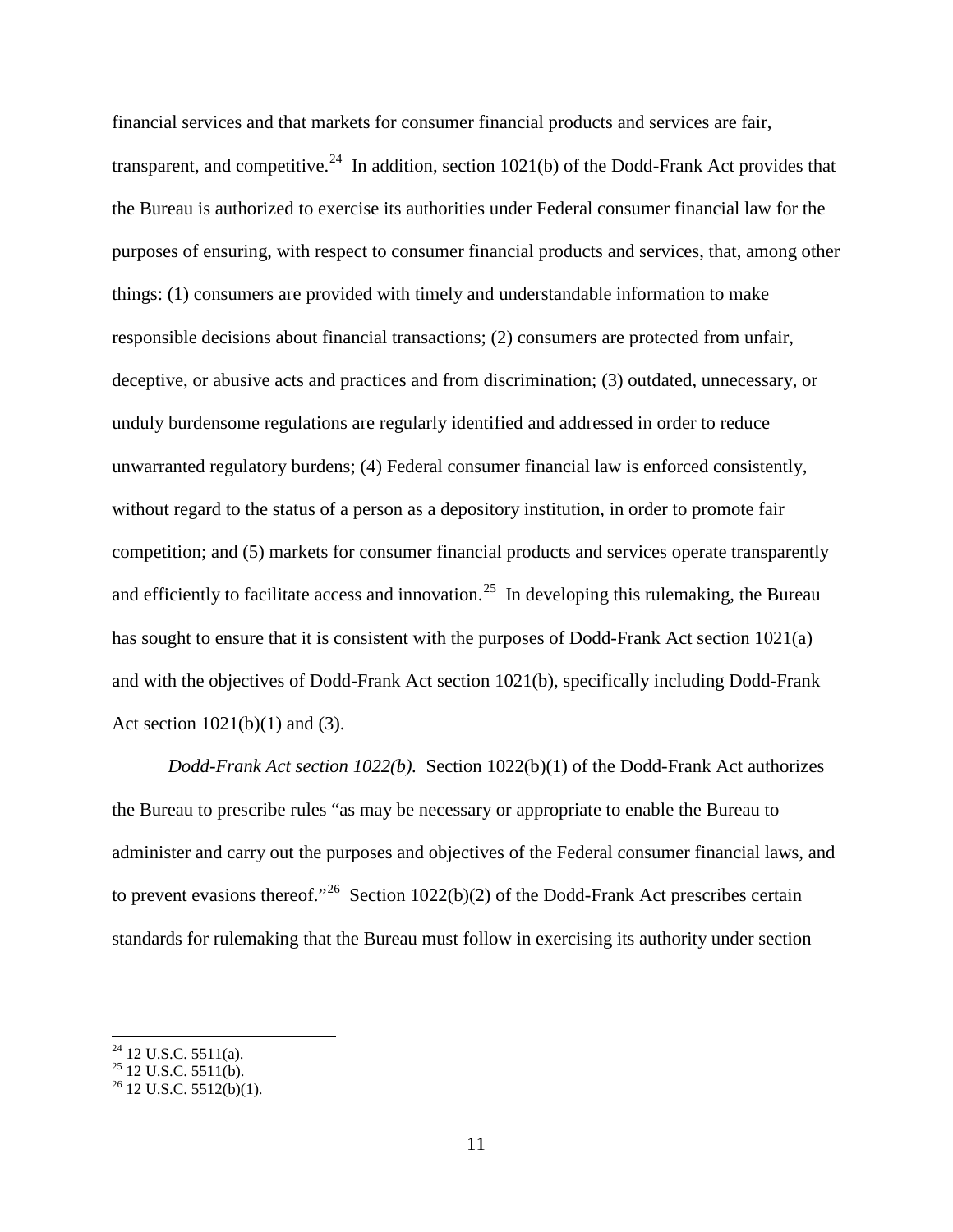$1022(b)(1).^{27}$  As discussed above, TILA and RESPA are Federal consumer financial laws. Accordingly, in finalizing this rule, the Bureau is exercising its authority under Dodd-Frank Act section 1022(b) to prescribe rules under TILA, RESPA, and title X of the Dodd-Frank Act that carry out the purposes and objectives and prevent evasion of those laws. See part VI for a discussion of the Bureau's standards for rulemaking under Dodd-Frank Act section 1022(b)(2).

*Dodd-Frank Act section 1032*. Section 1032(a) of the Dodd-Frank Act provides that the Bureau "may prescribe rules to ensure that the features of any consumer financial product or service, both initially and over the term of the product or service, are fully, accurately, and effectively disclosed to consumers in a manner that permits consumers to understand the costs, benefits, and risks associated with the product or service, in light of the facts and circumstances."<sup>28</sup> The authority granted to the Bureau in section  $1032(a)$  is broad and empowers the Bureau to prescribe rules regarding the disclosure of the "features" of consumer financial products and services generally. Accordingly, the Bureau may prescribe rules containing disclosure requirements even if other Federal consumer financial laws do not specifically require disclosure of such features.

Dodd-Frank Act section 1032(c) provides that, in prescribing rules pursuant to section 1032, the Bureau "shall consider available evidence about consumer awareness, understanding of, and responses to disclosures or communications about the risks, costs, and benefits of consumer financial products or services."[29](#page-11-2) Accordingly, in developing the 2013 TILA-RESPA Final Rule and amendments thereto under Dodd-Frank Act section 1032(a), the Bureau considered available studies, reports, and other evidence about consumer awareness,

<span id="page-11-1"></span><span id="page-11-0"></span><sup>&</sup>lt;sup>27</sup> 12 U.S.C. 5512(b)(2).<br><sup>28</sup> 12 U.S.C. 5532(a).

<span id="page-11-2"></span> $29$  12 U.S.C. 5532(c).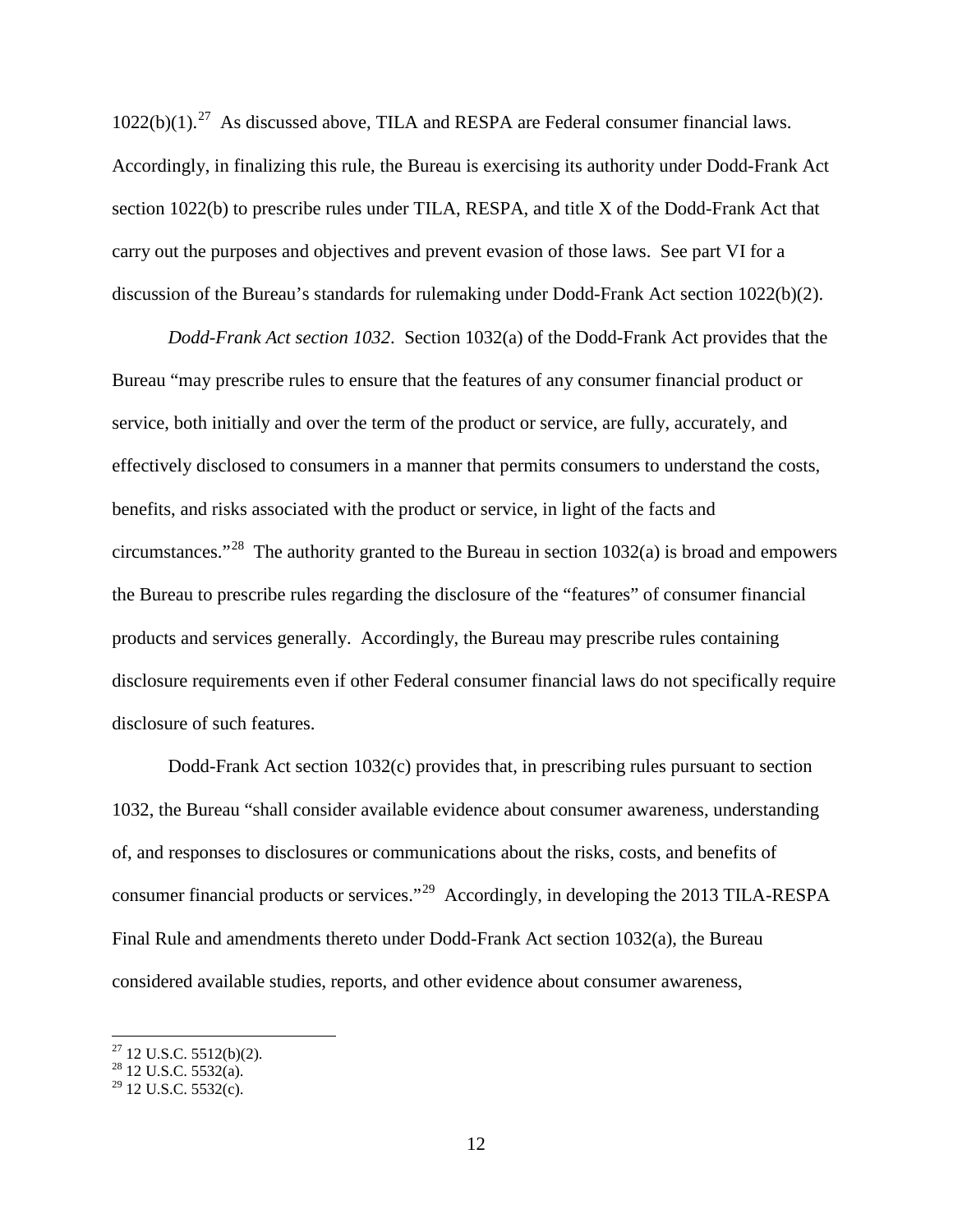understanding of, and responses to disclosures or communications about the risks, costs, and benefits of consumer financial products or services. Moreover, the Bureau has considered the evidence developed through its consumer testing of the integrated disclosures as well as prior testing done by the Board and HUD regarding TILA and RESPA disclosures. See part III of the 2013 TILA-RESPA Final Rule for a discussion of the Bureau's consumer testing.<sup>30</sup>

*Dodd-Frank Act section 1405(b)*. Section 1405(b) of the Dodd-Frank Act provides that, "[n]otwithstanding any other provision of [title XIV of the Dodd-Frank Act], in order to improve consumer awareness and understanding of transactions involving residential mortgage loans through the use of disclosures, the Bureau may, by rule, exempt from or modify disclosure requirements, in whole or in part, for any class of residential mortgage loans if the Bureau determines that such exemption or modification is in the interest of consumers and in the public interest."<sup>[31](#page-12-1)</sup> Section 1401 of the Dodd-Frank Act, which amends TILA section  $103(cc)(5)$ , 15 U.S.C. 1602(cc)(5), generally defines a residential mortgage loan as any consumer credit transaction that is secured by a mortgage on a dwelling or on residential real property that includes a dwelling other than an open-end credit plan or an extension of credit secured by a consumer's interest in a timeshare plan. Notably, the authority granted by section 1405(b) applies to "disclosure requirements" generally and is not limited to a specific statute or statutes. Accordingly, Dodd-Frank Act section 1405(b) is a broad source of authority to exempt from or modify the disclosure requirements of TILA and RESPA.

In developing rules for residential mortgage loans under Dodd-Frank Act section 1405(b), the Bureau has considered the purposes of improving consumer awareness and understanding of transactions involving residential mortgage loans through the use of disclosures

<span id="page-12-0"></span><sup>&</sup>lt;sup>30</sup> 78 FR 79730, 79741 (Dec. 31, 2013).<br><sup>31</sup> 15 U.S.C. 1601 note.

<span id="page-12-1"></span>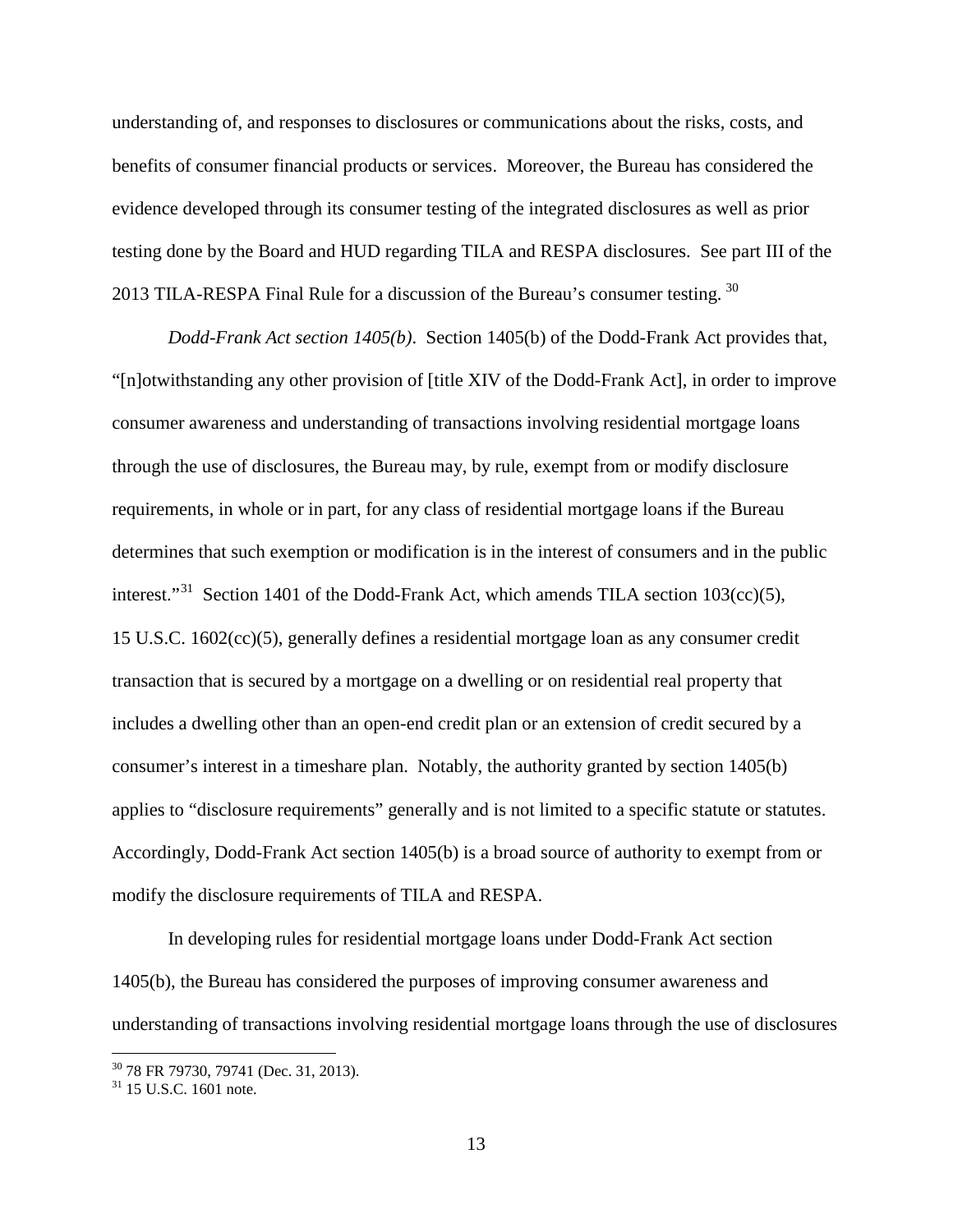and the interests of consumers and the public.

## **V. Section-by-Section Analysis**

## *A. General – Non-Substantive Corrections*

The Bureau proposed non-substantive corrections, including citation and cross-reference updates and wording changes for clarification purposes, in Regulation X and Regulation Z. The Bureau received comments that supported these proposed changes. The Bureau is adopting as proposed the non-substantive corrections to regulatory text in §§ 1024.5(d), 1026.37(o), and 1026.38(e); commentary to §§ 1026.37(b), (c), and (h) and 1026.38(a) and (e); and appendix H. The Bureau also is making non-substantive clarifications to the commentary to  $\S 1026.38(g)$  for the reasons discussed in the section-by-section analysis below, as well as other, non-substantive corrections and wording clarifications to regulatory text in § 1026.38(j) and (t).

*B. Regulation Z*

*Section 1026.19 – Certain Mortgage and Variable-Rate Transactions 19(e) Mortgage Loans Secured By Real Property – Early Disclosures 19(e)(3) Good Faith Determination For Estimates of Closing Costs 19(e)(3)(iv) Revised Estimates*

*19(e)(3)(iv)(D) Interest Rate Dependent Charges*

# *Proposed Rule*

Pursuant to the Bureau's authority as described in the 2012 TILA-RESPA Proposal<sup>[32](#page-13-0)</sup> and the 2013 TILA-RESPA Final Rule<sup>[33](#page-13-1)</sup>, the Bureau proposed to amend § 1026.19(e)(3)(iv)(D) to modify the timing requirement for creditors to provide a revised Loan Estimate to consumers when the interest rate is locked after the provision of the Loan Estimate. Section

<span id="page-13-1"></span>

<span id="page-13-0"></span><sup>&</sup>lt;sup>32</sup> 77 FR 51116, 51165-51169 (Aug. 23, 2012).<br><sup>33</sup> 78 FR 79730, 79816-79822 (Dec. 31, 2013).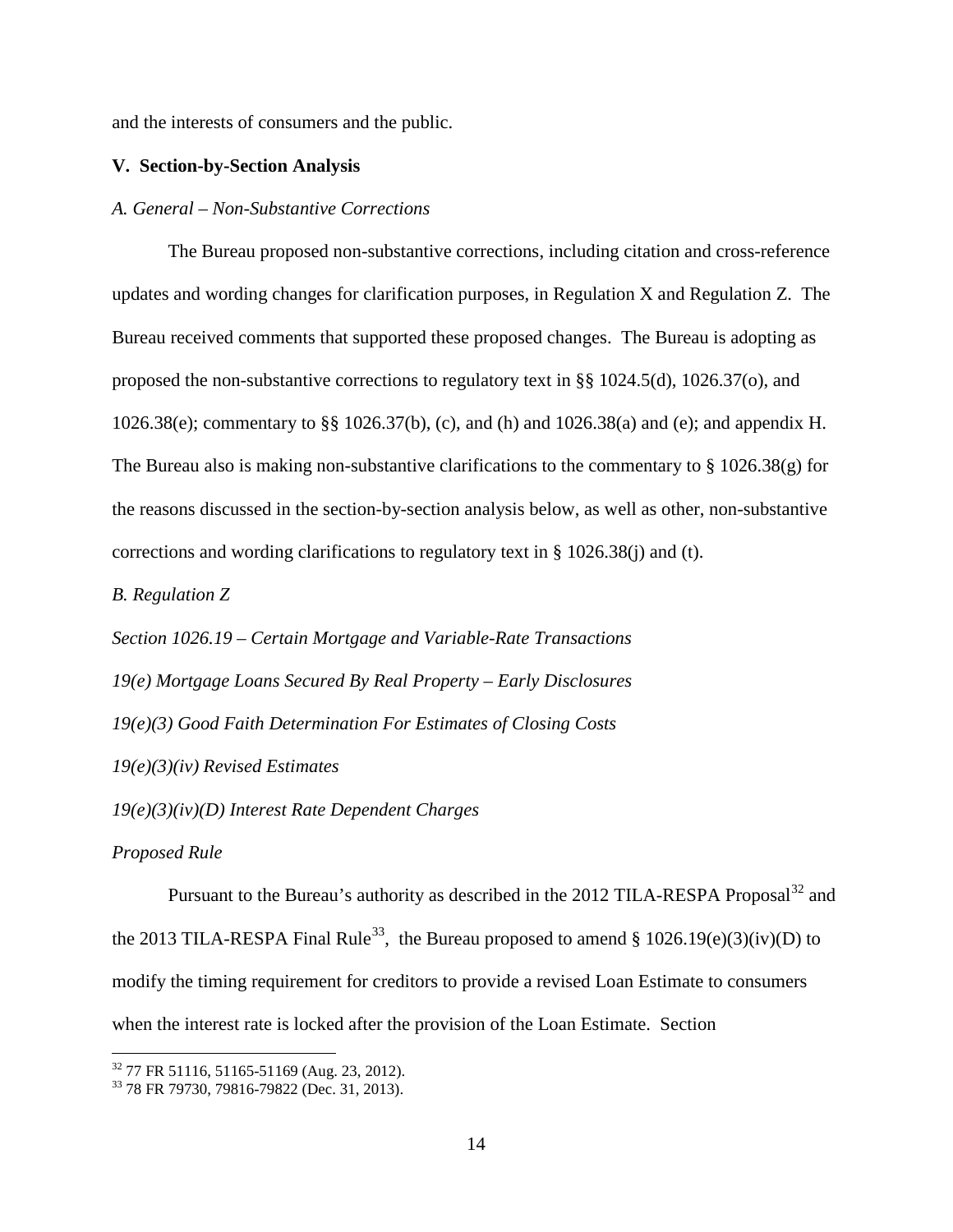§ 1026.19(e)(3)(iv)(D), as adopted by the 2013 TILA-RESPA Final Rule, requires creditors to provide the revised disclosure with the revised interest rate, the points disclosed pursuant to  $§$  1026.37(f)(1), lender credits, and any other interest rate dependent charges and terms on the date the interest rate is locked. The Bureau proposed to change the timing requirement to the next business day after the rate is locked. As discussed in detail below, this final rule amends  $§ 1026.19(e)(3)(iv)(D)$  to provide creditors with three business days, rather than one business day, to provide the revised Loan Estimate. This amendment harmonizes the timing requirement in §  $1026.19(e)(3)(iv)(D)$  with other timing requirements for redisclosure adopted in the 2013 TILA-RESPA Final Rule and is consistent with current law and practice pursuant to  $§$  1024.7(f)(5), under which creditors have three business days from rate lock to provide a revised Good Faith Estimate.

As discussed in the proposal, the Bureau proposed to allow creditors an additional business day to provide the revised Loan Estimate because it received information suggesting that creditors may not control when a rate is locked to the same extent the Bureau believed when it issued the 2013 TILA-RESPA Final Rule. The Bureau also learned that operational challenges due to the same-day redisclosure requirement in § 1026.19(e)(3)(iv)(D) could restrict the flexibility many creditors currently provide consumers to lock their interest rates and could result in creditors imposing time restrictions on when consumers may lock their rates (e.g., "cut-off" times). Given the potential consequences of losing the ability to reset the applicable tolerances for interest rate dependent charges pursuant to  $\S 1026.19(e)(3)$ , the Bureau believes creditors could respond to the same-day timing requirement adopted by the 2013 TILA-RESPA Final Rule by limiting consumers' ability to lock rates at the time of their choice and imposing cut-off times that only allow consumers to lock interest rates on business days during preset hours.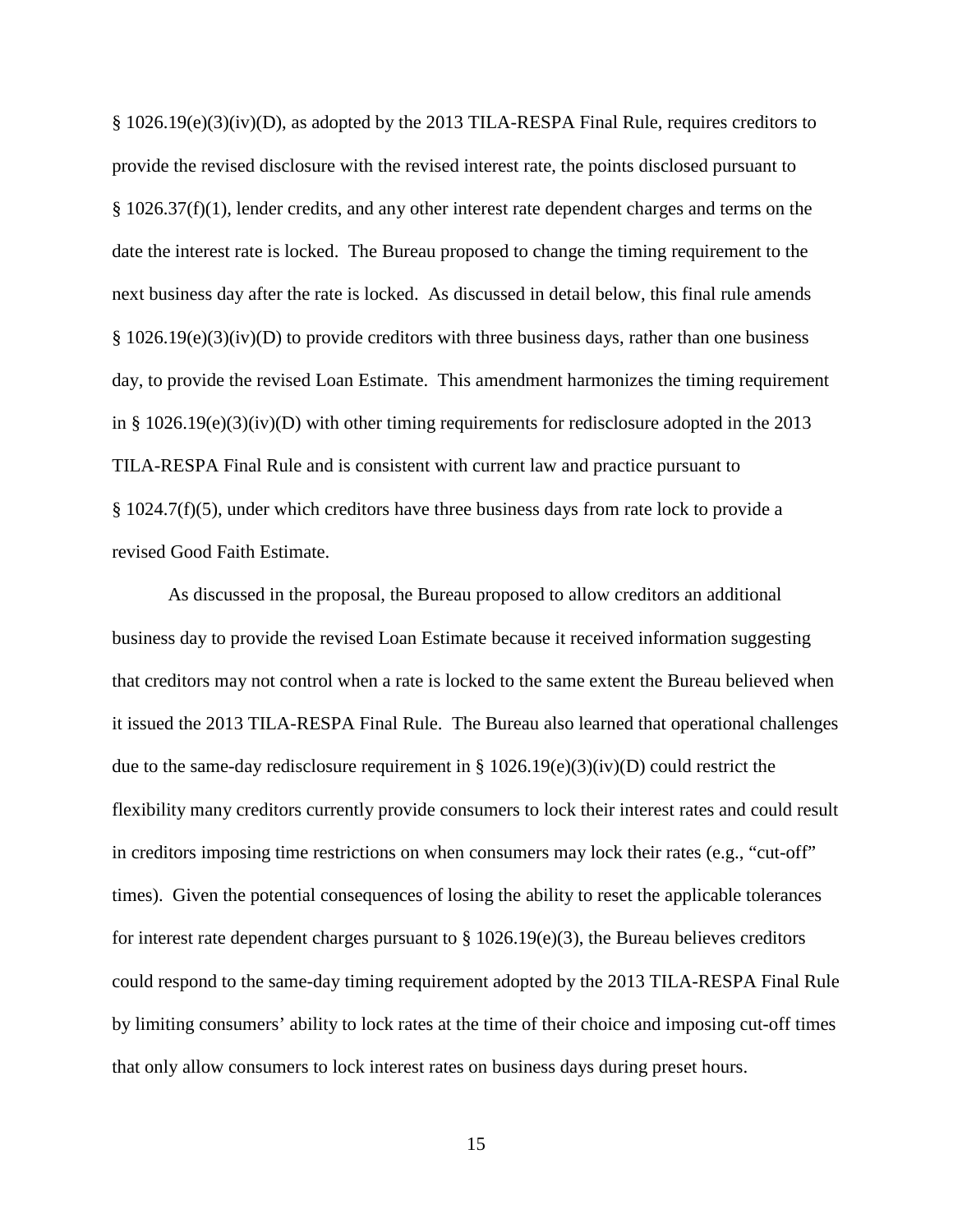Accordingly, the Bureau reconsidered the same-day redisclosure requirement and proposed to amend  $\S 1026.19(e)(3)(iv)(D)$  and its commentary to adjust this timing requirement.

Currently, some creditors permit the consumer, or loan originator working on behalf of the consumer, to lock the interest rate unilaterally at any point during a business day or even after normal business hours. The Bureau believes this flexibility is beneficial to consumers because it allows them to lock interest rates on a date and time of their choosing, without time restrictions imposed by the creditor. The same-day redisclosure requirement could reduce consumers' ability to determine when their rates are locked, if creditors respond by either imposing cut-off times after which consumers are unable to lock their interest rates until the next business day or refusing to lock the rate contractually until the business day after the consumer requests a rate lock.

As explained in the proposal, the Bureau believes that, if creditors impose cut-off times, consumers would be limited to certain times of day that they or their representatives could lock interest rates. This could result in consumers, particularly those who are in different time zones than their creditors, missing the applicable time window to lock on a day of their choice and having to wait until the next business day to do so. Alternatively, the Bureau believes some creditors may be able to provide a revised Loan Estimate on the date that a rate lock agreement is formed if those creditors allow consumers to request the rate only at a time of the creditors' choosing and then later execute or form a binding agreement with the consumers. However, the Bureau believes this result could present other challenges to consumers. For example, consumers may be confused if they believe they are locking an interest rate at a certain time but in fact are merely requesting rates that are not contractually binding until the creditor accepts the request at some later time. Accordingly, the Bureau stated in the proposal that it believed the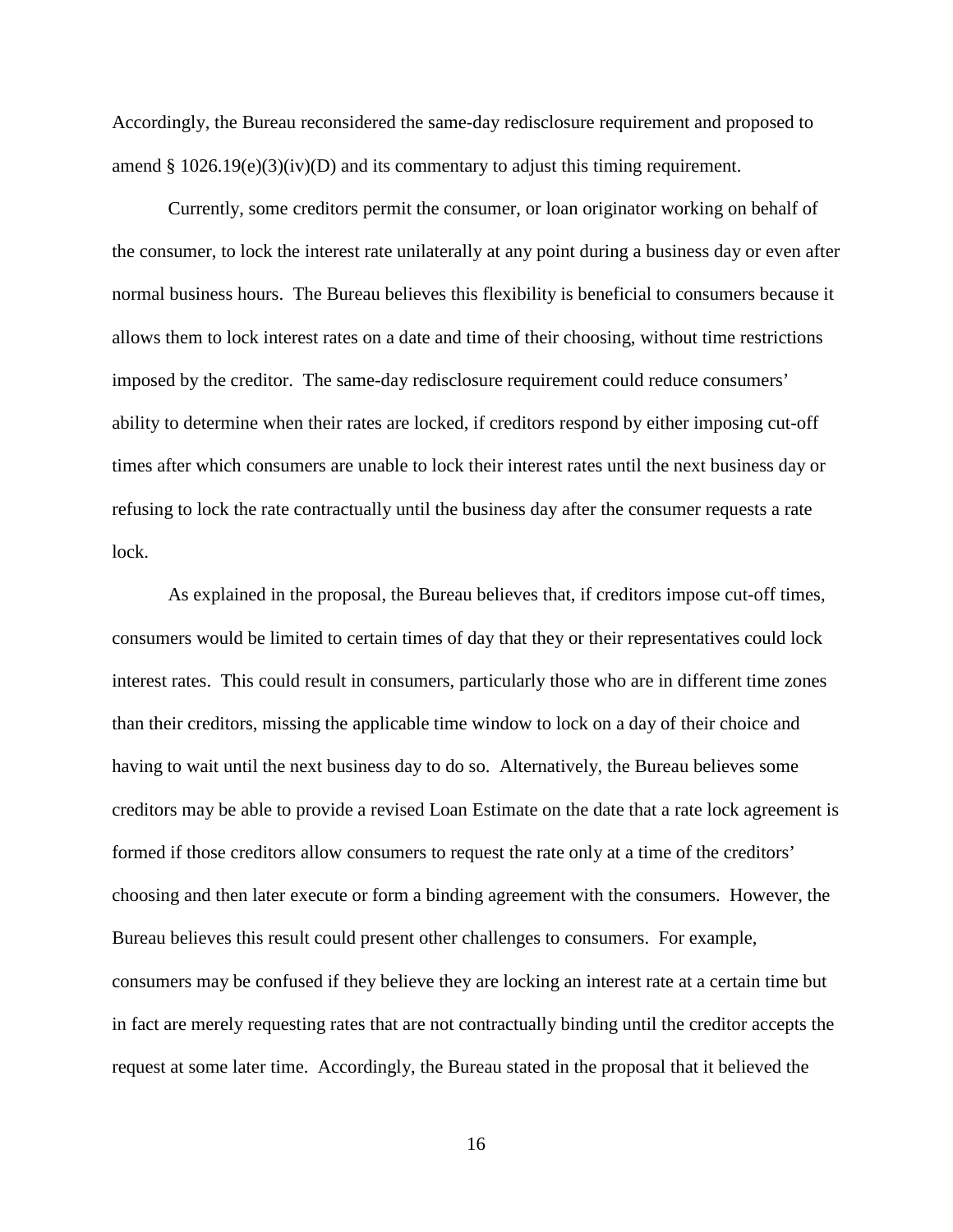same-day redisclosure requirement warranted reconsideration because it could create implementation challenges to industry that may result in reduced consumer flexibility in locking or resetting floating interest rates.

The Bureau maintained, however, that the same-day redisclosure requirement could benefit consumers by allowing them to have more time to evaluate the revised Loan Estimate. The Bureau also noted that creditors should be able to provide a revised Loan Estimate based on interest rate dependent charges more quickly in comparison to other types of redisclosures because creditors may not need to obtain information from other parties, such as third-party vendors. Accordingly, the Bureau proposed a next-business-day timing requirement, on the ground that providing for redisclosure on the next business day after the rate is locked could provide consumer benefits without the operational challenges to creditors presented by a sameday redisclosure requirement.

The Bureau sought comment on whether consumers could be harmed if creditors were given until the next business day to provide a revised Loan Estimate or if consumers would benefit from the same-day requirement. Additionally, the Bureau sought comment on whether a single business day is sufficient for creditors to deliver or place in the mail a revised Loan Estimate while preventing any unintended consequences, such as restricting the timing flexibility of consumers to lock the interest rate, and whether consumers would be harmed if redisclosures were permitted more than one business day after the interest rate was locked.

### *Comments*

The Bureau received comments from industry trade associations, creditors, technology vendors, and other industry representatives addressing these proposed changes. All comments supported the proposal to relax the timing requirement, but most advocated for extending it to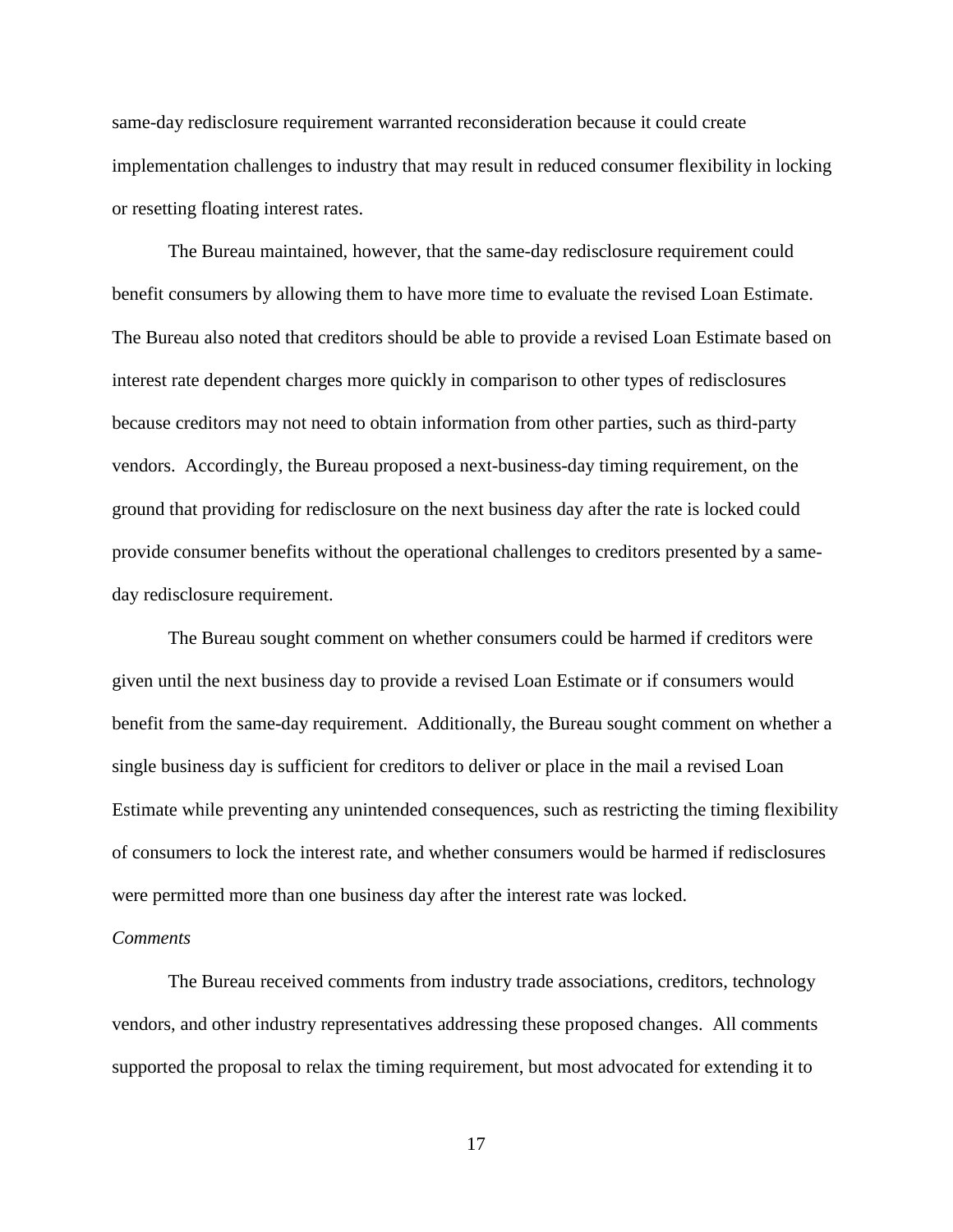three business days. The Bureau received no comments that opposed the proposal or that raised concerns about extending the timing requirement beyond the next business day.

Most commenters argued that a next-business-day requirement presents many of the same operational challenges to industry as a same-day redisclosure requirement. For example, a credit union stated that one business day does not allow creditors sufficient time to address potential software issues or conduct quality control review of a revised Loan Estimate. Another industry commenter stated that it takes time to update fees and verify that the correct information is printed on the disclosures generated by older loan operating systems. A national banking trade association noted that consumers with "self-lock" capability commonly make mistakes in locking rates or attempt to lock through an incorrect channel, which requires creditors to verify the consumer's intent to lock the rate. Consumers also may leave an ambiguous voicemail or email that the creditor needs to verify is a rate lock request. This commenter explained that a single business day is not always enough time for a creditor both to verify the consumer's intent and also to issue a revised disclosure. Consequently, a next-business-day deadline could still result in creditors imposing cut-off times for consumers to lock interest rates.

Additionally, trade associations, banks, and an individual industry commenter working for a creditor stated that smaller institutions in particular may have difficulty redisclosing on the next business day after the rate lock due to staffing level constraints. Commenters noted that, in some cases, a single individual may be responsible for creating the disclosures, and staffing levels may also be affected by inclement weather, Saturday business hours, and employee training. A credit union commenter noted that the next-business-day requirement could burden small lending operations that do not have a full-time employee to prepare disclosures on Saturdays and around the holidays. Accordingly, these small creditors may require additional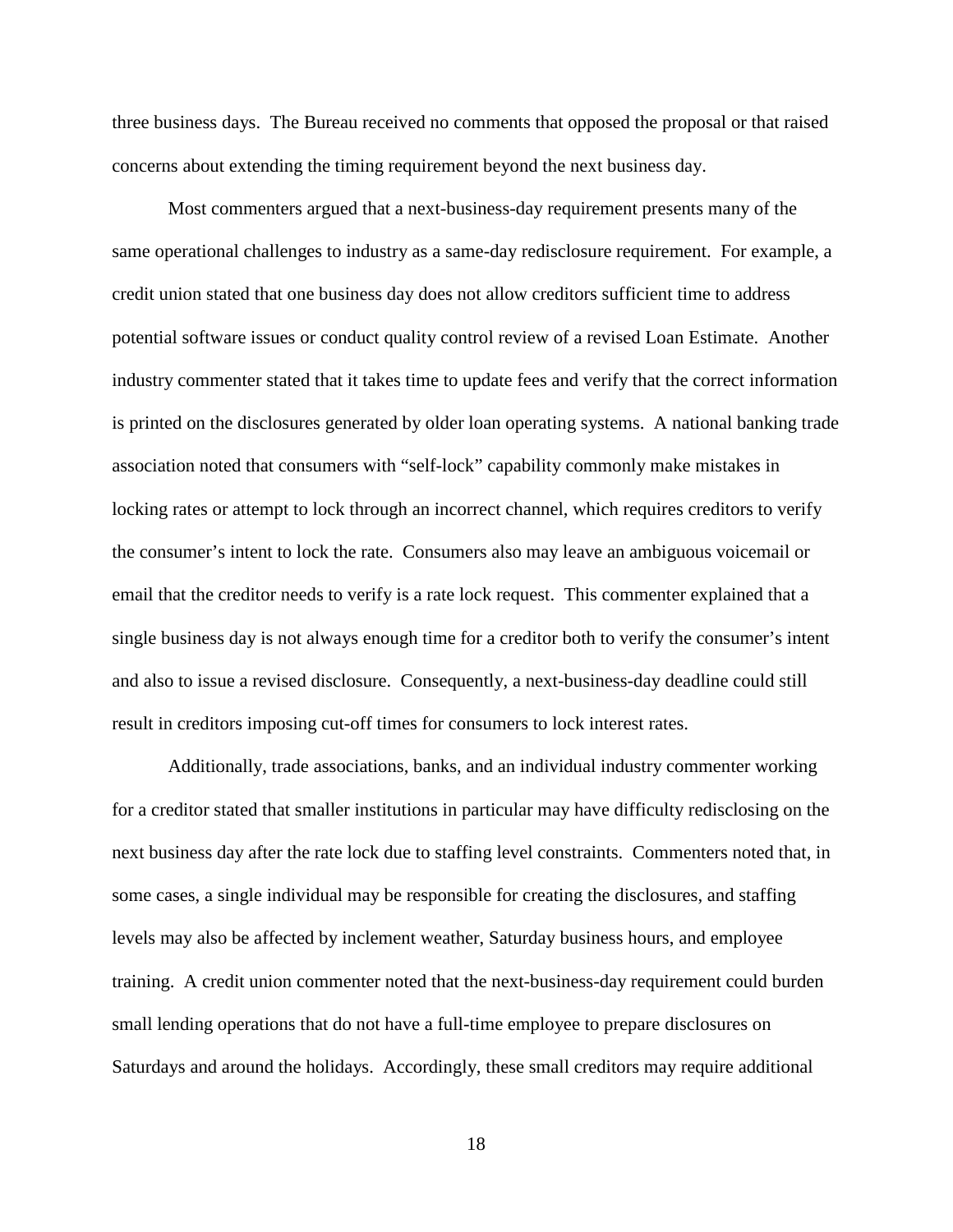staff to meet the next-business-day delivery requirement.

Commenters argued that expanding the timing requirement to three business days would facilitate compliance for industry and consumer understanding because it would provide consistent timing rules for redisclosures. A bank stated that the three-business-day timeframe is the standard in operating procedures and systems and is also well-established among industry professionals. Commenters noted that a next-business-day requirement for rate locks would result in different timing requirements for rate-lock-based redisclosure as opposed to other events that permit redisclosure, such as "changed circumstances" described in §  $1026.19(e)(3)(iv)(A)$ . These other triggering events for redisclosure may occur around the time of a rate lock. Commenters noted that consumer confusion could result if a changed circumstance occurs on the same date that the rate is locked and the creditor needs to produce two different revised disclosures on two different dates. These commenters stated that the provision of two revised Loan Estimates to a consumer within the same week could cause confusion as to which Loan Estimate reflects the most recent and accurate information.

Finally, commenters questioned the benefit to consumers of receiving a revised Loan Estimate for rate-lock-related changes two business days earlier than is required for other redisclosure events, such as "changed circumstances" described in §  $1026.19(e)(3)(iv)(A)$ . Commenters argued that allowing creditors two extra business days to provide a revised Loan Estimate does not pose risks or harms to consumers. A national banking trade association stated that consumers get little benefit from receiving the revised Loan Estimate earlier because a consumer has most likely completed the shopping process by the time the consumer requests a rate lock. These commenters generally asserted that the benefit to consumers, if any, of receiving the revised disclosure earlier does not outweigh the costs associated with the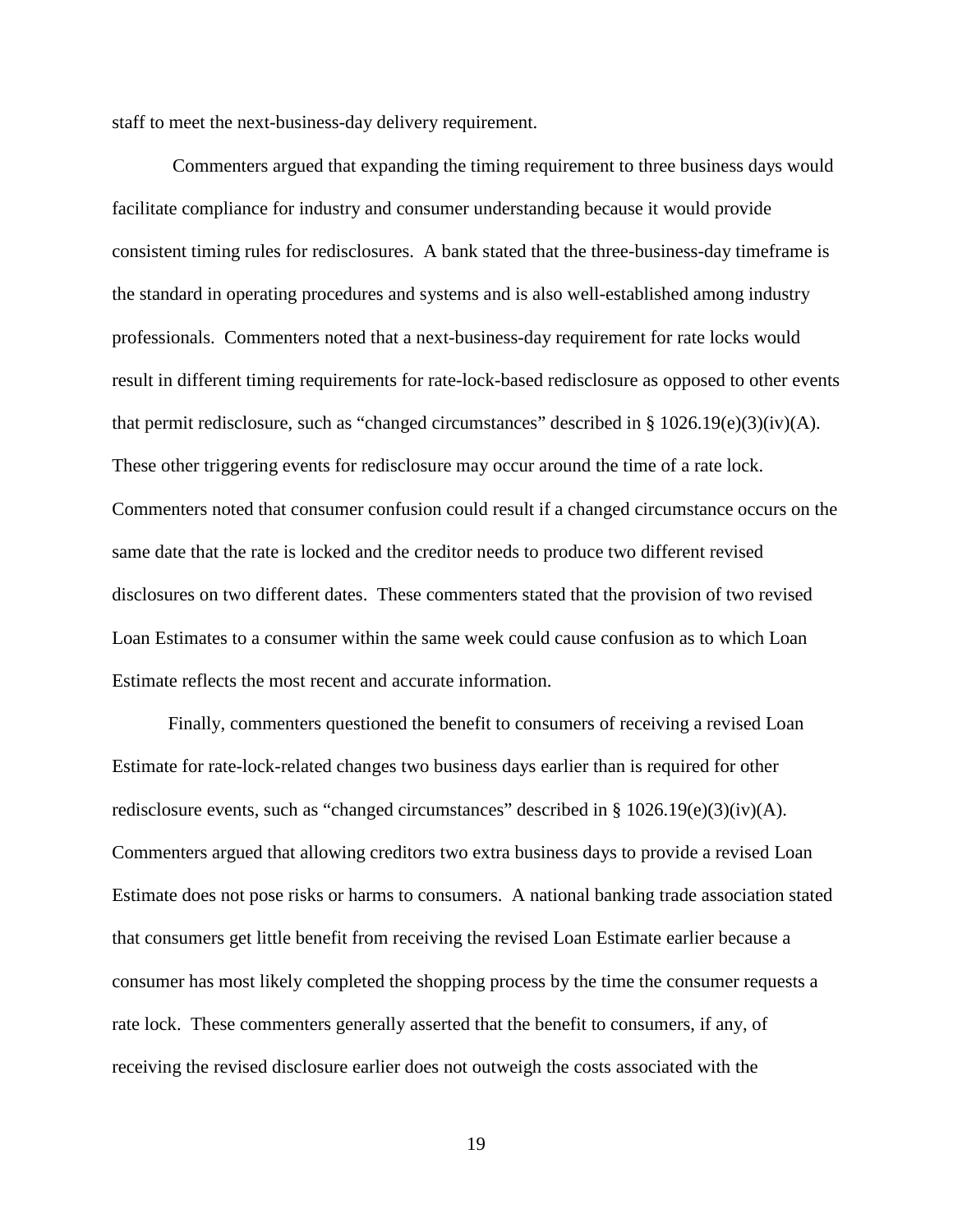requirement to provide redisclosures by the next business day.

## *Final Rule*

The Bureau is adopting proposed  $\S 1026.19(e)(3)(iv)(D)$ , modified to extend the timing requirement to no later than three business days after the date the interest rate is locked. The Bureau also is making conforming modifications to proposed comments  $19(e)(3)(iv)(D)-1$  and 19(e)(4)(i)-2, which provide illustrations of the timing requirement.

The Bureau considered the comments received and determined that extending the timing requirement to no later than three business days after the interest rate is locked will reduce the burden on industry and facilitate compliance without harming consumers, and also may provide benefits to consumers. The Bureau believes that creditors would experience operational challenges in providing redisclosures by the next business day that could be alleviated by extending the timing requirement for redisclosure to three business days. Moreover, extending the redisclosure deadline to three business days after the rate is locked harmonizes the timing requirement in §  $1026.19(e)(3)(iv)(D)$  with the other timing requirements for redisclosure. Harmonizing the redisclosure requirements could facilitate compliance and compliance monitoring and could reduce consumer confusion. Furthermore, allowing creditors to have three business days from the date the rate is locked to issue a revised disclosure would enable small creditors with limited staffing levels to prepare and review revised disclosures without the difficulties and challenges that may have arisen under the proposed rule.

The Bureau does not believe a risk of potential consumer harm arises in extending the period for redisclosure to three business days. While the Bureau expressed, in the preambles to the 2012 TILA-RESPA Proposal and the 2013 TILA-RESPA Final Rule, a concern about potential rent-seeking behavior through rate arbitrage (e.g., delaying the rate lock in order to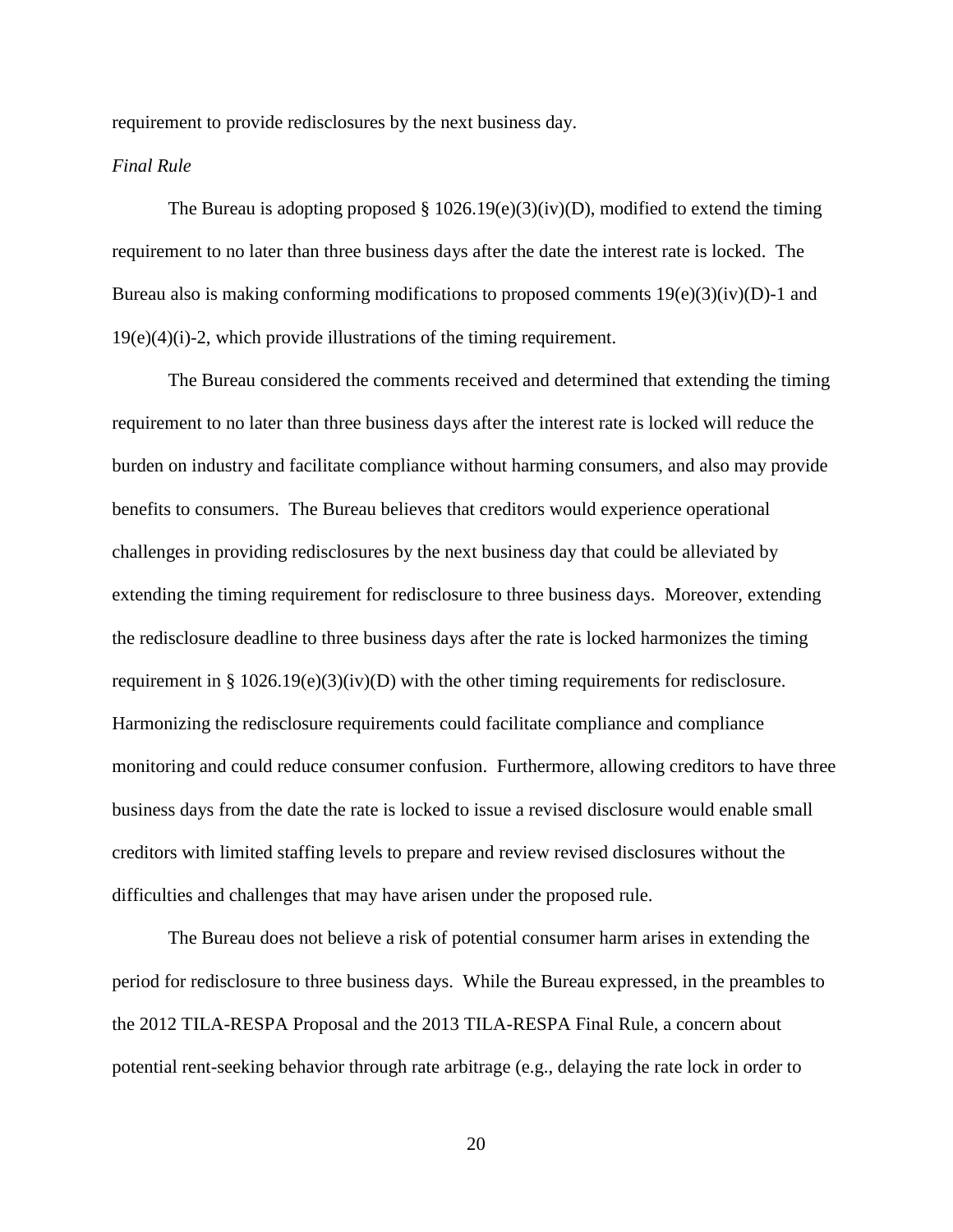increase the interest rate offered to the consumer or otherwise increase the spread between market interest rates and the rate offered the consumer), the Bureau also acknowledged that it had seen no evidence nor received any data or reports suggesting such a practice under the existing Regulation X disclosure practice, which employs a three-business-day deadline. The Bureau has not identified any risks to consumers—nor were any raised by commenters in response to the Bureau's request for comment on potential risks to consumers.

Accordingly, the Bureau is adopting  $\S 1026.19(e)(3)(iv)(D)$  to state that, no later than three business days after the date the interest rate is locked, the creditor shall provide a revised version of the disclosures required under  $\S 1026.19(e)(1)(i)$  to the consumer with the revised interest rate, the points disclosed pursuant to  $\S 1026.37(f)(1)$ , lender credits, and any other interest rate dependent charges and terms. The Bureau also is adopting modified versions of proposed comments  $19(e)(3)(iv)(D)-1$  and  $19(e)(4)(i)-2$  to reflect this change.

*Section 1026.36 – Prohibited Acts or Practices and Certain Requirements for Credit Secured by a Dwelling*

*36(g) Name and NMLSR ID on Loan Documents*

*36(g)(2)*

*36(g)(2)(ii)*

The Bureau proposed to amend §  $1026.36(g)(2)(ii)$  to conform to the requirements adopted by the 2013 Loan Originator Final Rule. Section  $1026.36(g)(2)$  lists the specific loan documents that must contain the loan originator's name and NMLSR ID. When the Bureau issued the 2013 Loan Originator Final Rule in January 2013, it reserved  $\S 1026.36(g)(2)(ii)$  for references to the integrated disclosures the Bureau was expecting to adopt in the final rule implementing the 2012 TILA-RESPA Proposal. The disclosures referenced are those required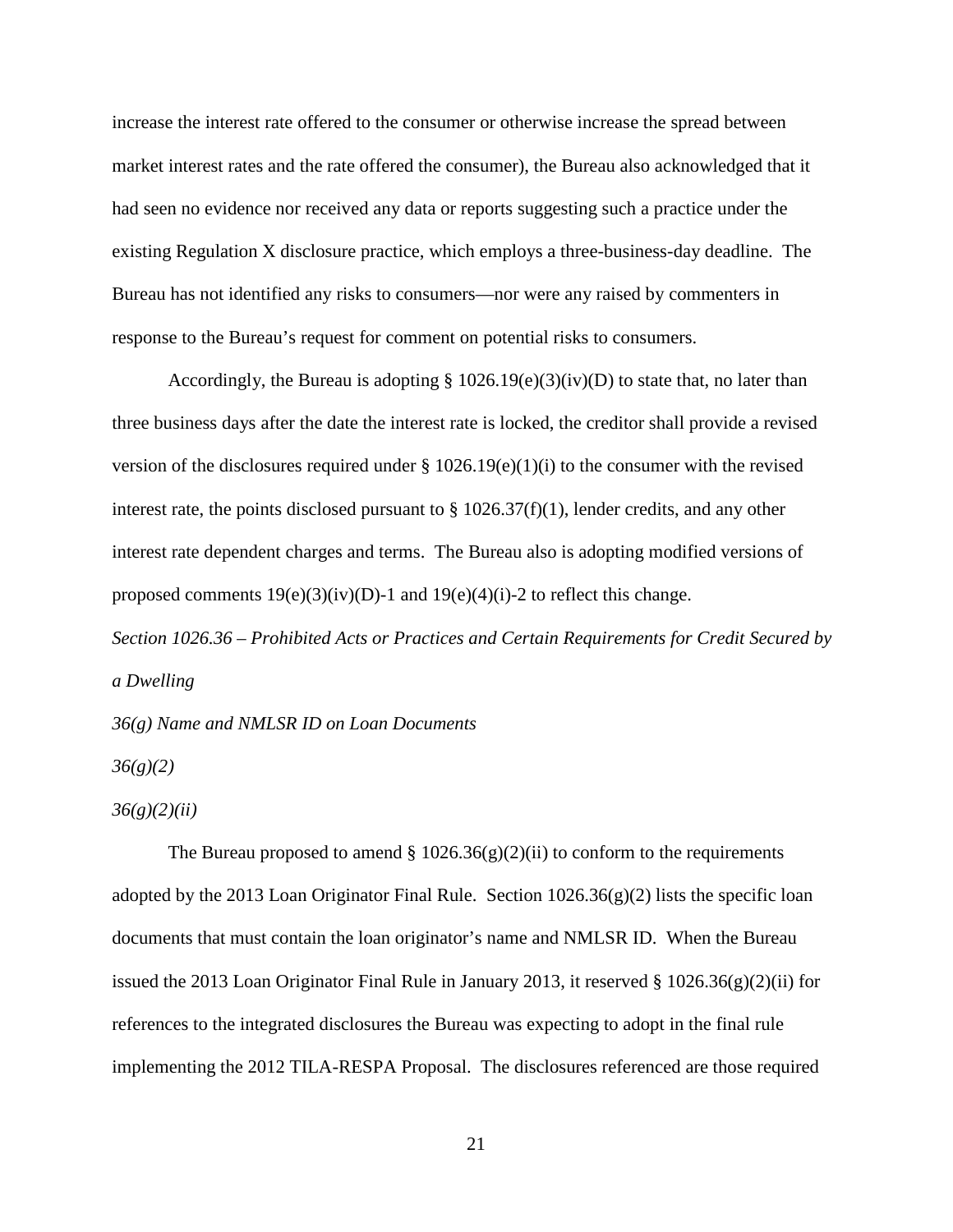by § 1026.19(e) and (f) as adopted by the 2013 TILA-RESPA Final Rule.

The Bureau proposed amending  $\S 1026.36(g)(2)(ii)$  to include the disclosures described in § 1026.19(e) and (f), as adopted by the 2013 TILA-RESPA Final Rule. The Bureau received comments from industry and trade associations in support of this proposed change and none that opposed it or suggested further modifications. Accordingly, the Bureau is adopting  $§ 1026.36(g)(2)(ii)$  as proposed.

*Section 1026.37 – Content of Disclosure for Certain Mortgage Transactions (Loan Estimate) 37(m) Other Considerations*

# *Proposed Rule*

The Bureau proposed adding  $\S 1026.37(m)(8)$  to provide for a statement notifying the consumer that a revised disclosure may be provided for a construction loan in a transaction involving new construction where the creditor reasonably expects settlement to occur more than 60 days after the provision of the initial Loan Estimate.<sup>34</sup> As explained in the proposal, § 1026.19(e)(3)(iv)(F) provides that a creditor may issue revised disclosures at any time prior to 60 days before consummation if the original disclosure clearly and conspicuously states that a revised disclosure may be provided. Except as provided by § 1026.19(f), the creditor may not issue a revised disclosure if the original disclosure did not contain such a statement.

The Bureau proposed to add new § 1026.37(m)(8), under the master heading "Additional Information About This Loan" and the heading "Other Considerations," and new comment 37(m)(8)-1 to state that placement of the language in this section of the form satisfies the "clear and conspicuous" standard set forth in §  $1026.19(e)(3)(iv)(F)$ . The Bureau stated that it believes the  $\S 1026.19(e)(3)(iv)(F)$  language is appropriately placed in this part of the disclosure

<span id="page-21-0"></span><sup>&</sup>lt;sup>34</sup> Transactions covered by this provision are described in § 1026.19(e)(3)(iv)(F) and comment 19(e)(3)(iv)(F)-1.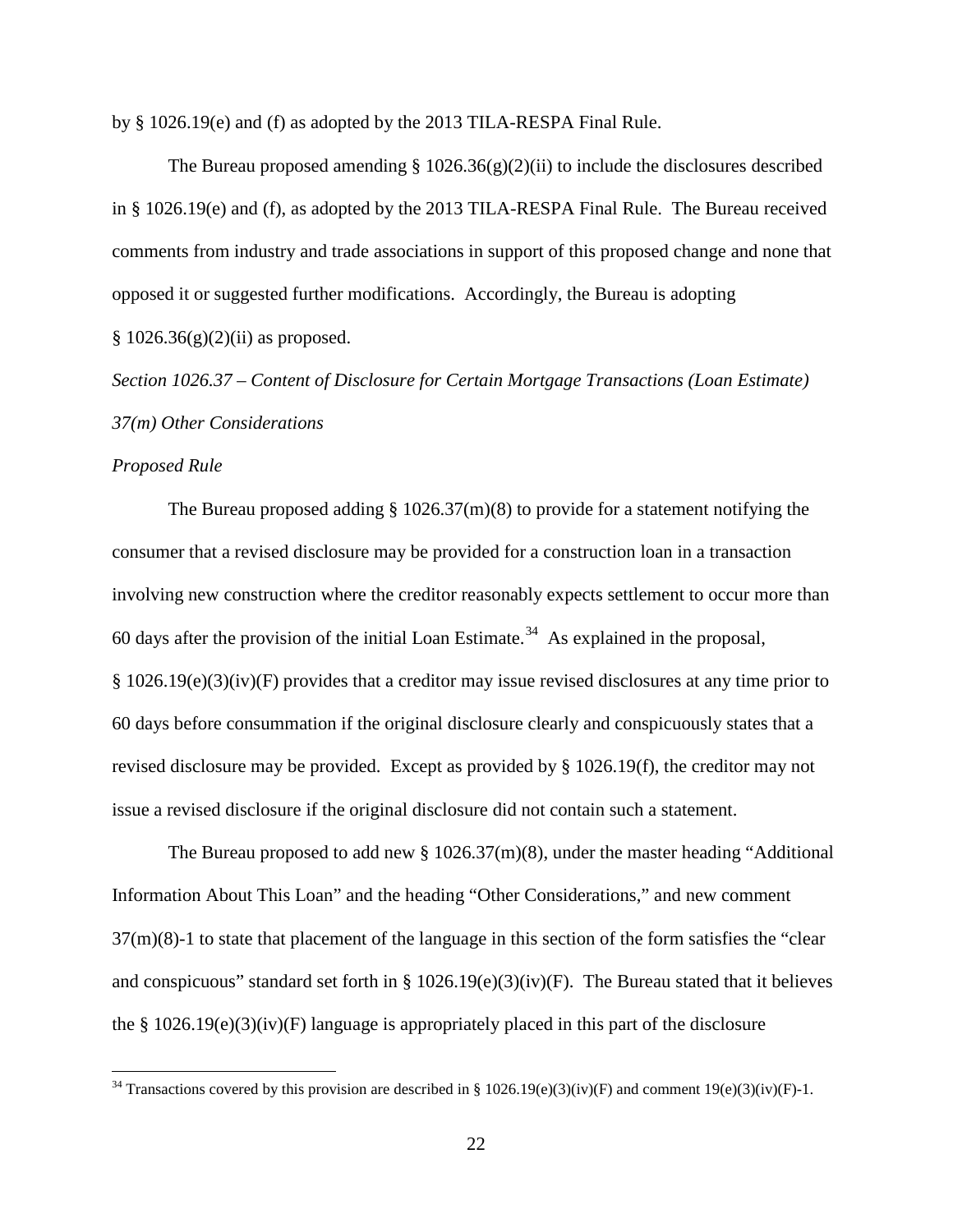mandated by § 1026.37, but sought comment on whether the language would be more appropriately placed elsewhere on the form.

# *Comments*

The Bureau received comments from trade associations, creditors, and a technology vendor. All commenters supported the proposal. Commenters generally stated that including the language concerning construction loans in transactions that involve a new construction on the Loan Estimate should facilitate construction lending. Most agreed with the proposed content and placement of the language. A few commenters made minor suggestions for additional clarity or suggested alternative placement on the form. For example, two trade associations recommended that the Bureau provide additional clarifying language on the nature of the disclosure, as well as additional clarification regarding placement on the form or provision of a sample disclosure illustrating this language on the form.

# *Final Rule*

The Bureau has considered the comments and is adopting  $\S 1026.37(m)(8)$  and comment 37(m)(8)-1 as proposed, with minor wording changes for clarification. The Bureau believes that the proposed language and its placement is appropriate and allows creditors to preserve their ability to redisclose estimates for construction loans in transactions that involve a new construction, as provided in §  $1026.19(e)(3)(iv)(F)$ . With respect to the requests for additional clarifying language or a sample disclosure illustrating the language on the form, the Bureau does not believe that additional language or a new sample disclosure is necessary. The Bureau notes that proposed § 1026.37(m)(8) and comment  $37(m)(8)$ -1 contain language already promulgated under  $\S 1026.19(e)(3)(iv)$  and would not require any additional consumer testing. Further, comment 37(m)(8)-1 provides that placement of the new construction language in this section of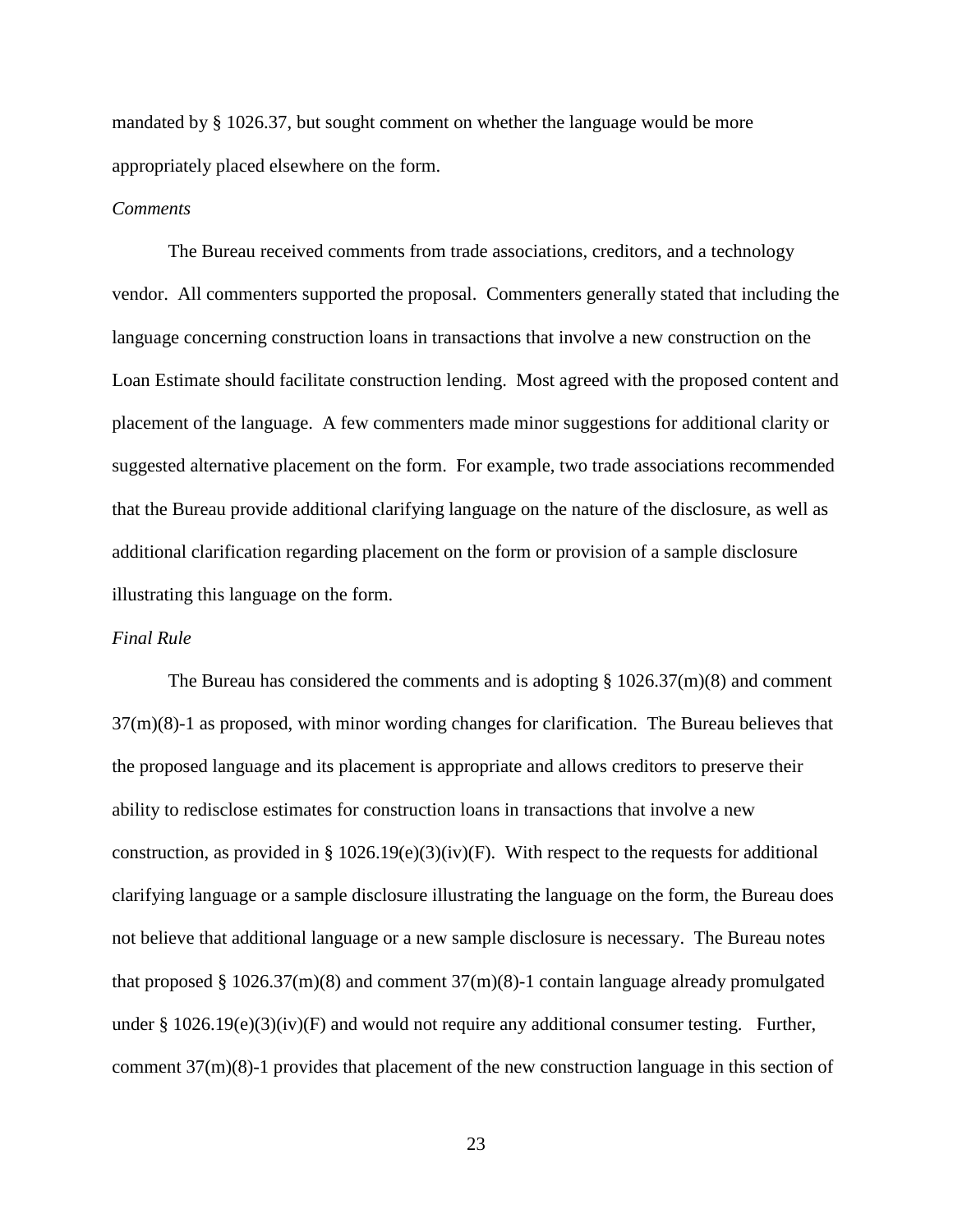the Loan Estimate satisfies the clear and conspicuous standard set forth in §  $1026.19(e)(3)(iv)(F)$ . *Section 1026.38 – Content of Disclosure for Certain Mortgage Transactions (Closing Disclosure)*

*38(g) Closing Cost Details; Other Costs*

### *38(g)(2) Prepaids*

Section  $1026.38(g)(2)$  requires creditors to disclose certain prepaid items disclosed on the Loan Estimate pursuant to § 1026.37(g)(2), including prepaid interest. Neither the regulation nor the model Closing Disclosure forms in appendix H provide for disclosure of the interest rate for prepaid interest. Rather, the model forms provide that prepaid interest is to be disclosed on the Closing Disclosure as a per diem sum amount along with a range of dates, without disclosing the applicable interest rate, prescribed as: "Prepaid Interest (\_\_\_ per day from \_\_\_\_\_ to \_\_\_\_\_)."

One industry commenter noted that comment  $38(g)(2)$ -4, which describes the interest rate that should be used to calculate per diem interest, implies that the interest rate must be disclosed pursuant to § 1026.38(g)(2). This commenter recommended that the Bureau clarify that creditors are not required to disclose an interest rate for purposes of this disclosure.

The Bureau agrees that the interest rate should not be disclosed in the prepaid interest disclosure pursuant to  $\S 1026.38(g)(2)$ . Rather, creditors should disclose amounts of prepaid interest as per diem sum amounts based on the interest rate disclosed under § 1026.38(b), which is determined by § 1026.37(b). Accordingly, the Bureau is amending comment  $38(g)(2)$ -4 to clarify that the comment addresses the interest rate that is used to determine amounts of prepaid interest, but does not require disclosure of the interest rate itself.

# **VI. Dodd-Frank Act Section 1022(b)(2)**

## *A. Overview*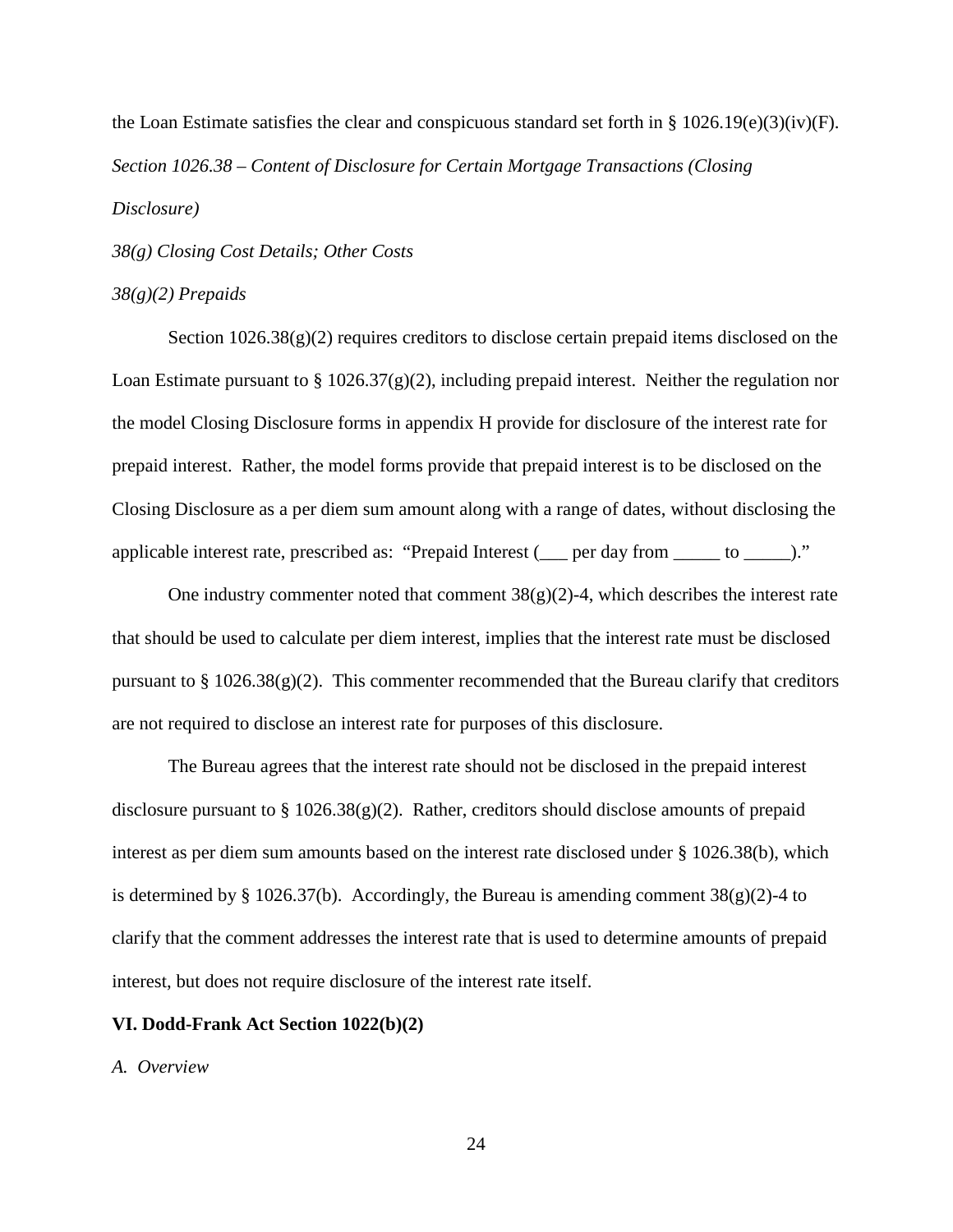In developing this rule, the Bureau has considered potential benefits, costs, and impacts.<sup>[35](#page-24-0)</sup> The Bureau has consulted, or offered to consult with, the prudential regulators, the Securities and Exchange Commission, HUD, the Federal Housing Finance Agency, the Federal Trade Commission, the U.S. Department of Veterans Affairs, the U.S. Department of Agriculture, and the Department of the Treasury, including regarding consistency with any prudential, market, or systemic objectives administered by such agencies.

The Bureau is adding or amending two main provisions in this rule. First, the Bureau is amending § 1026.19(e)(3)(iv)(D) which, as adopted by the 2013 TILA-RESPA Final Rule, requires creditors to provide a revised version of the disclosures required under paragraph  $§ 1026.19(e)(1)(i)$  to the consumer with the revised interest rate, the points disclosed pursuant to § 1026.37(f)(1), lender credits, and any other interest rate dependent charges and terms, on the date the rate is locked. As discussed in the section-by-section analysis above, the Bureau believes that this requirement, if unchanged, is likely to result in at least some creditors imposing cut-off times that only allow consumers to lock their interest rates only on business days and during preset hours due to the costs associated with providing the disclosure to the consumer on the date when the interest rate is locked. The Bureau believes that consumers are unlikely to choose creditors based on the creditors' policies regarding interest rate locks and, moreover, that consumers would be unlikely to know whether their creditors will allow interest rate locks at flexible times until the consumer actually attempts to lock the rate. Thus, consumers of creditors who will not allow locks at flexible times will experience inconvenience. Given that consumers

<span id="page-24-0"></span><sup>&</sup>lt;sup>35</sup> Specifically, section  $1022(b)(2)(A)$  of the Dodd-Frank Act calls for the Bureau to consider the potential benefits and costs of a regulation to consumers and covered persons, including the potential reduction of access by consumers to consumer financial products or services; the impact on depository institutions and credit unions with \$10 billion or less in total assets as described in section 1026 of the Dodd-Frank Act; and the impact on consumers in rural areas.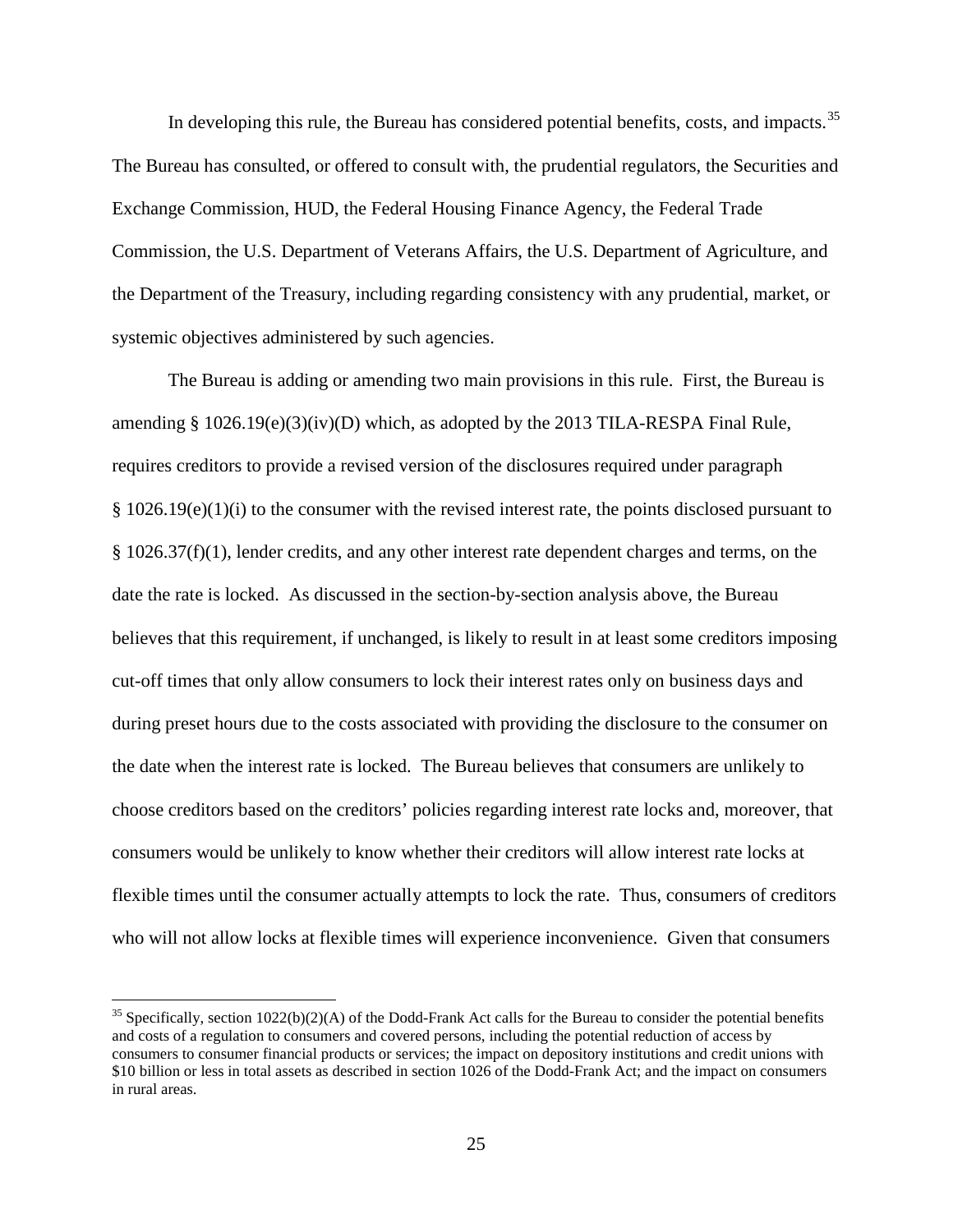are unlikely to know of this practice until they attempt to lock the rate, this practice is unlikely to be corrected or influenced by market competition.

Given these concerns, the Bureau proposed to relax the same-day timing requirement and give creditors until the next business day after the rate is locked to provide a revised version of the disclosures to consumers. As described in the section-by-section analysis above, in light of the comments received, the Bureau is instead finalizing an amendment to the provision that affords creditors three business days after the rate is locked to provide a revised version of the disclosures.

In response to the proposal, several commenters noted that the proposed next-businessday requirement presents many of the same operational challenges to industry as a same-day redisclosure requirement. These commenters suggested that three business days would provide adequate time for creditors to issue revised disclosures, but that one business day would not. No commenters suggested that extending the timing requirement beyond the next business day would impact consumers adversely.

The Bureau is adopting proposed  $\S 1026.19(e)(3)(iv)(D)$ , modified to extend the timing requirement to no later than three business days after the date the interest rate is locked. The change will harmonize the timing requirement in  $\S 1026.19(e)(3)(iv)(D)$  with the other timing requirements for redisclosure and thus may facilitate compliance and compliance monitoring and also may reduce consumer confusion. Small creditors, in particular, may find it easier to comply with a three-day redisclosure timing requirement. Finally, the Bureau believes that the nextbusiness-day requirement might not give creditors adequate time to confirm the consumer's intentions where the consumer's attempts to lock the rate through an incorrect channel, or the communication requesting a rate lock (e.g., a voicemail or email left with the creditor) is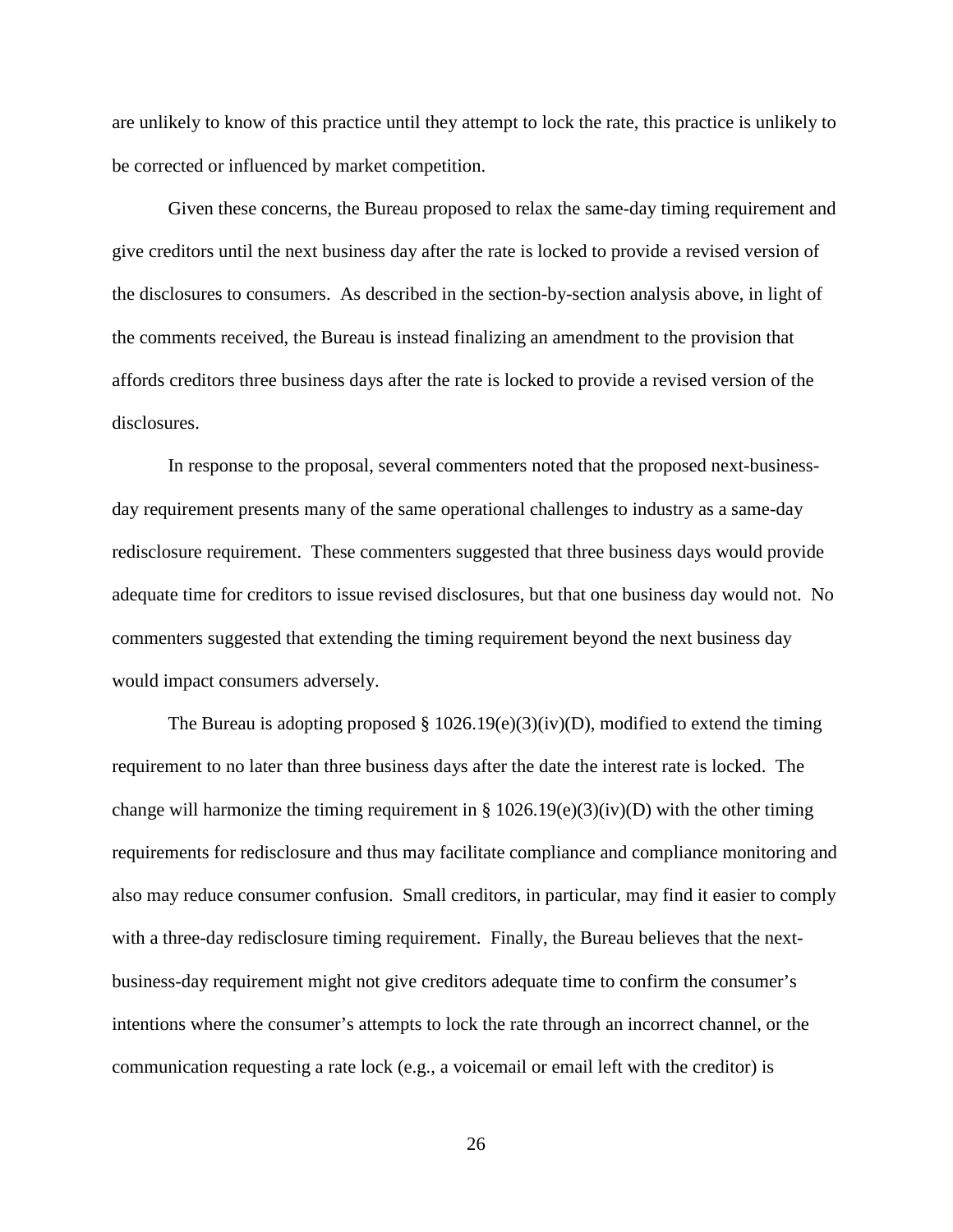ambiguous. The Bureau does not possess the data necessary to estimate the impact of the change to three full business days quantitatively.

Second, the Bureau is adding a new provision that allows for a specific statement related to construction loans in transactions involving new construction to be placed on the Loan Estimate. For these loans, the 2013 TILA-RESPA Final Rule requires that creditors include a statement on the Loan Estimate in order to preserve their ability to redisclose estimates prior to settlement. However, this language is found only in §  $1026.19(e)(3)(iv)(F)$ , which governs timing and procedure, and no corresponding provision exists in the section that governs the content of the disclosures. Without this new provision, creditors will have lower incentives to originate these construction loans, especially if they believe that the Loan Estimate might need to be revised. Consumers either will not be able to get a commitment to fund construction loans until most of the uncertainty about the terms is resolved or creditors will price in a premium, to account for the creditor's inability to redisclose estimates after the initial 60 days.

The Bureau believes that both amendments, extending the time for rate lock redisclosure and adding language on new construction loans, provide options that a financial institution is free to undertake or not to undertake, and thus present no cost to creditors. The Bureau believes that both provisions present some benefits to creditors. The Bureau believes that the first provision could present both benefits and costs to consumers, while the second provision presents benefits to consumers.

# *B. Potential Benefits and Costs to Consumers and Covered Persons Relaxing the Same-day Redisclosure Requirement for Interest Rate Locks*

This amendment provides an option to creditors: creditors may continue to provide revised disclosures on the date the rate is locked if they so choose. Therefore, some creditors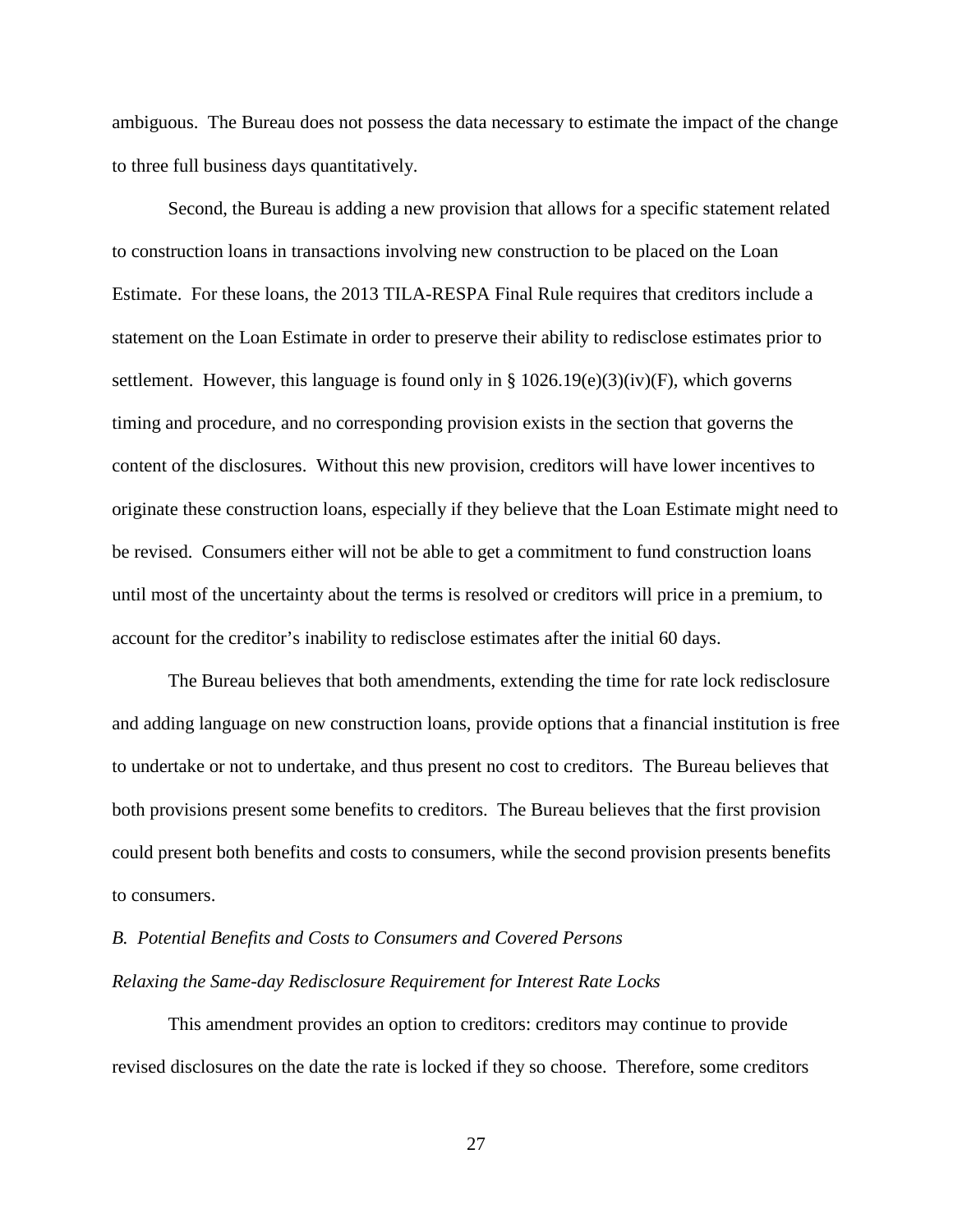will benefit from this amendment by not having to redisclose on the date the rate is locked, while other creditors may continue to redisclose on the date the rate is locked if they so choose, and are as well off as they would have been without this amendment. All creditors will enjoy increased flexibility. No creditors will face increased costs.

Under the current rule, the Bureau believes that some creditors could continue offering flexible time periods for interest rate locks, but others, for example, might choose to impose cutoff times that only permit consumers to lock interest rates on business days and at times early in the day in order to ease their compliance costs. Other creditors might change their existing practices and allow consumers to request a rate lock at any time, but only contractually lock the interest rate on the business day after the consumer requests a rate lock, instead of on the date the rate lock is requested. Consumers of these creditors could benefit from this amendment through the increased convenience of being able to lock the interest rate at more flexible times.

Consumers of creditors that would continue to allow flexibility in locking interest rates might experience a cost from the amendment: their revised Loan Estimate may not be provided until up to three business days later. However, some of these creditors may still provide a revised Loan Estimate on the date that the interest rate is locked, for example, because they have already put in place the system to provide the redisclosures on the date the rate is locked and do not want to change their systems. If the creditor does not provide the revised Loan Estimate until up to three business days later, then the potential consumer harm is the time difference between when the consumer would receive the revised disclosures.

While the Bureau does not possess any data, and is not aware of a source to obtain data, that would enable it to report the quantitative effects of this amendment, it believes any harm to consumers from the extension of the rate-lock-redisclosure timing requirement is minor. Under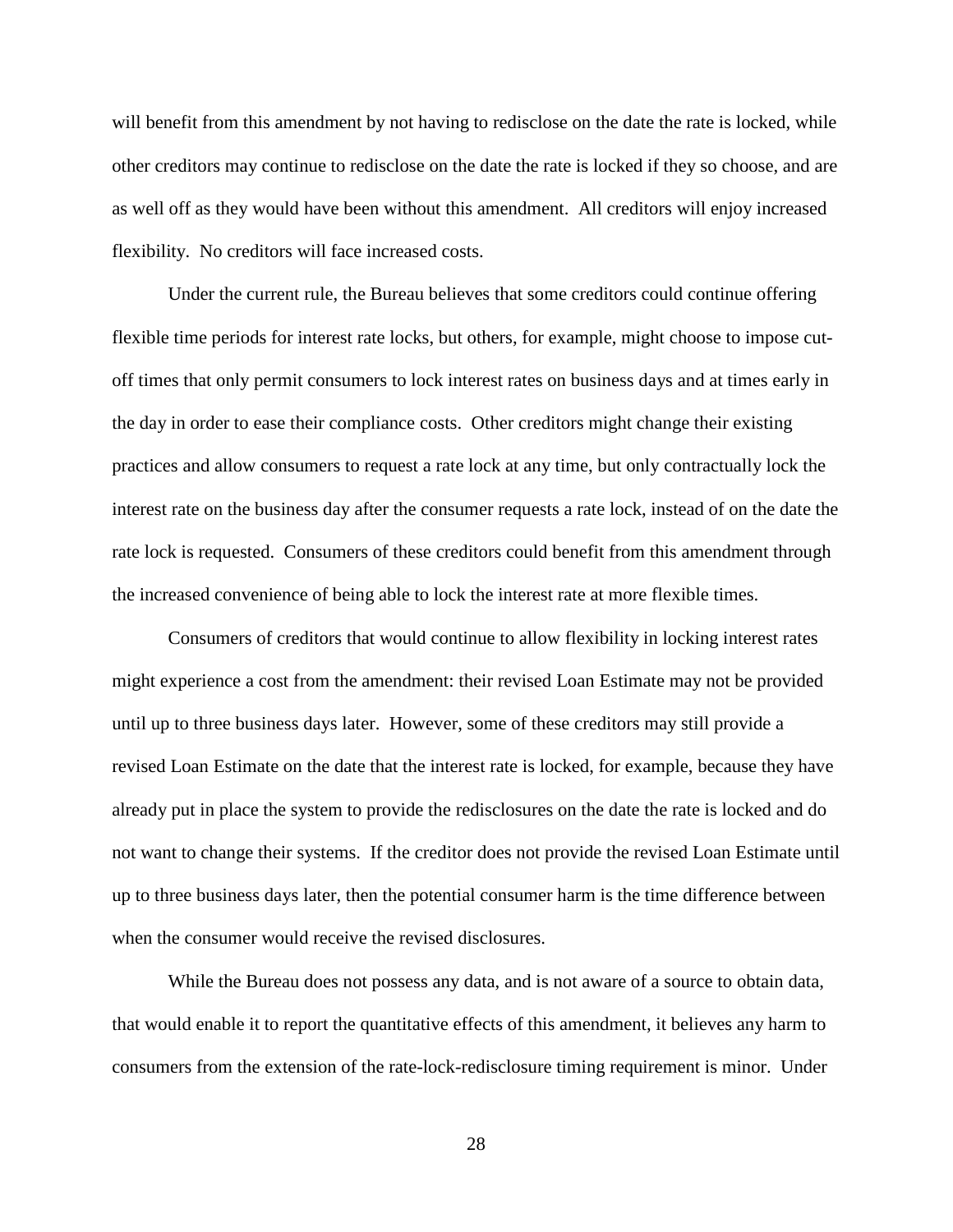current law and practice pursuant to  $\S 1024.7(f)(5)$ , creditors have three business days from rate lock to redisclose, and the Bureau has not received any data or reports of consumer harm resulting from a three business day turnaround time for redisclosure.<sup>[36](#page-28-0)</sup>

# *Specific Language on Construction Loans' Loan Estimates*

The Bureau believes that without this new provision, creditors that ordinarily originate construction loans in transactions involving a new construction would be forced either to originate only those construction loans for which the creditor is certain that no redisclosure prior to settlement will be necessary, or to price in the risk of having to cure any amounts charged over the estimates initially provided more than 60 days before settlement, absent some other type of a redisclosure triggering event. Creditors that choose the second option, including the estimated cost of cure in their pricing, risk miscalibrating the pricing and losing consumers to less riskaverse competitors or facing unanticipated costs if they are required to cure any amounts that the consumer is charged for settlement charges that exceed the initial estimated amounts. In all events, creditors risk losing consumers to other options. Accordingly, this new provision presents benefits to the creditors that decide to originate these construction loans and presents no costs.

As noted above, under the current rule, a consumer who needs a construction loan may only be able to obtain a construction loan where the creditor has priced in the risk of having to cure any amounts charged over the estimates initially provided over 60 days before settlement, which would be a cost to consumers. On the other hand, without this new provision, the Loan Estimate would have provided consumers more certainty concerning loan terms and settlement costs because creditors would be limited in their ability to redisclose and change the terms or

<span id="page-28-0"></span> <sup>36</sup> See 77 FR 51116, 51173 (Aug. 23, 2012).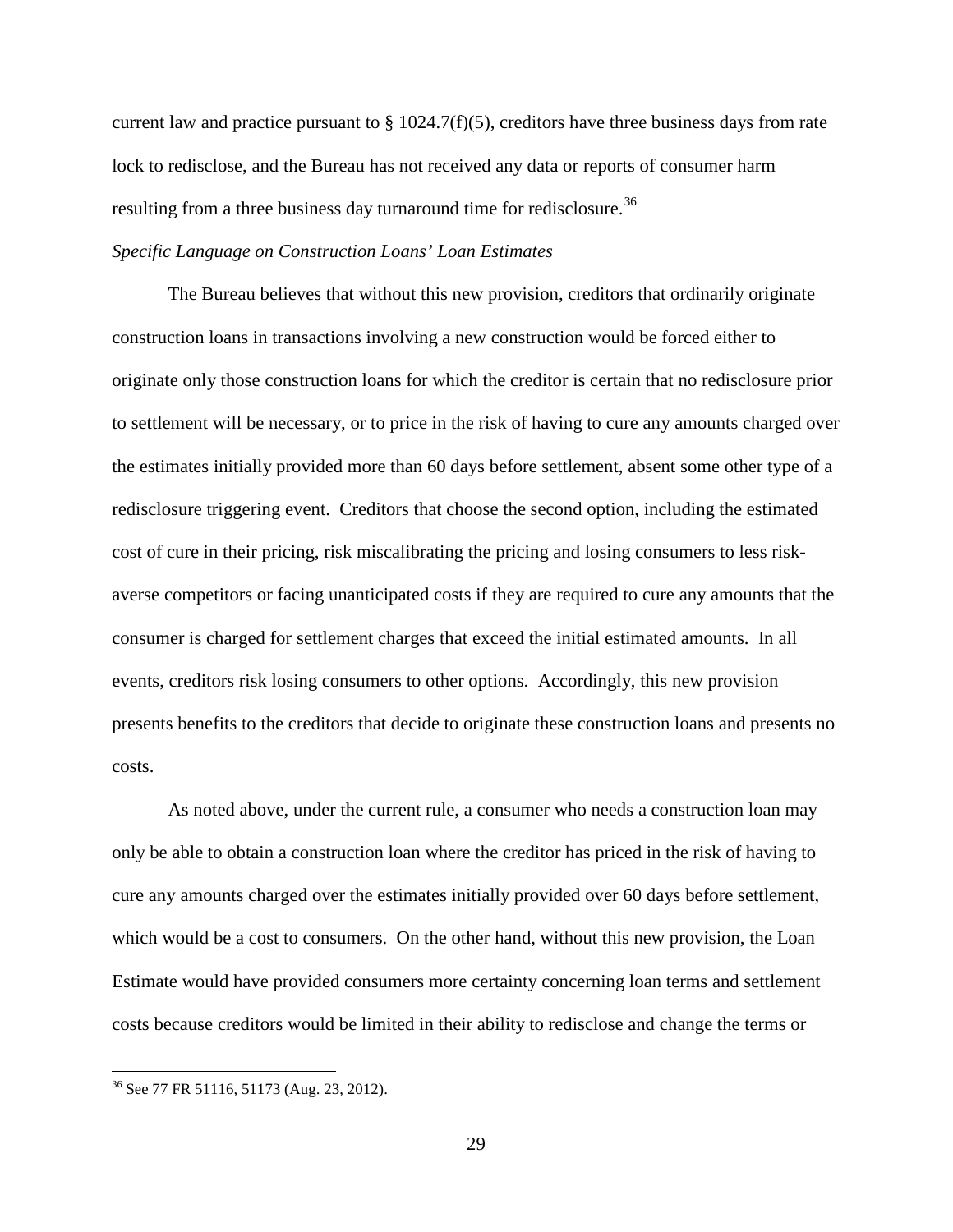costs of the loan. Where creditors misgauged the initial Loan Estimate, consumers might be entitled to receive a cure. However, the Bureau believes that these benefits to consumers are marginal, given that construction loans are inherently volatile and subject to events beyond the creditor's control. As a result, the Bureau believes that creditors barred from redisclosing a Loan Estimate provided more than 60 days prior to consummation would be less likely to originate such loans and that any increased certainty, where creditors were willing to commit to new construction loans well in advance of consummation, would come at the price of increased costs to consumers.

The Bureau does not possess any data, and is not aware of a source to obtain data, that would enable it to report the number of transactions affected or to quantify the extent of creditor and consumer benefits.

### *C. Impact on Covered Persons with No More Than \$10 Billion in Assets*

The amendment regarding interest rate locks could have two particular effects on covered persons with no more than \$10 billion in assets. First, covered persons with no more than \$10 billion in assets are more likely to benefit from this provision to the extent that redisclosure of the Loan Estimate on the date the interest rate is locked may require software and business processes upgrade costs. Larger covered persons are more likely to originate a sufficient number of transactions to make it worth implementing these changes, as opposed to choosing to offer interest rate locks to consumers only at set times during business hours.

In addition, creditors located in more than one time zone might have to offer a shorter preset adjustment time to some customers (for example, if the location of the rate lock operation is in the Eastern Time zone), but covered persons with no more than \$10 billion in assets are more likely to be located in a single time zone. From this perspective, covered persons with no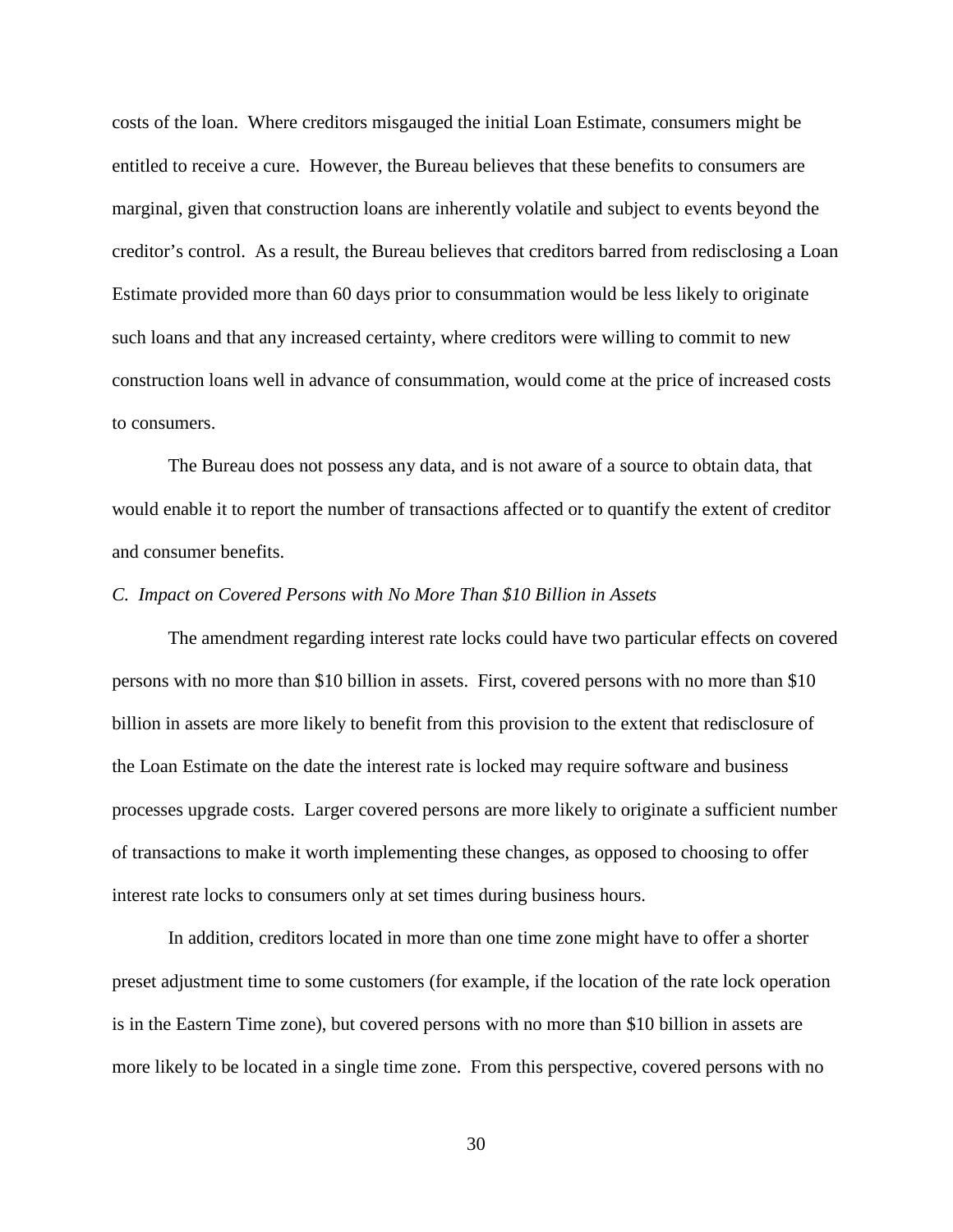more than \$10 billion in assets are less likely to benefit from this amendment. The Bureau does not possess data to quantify either of the two possible aforementioned effects of the provision on covered persons with no more than \$10 billion in assets.

The Bureau believes that covered persons with no more than \$10 billion in assets will not be differentially affected by the new provision regarding construction loans.

### *D. Impact on Access to Credit*

The Bureau does not believe that there will be an adverse impact on access to credit resulting from either of the changes adopted by this final rule. There may be an expansion of access to credit, if the second provision facilitates the making of construction loans as the Bureau anticipates.

### *E. Impact on Rural Areas*

The Bureau believes that rural areas might benefit more than urban areas from the provision for construction loans and the amendment to the existing provision for rate lock redisclosure. Competition may drive creditors to originate construction loans despite the possible redisclosure issues and to provide interest rate locks throughout the day despite the same-day redisclosure requirement. Thus, rural areas are more likely to benefit from these two provisions, to the extent that there are fewer creditors operating in rural areas than in urban areas and to the extent that competition would affect these issues.

#### **VII. Regulatory Flexibility Analysis**

The Regulatory Flexibility Act (the RFA), as amended by the Small Business Regulatory Enforcement Fairness Act of 1996, requires each agency to consider the potential impact of its regulations on small entities, including small businesses, small governmental units, and small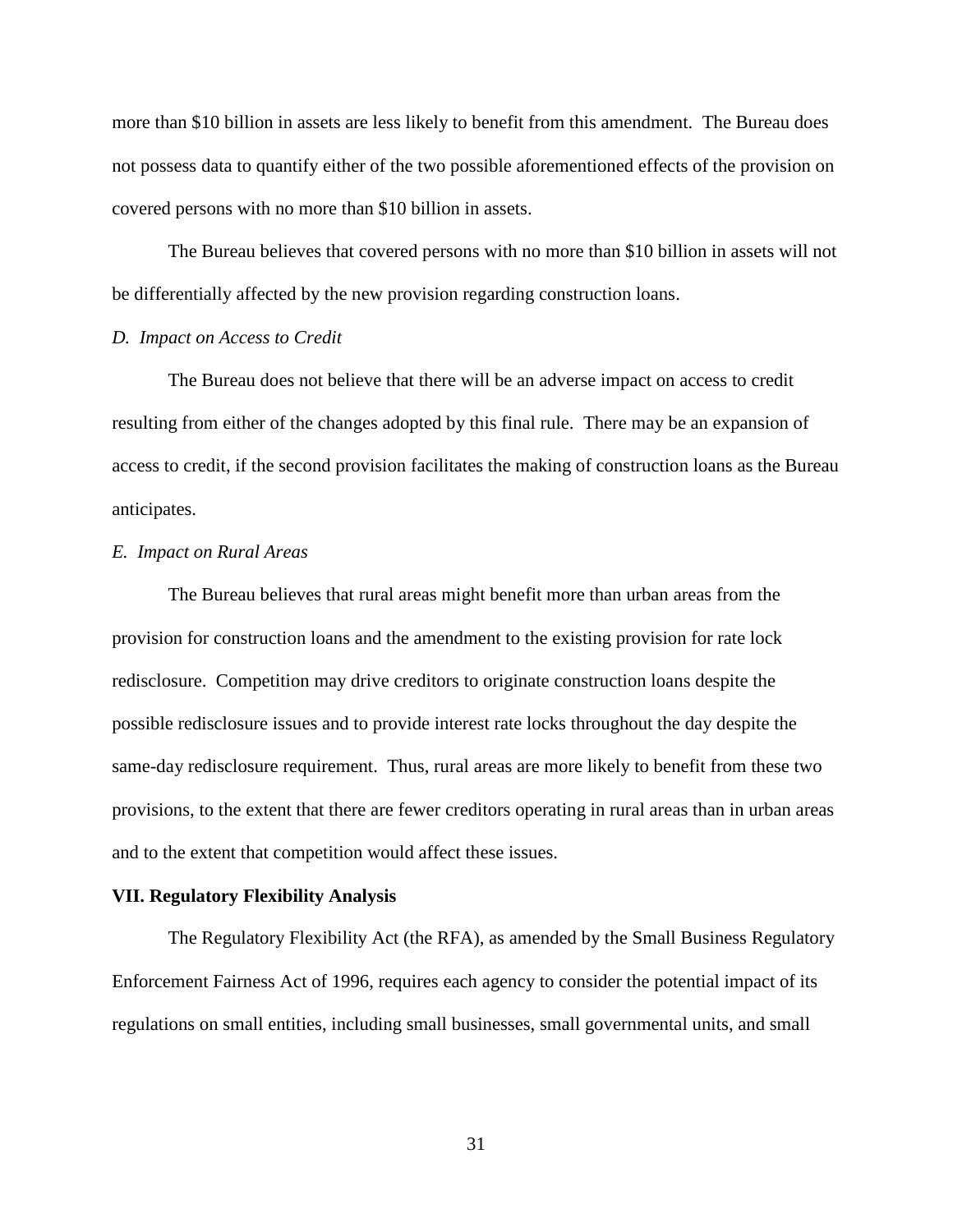nonprofit organizations. The RFA defines a "small business" as a business that meets the size standard developed by the Small Business Administration pursuant to the Small Business Act. The RFA generally requires an agency to conduct an initial regulatory flexibility analysis (IRFA) and a final regulatory flexibility analysis (FRFA) of any rule subject to notice-and-comment rulemaking requirements, unless the agency certifies that the rule will not have a significant economic impact on a substantial number of small entities. The Bureau also is subject to certain additional procedures under the RFA involving the convening of a panel to consult with small business representatives prior to proposing a rule for which an IRFA is required.

An IRFA is not required for this rule because it will not have a significant economic impact on any small entities. The Bureau does not expect the rule to impose costs on covered persons. All methods of compliance under current law will remain available to small entities when these provisions become effective. Thus, a small entity that is in compliance with current law need not take any additional action.

Accordingly, the undersigned certifies that this final rule will not have a significant economic impact on a substantial number of small entities.

### **VIII. Paperwork Reduction Act**

Under the Paperwork Reduction Act of 1995 (PRA) (44 U.S.C. 3501 *et seq*.), Federal agencies are generally required to seek the Office of Management and Budget (OMB) approval for information collection requirements prior to implementation. The collections of information related to Regulations Z and X have been previously reviewed and approved by OMB in accordance with the PRA and assigned OMB Control Numbers 3170-0015 (Regulation Z) and 3170-0016 (Regulation X). Under the PRA, the Bureau may not conduct or sponsor and,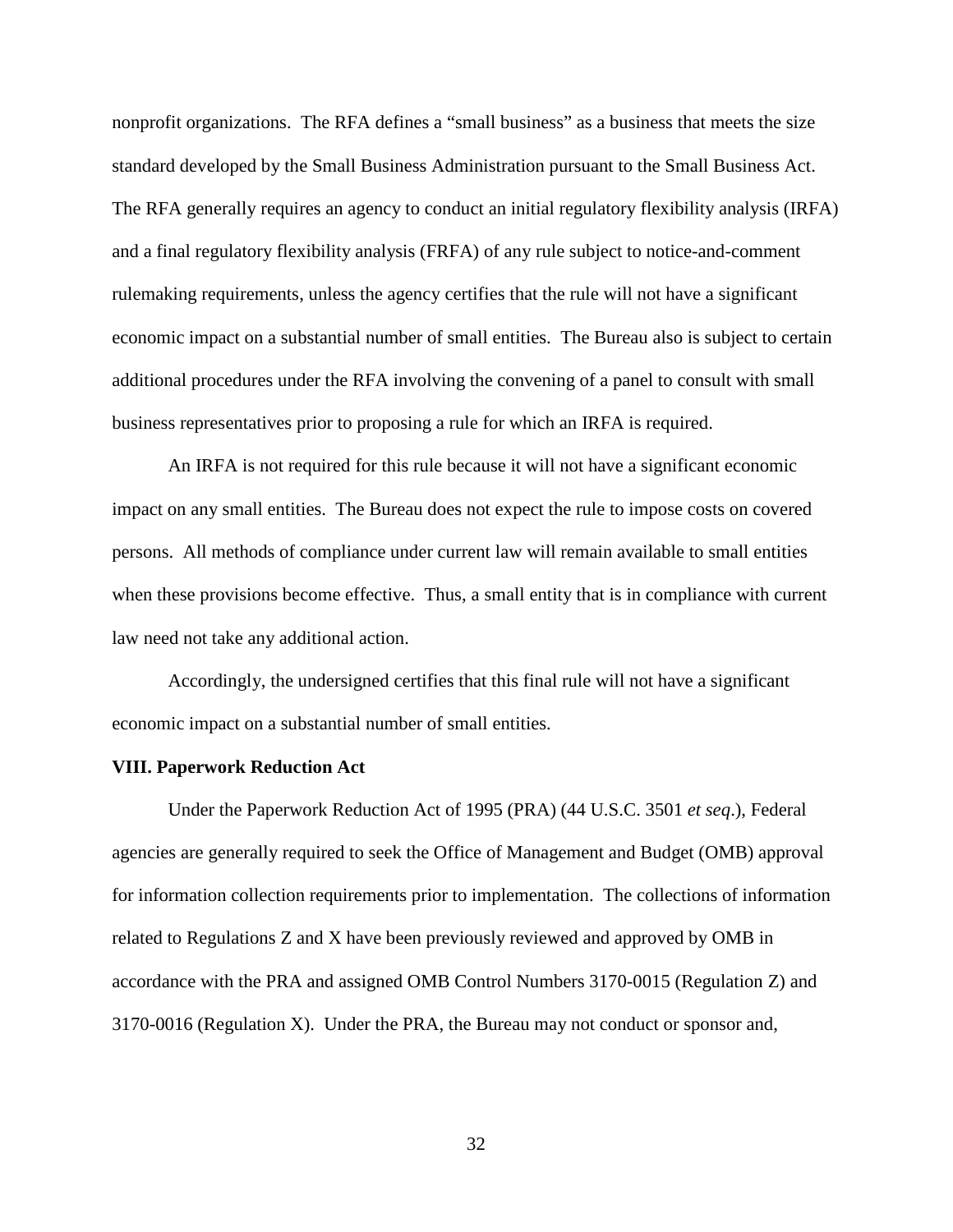notwithstanding any other provision of law, a person is not required to respond to an information collection unless the information collection displays a valid control number assigned by OMB.

The Bureau has determined that this final rule would not impose any new or revised information collection (recordkeeping, reporting, or disclosure) requirements on covered entities or members of the public that would constitute collections of information requiring OMB approval under the PRA.

### **List of Subjects**

### **12 CFR Part 1024**

Condominiums, Consumer protection, Housing, Mortgage servicing, Mortgages, Reporting and recordkeeping requirements.

### **12 CFR Part 1026**

Advertising, Consumer protection, Credit, Credit unions, Mortgages, National banks, Recordkeeping and recordkeeping requirements, Reporting, Savings associations, Truth in lending.

### **Authority and Issuance**

For the reasons set forth in the preamble, the Bureau amends Regulation X, 12 CFR part 1024, and Regulation Z, 12 CFR part 1026, as set forth below:

# **PART 1024—REAL ESTATE SETTLEMENT PROCEDURES ACT (REGULATION X)**

1. The authority citation for part 1024 continues to read as follows:

**Authority:** 12 U.S.C. 2603-2605, 2607, 2609, 2617, 5512, 5532, 5581.

### **Subpart A—General Provisions**

2. Section 1024.5 is amended by revising paragraph (d) (introductory text) to read as follows: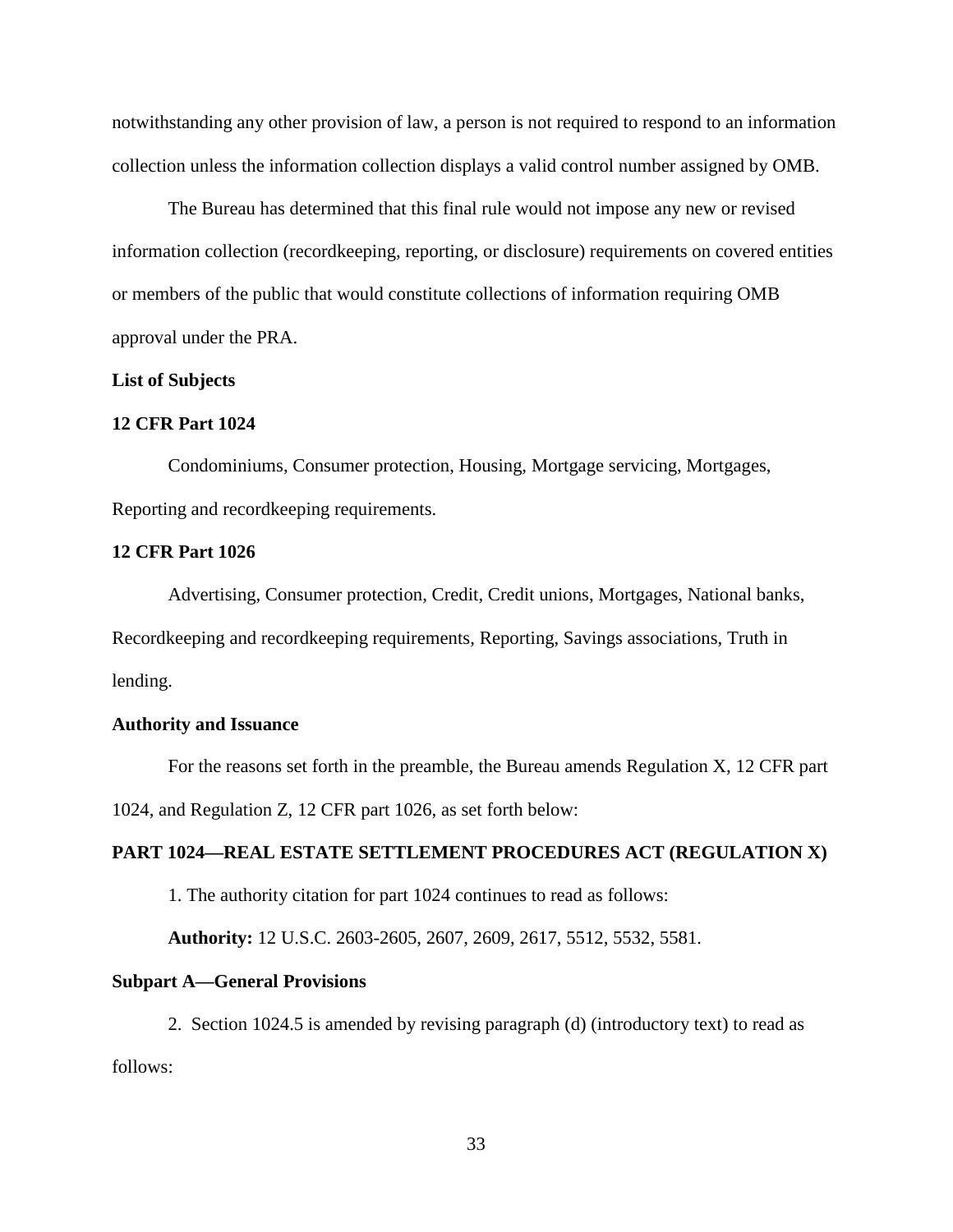## **§ 1024.5 Coverage of RESPA.**

\* \* \* \* \*

(d) *Partial exemptions for certain mortgage loans.* Sections 1024.6, 1024.7, 1024.8,

1024.10, and 1024.33(a) do not apply to a federally related mortgage loan:

\* \* \* \* \*

## **PART 1026—TRUTH IN LENDING (REGULATION Z)**

3. The authority citation for part 1026 continues to read as follows:

**Authority**: 12 U.S.C. 2601, 2603-2605, 2607, 2609, 2617, 5511, 5512, 5532, 5581; 15

U.S.C. 1601 *et seq*.

*\* \* \* \* \**

# **Subpart C—Closed-End Credit**

4. Section 1026.19 is amended by revising paragraph  $(e)(3)(iv)(D)$  to read as follows:

# **§ 1026.19 Certain mortgage and variable-rate transactions**

- *\* \* \* \* \**
	- $(e) * * * *$
	- $(3) * * * *$
	- $(iv) * * * *$

(D) *Interest rate dependent charges*. The points or lender credits change because the interest rate was not locked when the disclosures required under paragraph  $(e)(1)(i)$  of this section were provided. No later than three business days after the date the interest rate is locked, the creditor shall provide a revised version of the disclosures required under paragraph  $(e)(1)(i)$ of this section to the consumer with the revised interest rate, the points disclosed pursuant to § 1026.37(f)(1), lender credits, and any other interest rate dependent charges and terms.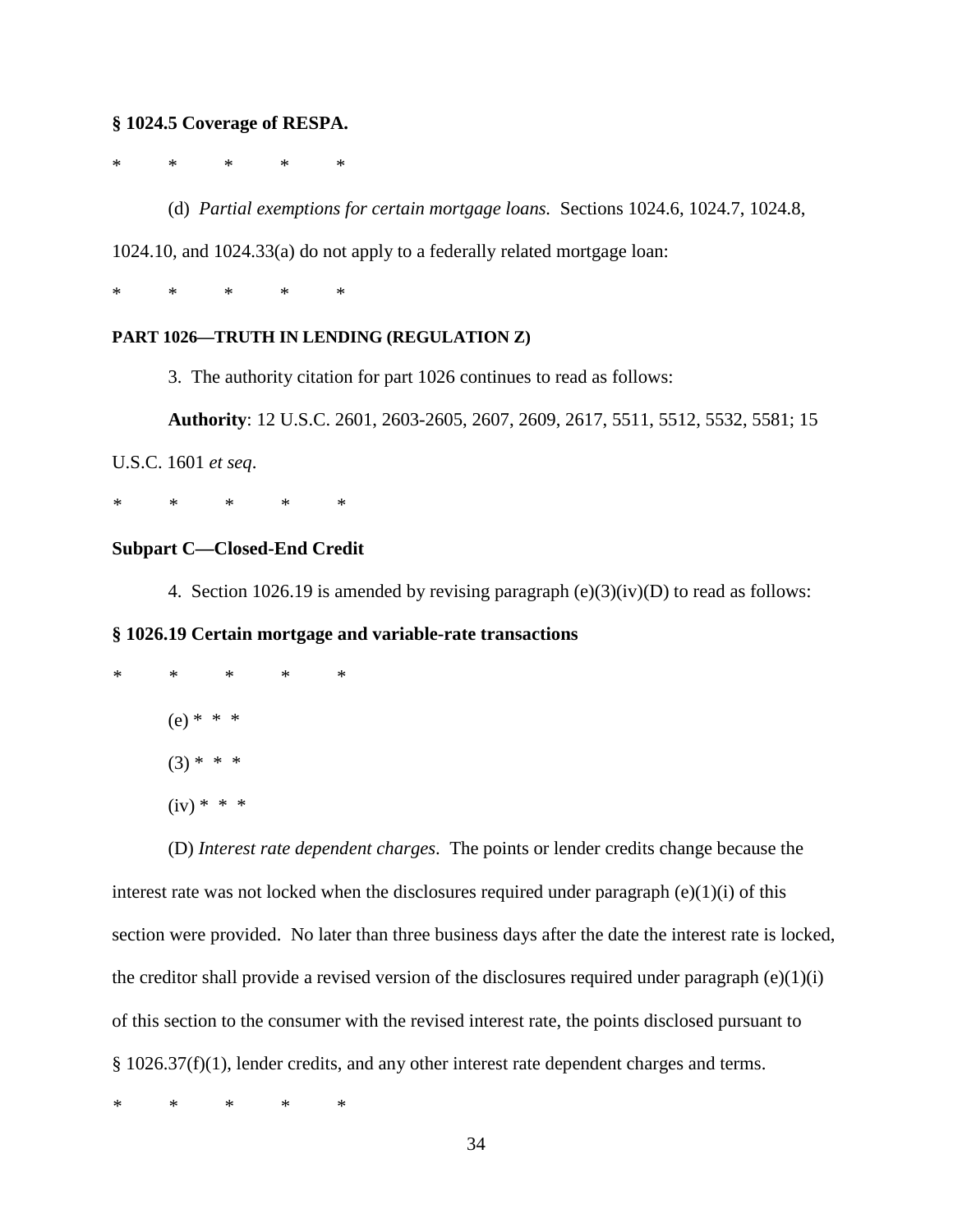## **Subpart E—Special Rules for Certain Home Mortgage Transactions**

*\* \* \* \* \** 

5. Section 1026.36 is amended by revising paragraph  $(g)(2)(ii)$  to read as follows:

# **§ 1026.36 Prohibited acts or practices and certain requirements for credit secured by a dwelling**

 $(g) * * * *$  $(2) * * * *$ 

*\* \* \* \* \**

(ii) The disclosures required by  $\S$  1026.19 (e) and (f);

*\* \* \* \* \**

6. Section 1026.37 is amended by adding paragraph (m)(8) and revising paragraph  $(o)(4)(i)(A)$  to read as follows:

# **§ 1026.37 Content of disclosures for certain mortgage transactions (Loan Estimate)**

$$
\begin{array}{lcccc}\n\ast & \ast & \ast & \ast & \ast \\
\end{array}
$$

 $(m) * * * *$ 

(8) *Construction loans.* In transactions involving new construction, where the creditor reasonably expects that settlement will occur more than 60 days after the provision of the loan estimate, at the creditor's option, a clear and conspicuous statement that the creditor may issue a revised disclosure any time prior to 60 days before consummation, pursuant to

 $$1026.19(e)(3)(iv)(F).$ 

*\* \* \* \* \**  $(0)$  \* \* \*  $(4) * * * *$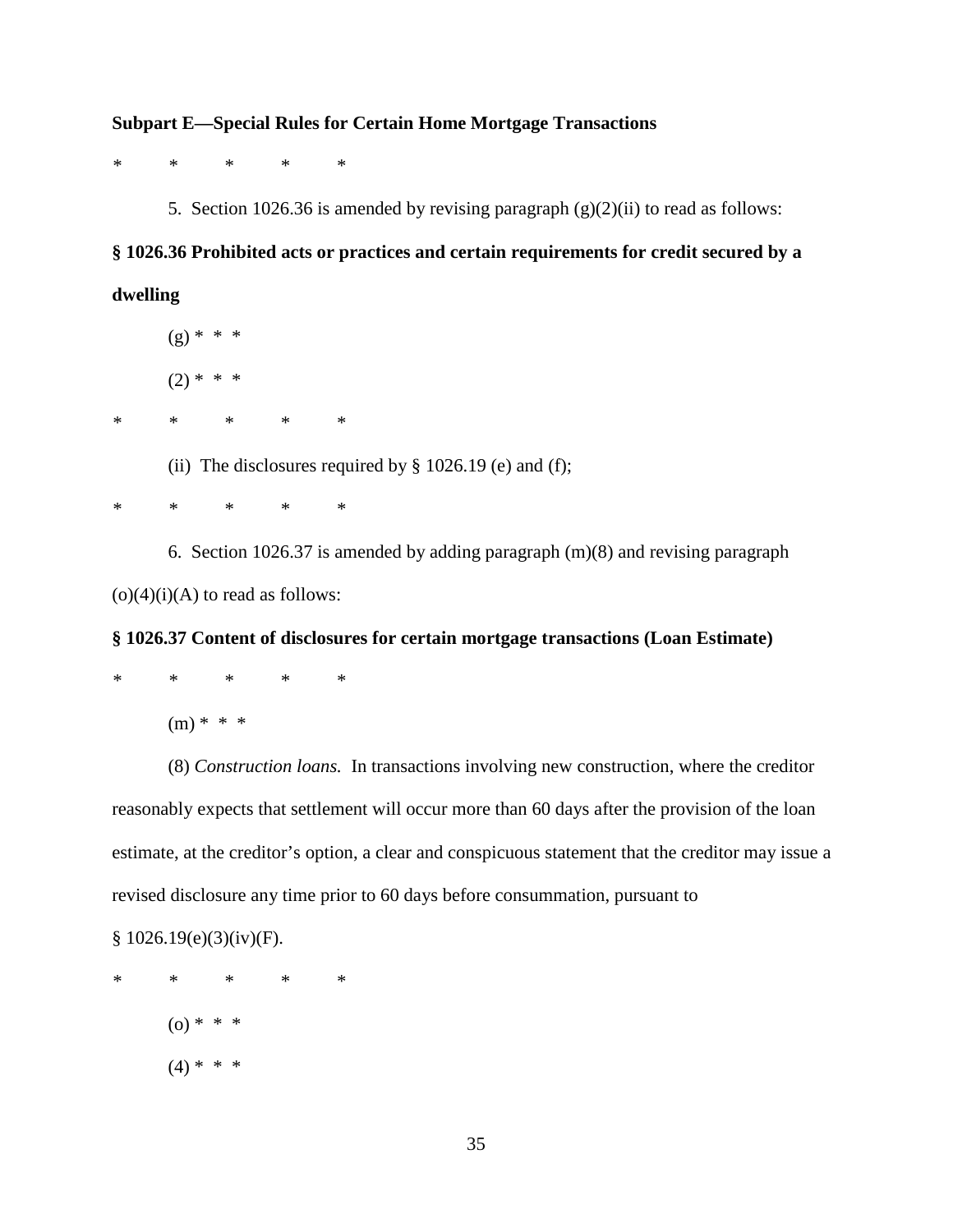$(i) * * * *$ 

(A) The dollar amounts required to be disclosed by paragraphs (b)(6) and (7), (c)(1)(iii),  $(c)(2)(ii)$  and (iii),  $(c)(4)(ii)$ ,  $(f)$ ,  $(g)$ ,  $(h)$ ,  $(i)$ , and  $(l)$  of this section shall be rounded to the nearest whole dollar, except that the per diem amount required to be disclosed by paragraph (g)(2)(iii) of this section and the monthly amounts required to be disclosed by paragraphs  $(g)(3)(i)$  through (iii) and  $(g)(3)(v)$  of this section shall not be rounded.

*\* \* \* \* \**

7. Section 1026.38 is amended by revising paragraphs  $(e)(3)(iii)(A)$ ,  $(e)(4)(ii)$ ,  $(j)(2)(iv)$ ,  $(k)(2)(v)$ ,  $(k)(2)(vi)$ , and  $(t)(4)(ii)$  to read as follows:

**§ 1026.38 Content of disclosures for certain mortgage transactions (Closing Disclosure)**

*\* \* \* \* \** (e) \* \* \*  $(3) * * * *$  $(iii) * * * *$ 

(A) If the amount disclosed under paragraph  $(e)(3)(ii)$  of this section is different than the amount disclosed under paragraph (e)(3)(i) of this section (unless the difference is due to rounding), a statement of that fact, along with a statement that the consumer paid such amounts prior to consummation of the transaction; or

*\* \* \* \* \**

 $(4) * * * *$ 

(ii) Under the subheading "Final," the total amount of payoffs and payments made to third parties disclosed pursuant to paragraph  $(t)(5)(vi)(B)$  of this section, to the extent known, disclosed as a negative number;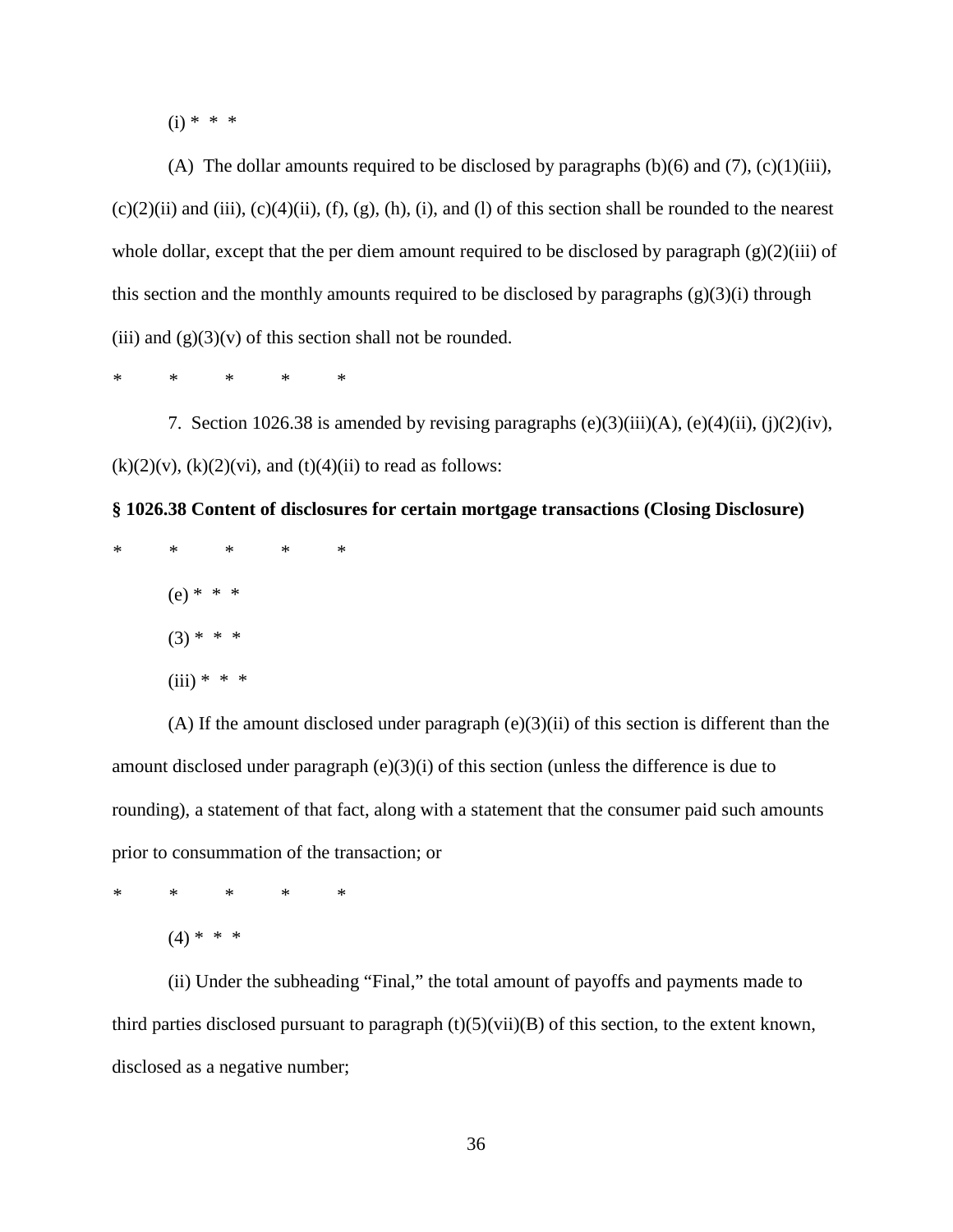*\* \* \* \* \** (j) *\* \* \** (2) *\* \* \**

(iv) The amount of any existing loans that the consumer is assuming, or any loans subject to which the consumer is taking title to the property, labeled ''Existing Loan(s) Assumed or Taken Subject to'';

*\* \* \* \* \**  $(k) * * * *$  $(2) * * * *$ 

(v) The amount of any loan secured by a first lien on the property that will be paid off as part of the real estate closing, labeled "Payoff of First Mortgage Loan";

(vi) The amount of any loan secured by a second lien on the property that will be paid off as part of the real estate closing, labeled "Payoff of Second Mortgage Loan";

*\* \* \* \* \** (t) *\* \* \** (4) *\* \* \**

(ii) *Percentages.* The percentage amounts required to be disclosed under paragraphs (b),

 $(f)(1)$ , (n), and (o)(5) of this section shall not be rounded and shall be disclosed up to two or three decimal places. The percentage amount required to be disclosed under paragraph (o)(4) of this section shall not be rounded and shall be disclosed up to three decimal places. If the amount is a whole number then the amount disclosed shall be truncated at the decimal point.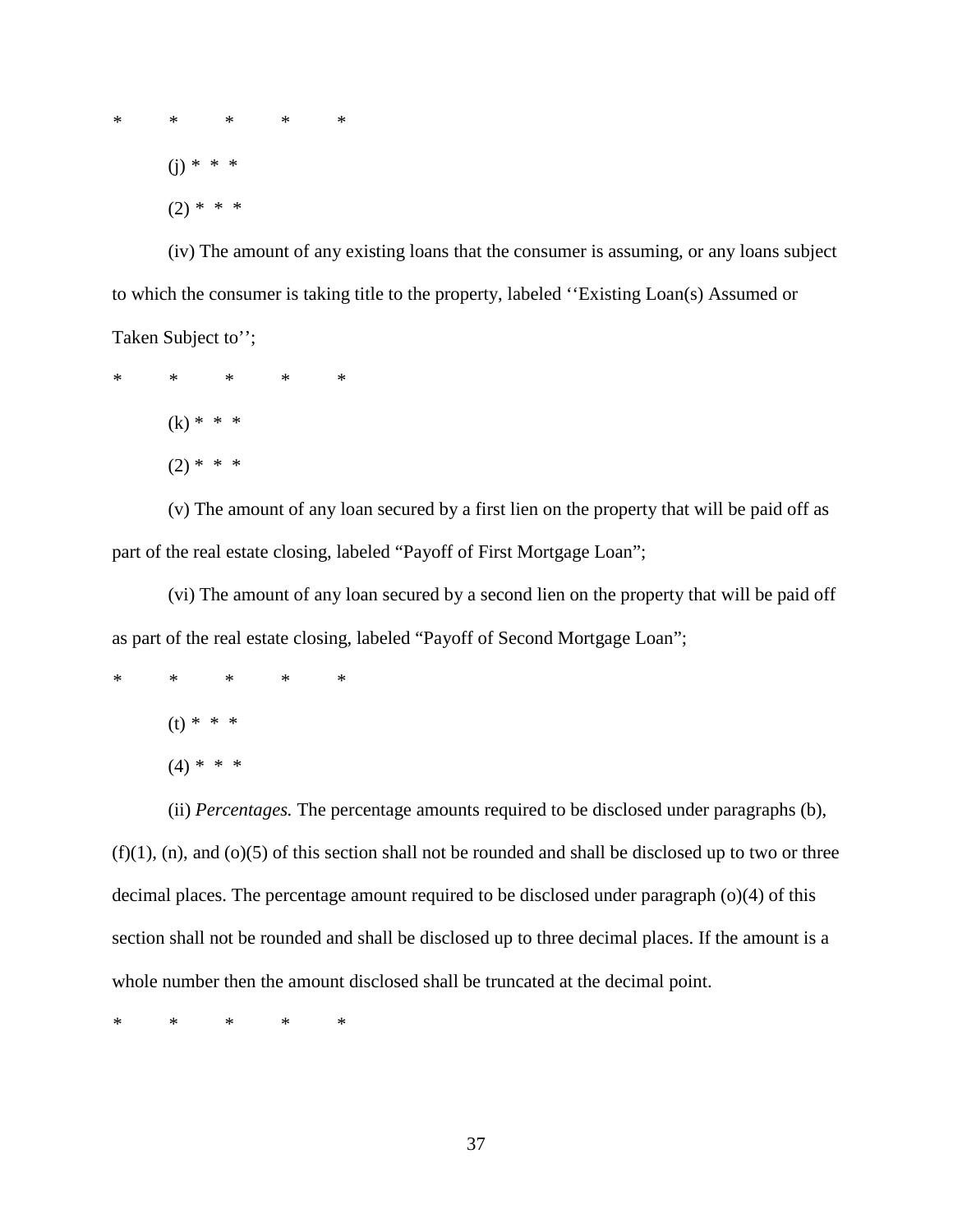8. Appendix H to part 1026 is amended by revising the *Description* in H-24(G) to read as follows.

Appendix H to Part 1026 – Closed-End Forms and Clauses

*\* \* \* \* \**

H-24(G) MORTGAGE LOAN TRANSACTION LOAN ESTIMATE – MODIFICATION TO LOAN ESTIMATE FOR TRANSACTION NOT INVOLVING SELLER – MODEL FORM

*Description:* This is a blank model Loan Estimate that illustrates the application of the content requirements in § 1026.37, with the optional alternative tables permitted by § 1026.37(d)(2) and (h)(2) for transactions without a seller. This form provides one variation of page one, four variations of page two, and four variations of page three, reflecting the variable content requirements in § 1026.37.

*\* \* \* \* \**

9. In Supplement I to part 1026:

a. Under *Section 1026.19 – Certain Mortgage and Variable-Rate Transactions*:

i. Under paragraph  $19(e)(3)(iv)(D)$ , paragraph 1 is revised.

ii. Under paragraph  $19(e)(4)(i)$ , paragraph 2 is revised.

b. Under *Section 1026.37 – Content of Disclosures for Certain Mortgage Transactions* 

*(Loan Estimate)*:

i. Under paragraph 37(b)(6), paragraph 1 is revised.

ii. Under paragraph  $37(c)(2)(ii)$ , paragraph 2 is revised.

ii. Under paragraph  $37(c)(2)(iii)$ , paragraph 1 is revised.

iii. Under paragraph 37(c)(4)(iv), paragraph 2 is revised.

iv. Under paragraph 37(h)(1)(ii), paragraph 1 is revised.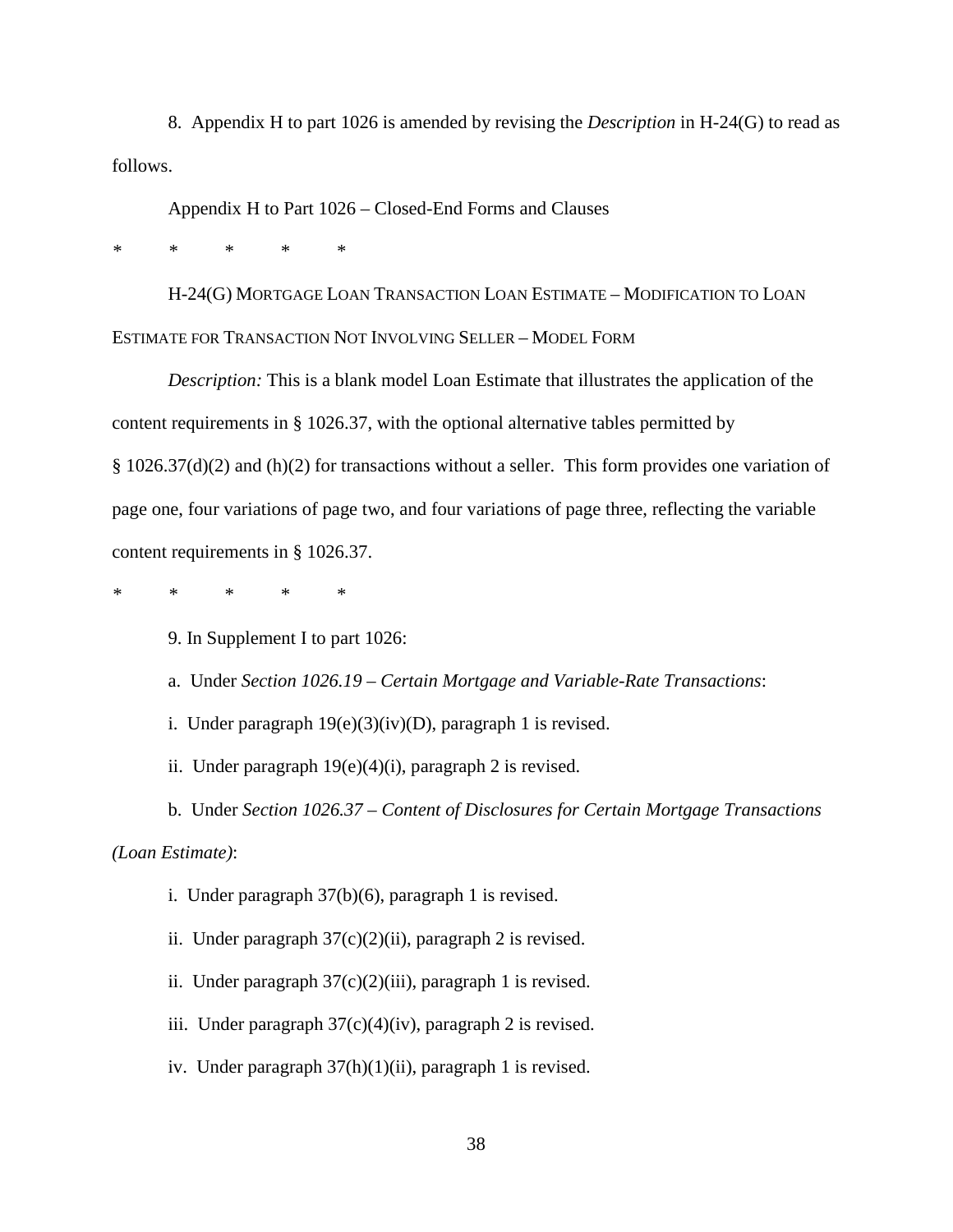v. Under paragraph 37(m), the subheading *37(m)(8) Construction loans* and paragraph 1 are added.

vi. Under paragraph 37(n), paragraph 2 is revised.

c. Under *Section 1026.38 – Content of Disclosures for Certain Mortgage Transactions (Closing Disclosure)*:

i. Under paragraph  $38(a)(3)(vi)$ , paragraph 2 is added.

ii. Under paragraph  $38(e)(1)(iii)(A)$ , paragraph 1 is revised.

iii. Under paragraph  $38(e)(2)(iii)(A)$ , paragraph 3 is added.

iv. Under paragraph 38(g)(2), paragraph 4 is revised.

The revisions and additions read as follows:

# **Supplement I to Part 1026—Official Interpretations**

\* \* \* \* \*

# **Subpart C—Closed-End Credit**

\* \* \* \* \*

*Section 1026.19*—*Certain Mortgage and Variable-Rate Transactions*

\* \* \* \* \*

*19(e) Mortgage loans secured by real property*—*Early disclosures.*

\* \* \* \* \*

*19(e)(3) Good faith determination for estimates of closing costs.*

\* \* \* \* \*

*19(e)(3)(iv)(D) Interest rate dependent charges.*

1. *Requirements*. If the interest rate is not locked when the disclosures required by § 1026.19(e)(1)(i) are provided, a valid reason for revision exists when the interest rate is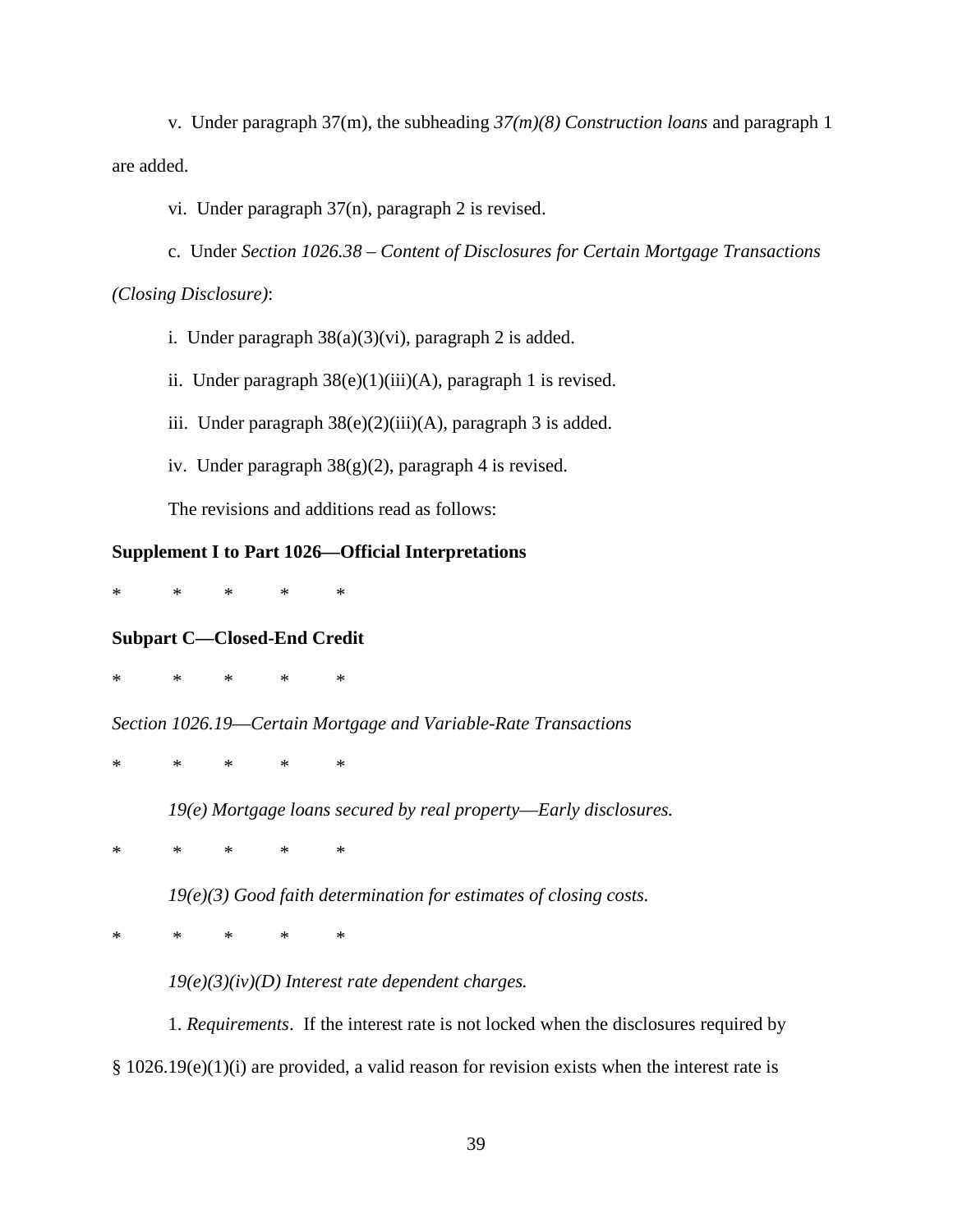subsequently locked. No later than three business days after the date the interest rate is locked, § 1026.19(e)(3)(iv)(D) requires the creditor to provide a revised version of the disclosures required under §  $1026.19(e)(1)(i)$  reflecting the revised interest rate, the points disclosed pursuant to  $\S 1026.37(f)(1)$ , lender credits, and any other interest rate dependent charges and terms. The following examples illustrate this requirement:

i. Assume a creditor sets the interest rate by executing a rate lock agreement with the consumer. If such an agreement exists when the original disclosures required under  $§ 1026.19(e)(1)(i)$  are provided, then the actual points and lender credits are compared to the estimated points disclosed pursuant to  $\S 1026.37(f)(1)$  and lender credits included in the original disclosures provided under  $\S 1026.19(e)(1)(i)$  for the purpose of determining good faith pursuant to § 1026.19(e)(3)(i). If the consumer enters into a rate lock agreement with the creditor after the disclosures required under § 1026.19(e)(1)(i) were provided, then § 1026.19(e)(3)(iv)(D) requires the creditor to provide, no later than three business days after the date that the consumer and the creditor enter into a rate lock agreement, a revised version of the disclosures required under  $\S 1026.19(e)(1)(i)$  reflecting the revised interest rate, the points disclosed pursuant to  $§ 1026.37(f)(1)$ , lender credits, and any other interest rate dependent charges and terms. Provided that the revised version of the disclosures required under  $\S 1026.19(e)(1)(i)$  reflect any revised points disclosed pursuant to  $\S 1026.37(f)(1)$  and lender credits, the actual points and lender credits are compared to the revised points and lender credits for the purpose of determining good faith pursuant to  $\S 1026.19(e)(3)(i)$ .

\* \* \* \* \*

*19(e)(4) Provision and receipt of revised disclosures. 19(e)(4)(i) General rule.*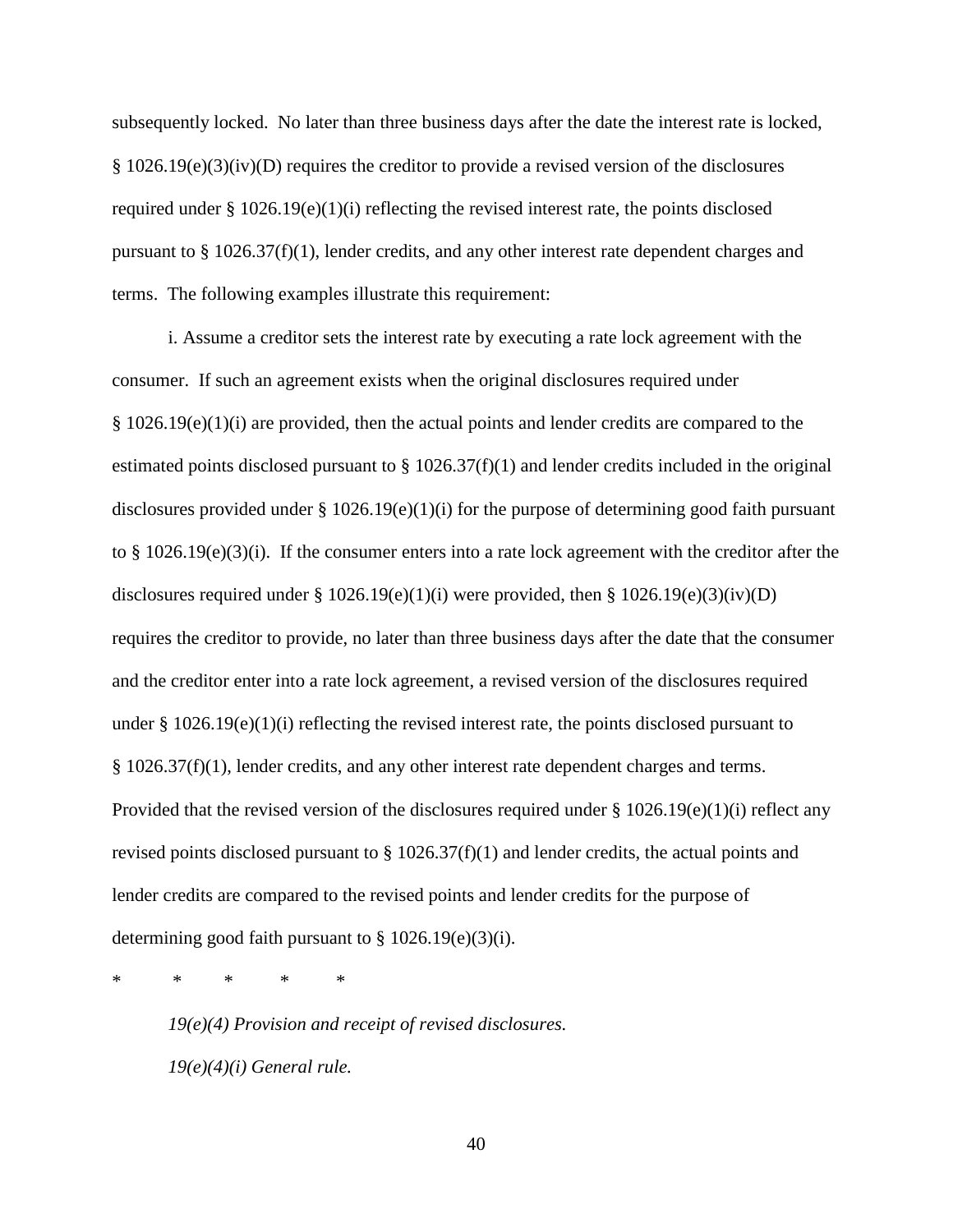\* \* \* \* \*

2. *Relationship to § 1026.19(e)(3)(iv)(D).* If the reason for the revision is provided under § 1026.19(e)(3)(iv)(D), notwithstanding the three-business-day rule set forth in § 1026.19(e)(4)(i), § 1026.19(e)(3)(iv)(D) requires the creditor to provide a revised version of the disclosures required under  $\S 1026.19(e)(1)(i)$  no later than three business days after the date the interest rate is locked. *See* comment 19(e)(3)(iv)(D)-1.

\* \* \* \* \*

## **Subpart E—Special Rules for Certain Home Mortgage Transactions**

\* \* \* \* \*

*Section 1026.37—Content of Disclosures for Certain Mortgage Transactions (Loan Estimate)*

\* \* \* \* \* *37(b) Loan terms.*

\* \* \* \* \*

*37(b)(6) Adjustments after consummation.*

1. *Periods not in whole years.* For guidance on how to disclose increases after consummation that occur after a number of months less than 24 but that do not equate to a number of whole years or within a number of days less than a week, see the guidance provided in comment  $37(a)(10)-3$ . For increases that occur after more than 24 months, see the guidance provided in comment 37(b)(8)-1.

\* \* \* \* \*

*37(c) Projected payments.*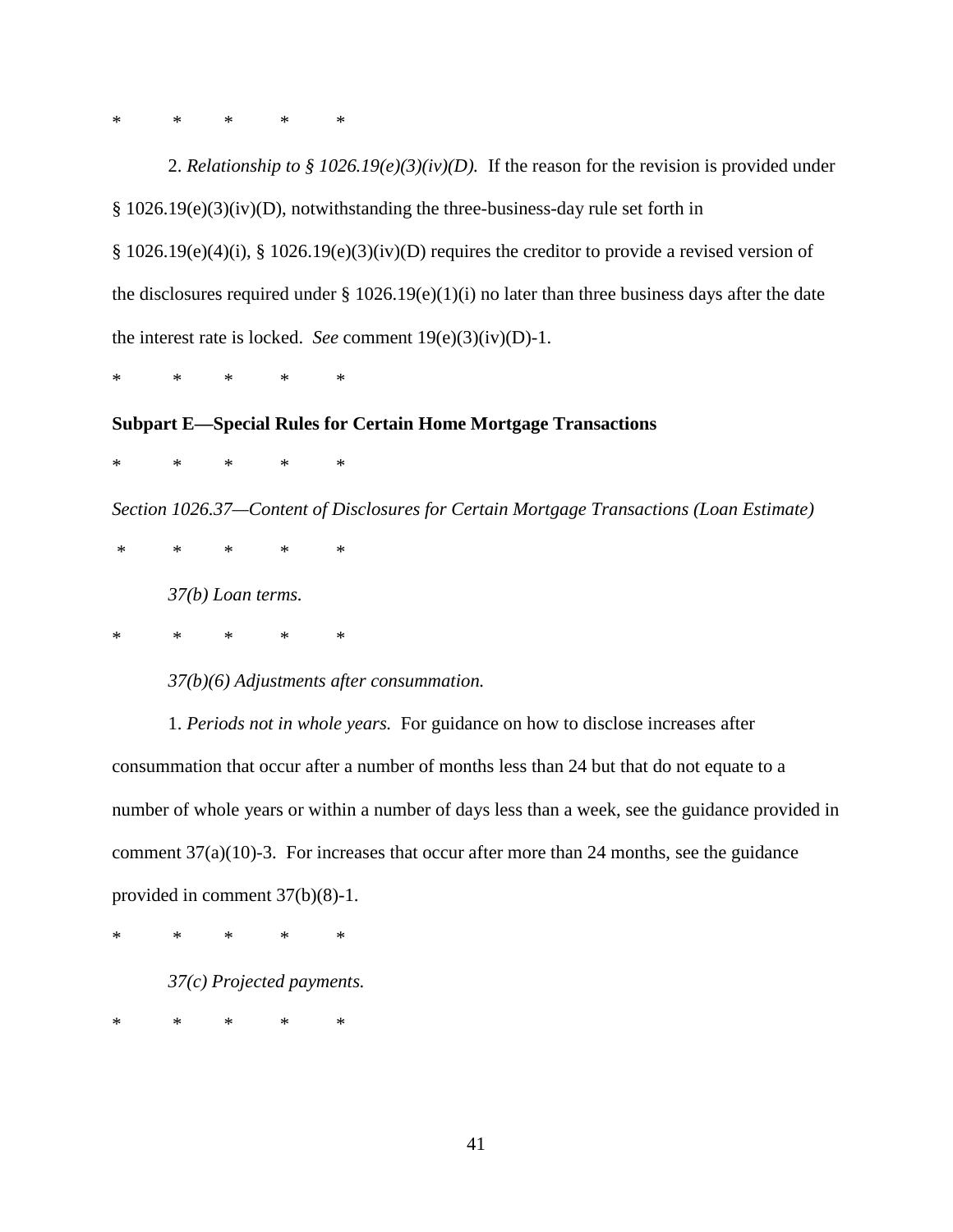*37(c)(2) Itemization.*

\* \* \* \* \*

*Paragraph 37(c)(2)(ii)*

\* \* \* \* \*

2. *Relationship to principal and interest disclosure.* The creditor discloses mortgage insurance premiums pursuant to  $\S 1026.37(c)(2)(ii)$  on the same periodic basis that payments for principal and interest are disclosed pursuant to  $\S 1026.37(c)(2)(i)$ , even if mortgage insurance premiums are actually paid on some other periodic basis.

*Paragraph 37(c)(2)(iii).*

1. *Escrow disclosure.* The disclosure described in § 1026.37(c)(2)(iii) is required only if the creditor will establish an escrow account for the payment of some or all of the charges described in §  $1026.37(c)(4)(ii)$ . If no escrow account for the payment of some or all such charges will be established, the creditor discloses the escrow amount as "0." If an escrow account is established for the payment of amounts described in  $\S 1026.37(c)(4)(ii)$ , but no escrow payment is required with a particular periodic payment (such as with a final balloon payment) or range of payments, the escrow payment should be disclosed as "—."

\* \* \* \* \*

*37(c)(4) Taxes, insurance, and assessments.*

\* \* \* \* \*

*Paragraph 37(c)(4)(iv)*

\* \* \* \* \*

2. *Amounts paid by the creditor using escrow account funds.* Section 1026.37(c)(4)(iv) requires the creditor to disclose an indication of whether the amounts disclosed pursuant to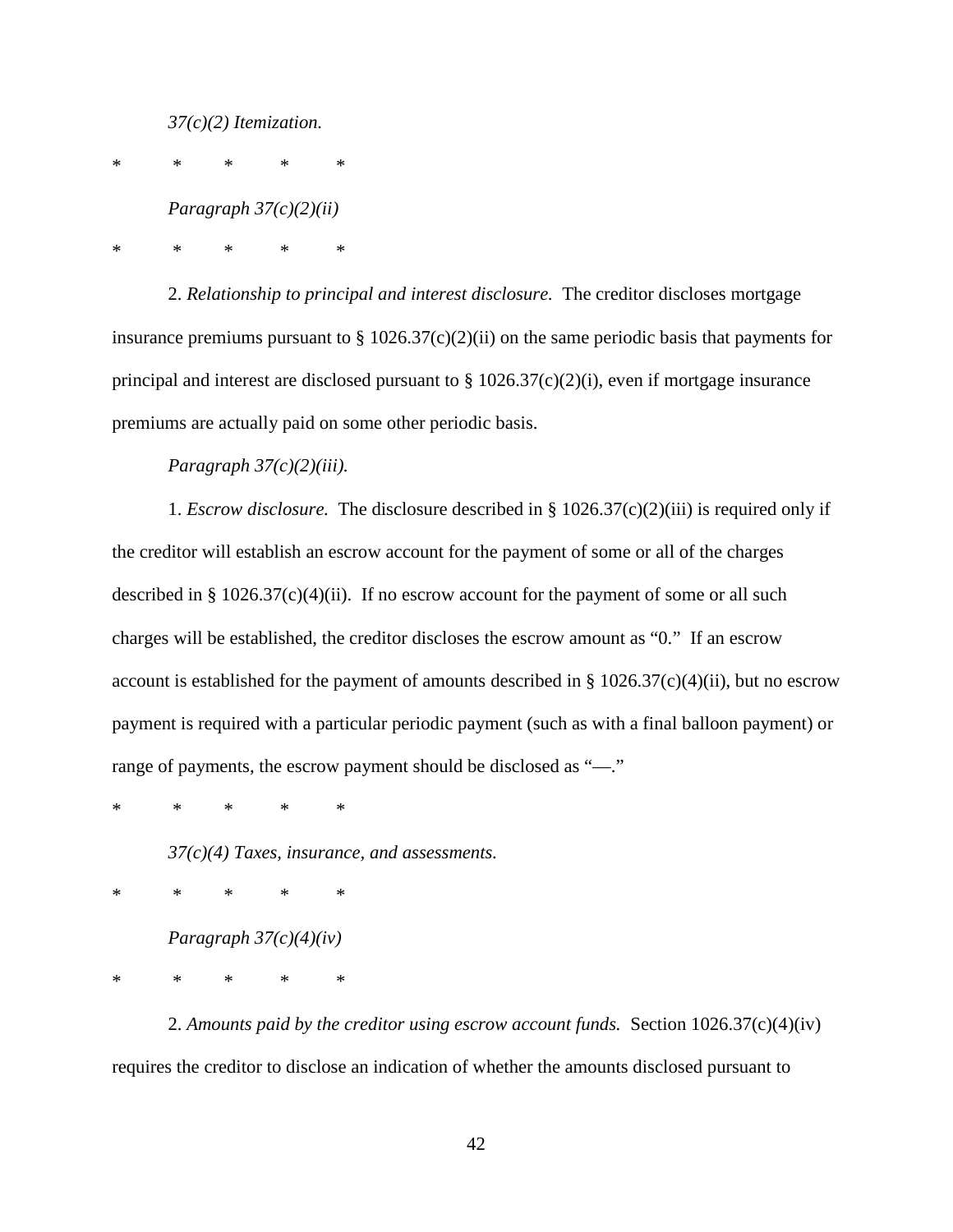§ 1026.37(c)(4)(ii) will be paid by the creditor using escrow account funds. If the amount disclosed pursuant to  $\S 1026.37(c)(4)(ii)$  requires the creditor to disclose a description of more than one amount and only some of those amounts will be paid by the creditor using escrow account funds, the creditor may indicate that only some of those amounts will be paid using escrow account funds, such as by using the word "some."

\* \* \* \* \*

*37(h) Calculating cash to close.*

\* \* \* \* \*

*37(h)(1)(ii) Closing costs financed.*

1. *Calculating amount.* The amount of closing costs financed disclosed under § 1026.37(h)(1)(ii) is determined by subtracting the estimated total amount of payments to third parties not otherwise disclosed pursuant to § 1026.37(f) and (g) from the total loan amount disclosed pursuant to § 1026.37(b)(1). If the result of the calculation is a positive number, that amount is disclosed as a negative number under  $\S 1026.37(h)(1)(ii)$ , but only to the extent that it does not exceed the total amount of closing costs disclosed under § 1026.37(g)(6). If the result of the calculation is zero or negative, the amount of \$0 is disclosed under § 1026.37(h)(1)(ii).

\* \* \* \* \*

*37(m) Other considerations.*

\* \* \* \* \*

*37(m)(8) Construction loans.*

1. *Clear and conspicuous statement regarding redisclosure for construction loans*. For construction loans in transactions involving new construction, where the creditor reasonably expects the settlement date to be 60 days or more after the provision of the disclosures required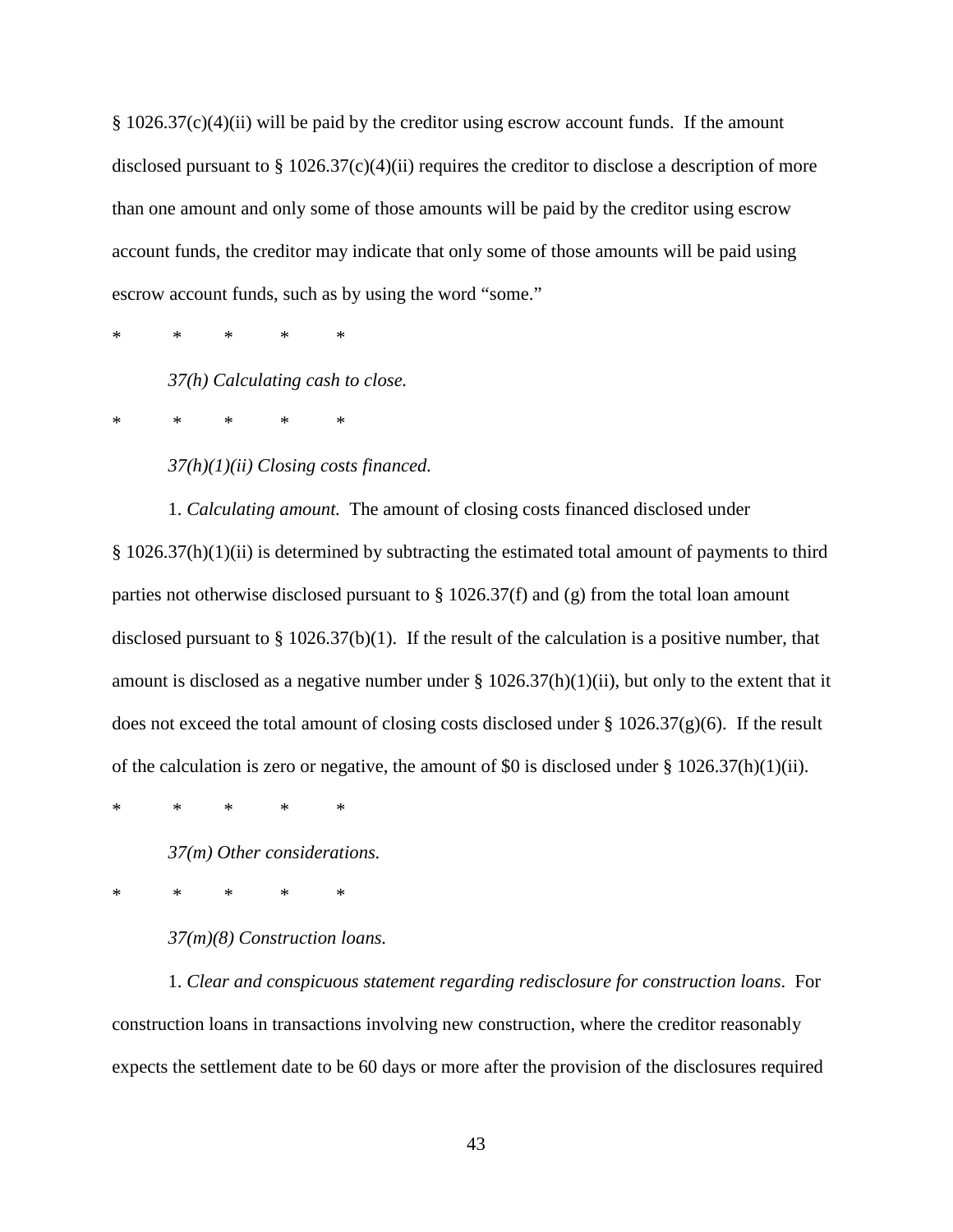under § 1026.19(e)(1)(i), providing the statement, "You may receive a revised Loan Estimate at any time prior to 60 days before consummation" under the master heading "Additional Information About This Loan" and the heading "Other Considerations" pursuant to § 1026.37(m)(8) satisfies the requirements set forth in § 1026.19(e)(3)(iv)(F) that the statement be made clearly and conspicuously on the disclosure.

*37(n) Signature statement.*

\* \* \* \* \*

2. *Multiple consumers*. If there is more than one consumer who will be obligated in the transaction, the first consumer signs as the applicant and each additional consumer signs as a coapplicant. If there is not enough space under the heading "Confirm Receipt" to provide signature lines for every consumer in the transaction, the creditor may add additional signature pages, as needed, at the end of the form for the remaining consumers' signatures. However, the creditor is required to disclose the heading and statement required by  $\S 1026.37(n)(1)$  on such additional pages.

\* \* \* \* \*

*Section 1026.38—Content of Disclosures for Certain Mortgage Transactions (Closing Disclosure)*

\* \* \* \* \*

*38(a) General information.*

*38(a)(3) Closing information.*

\* \* \* \* \*

*38(a)(3)(vi) Property.*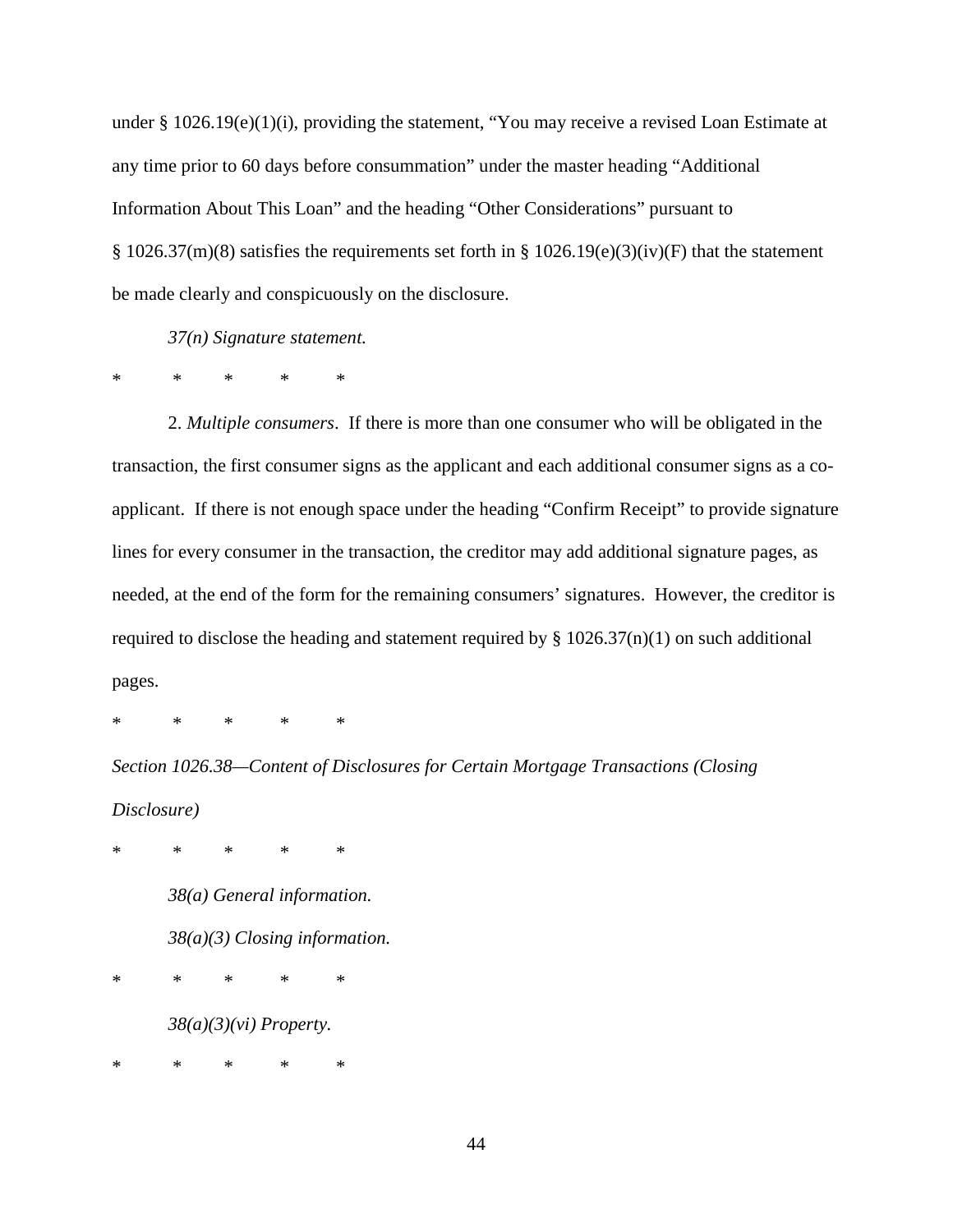2. *Multiple properties.* Where more than one property secures the credit transaction, § 1026.38(a)(3)(vi) requires disclosure of all property addresses. If the addresses of all properties securing the transaction do not fit in the space allocated on the Closing Disclosure, an additional page with the addresses of all such properties may be appended to the end of the form.

\* \* \* \* \*

*38(e) Alternative calculating cash to close table for transactions without a seller.*

\* \* \* \* \*

*Paragraph 38(e)(1)(iii)(A).*

1. *Statements of increases or decreases.* Section 1026.38(e)(1)(iii)(A) requires a statement of whether the amount increased or decreased from the estimated amount. The statement, "This amount increased," in which the word "increased" is in boldface font and is replaced with the word "decreased" as applicable, complies with this requirement.

\* \* \* \* \*

*38(e)(2) Total closing costs.*

\* \* \* \* \*

*Paragraph 38(e)(2)(iii)(A)*

\* \* \* \* \*

3. *Statements regarding excess amount and any credit to the consumer.* Section

1026.38(e)(2)(iii)(A) requires a statement that an increase in closing costs exceeds legal limits by the dollar amount of the excess and a statement directing the consumer to the disclosure of lender credits under § 1026.38(h)(3) if a credit is provided under § 1026.19(f)(2)(v). See form H-25(F) in appendix H to this part for examples of such statements.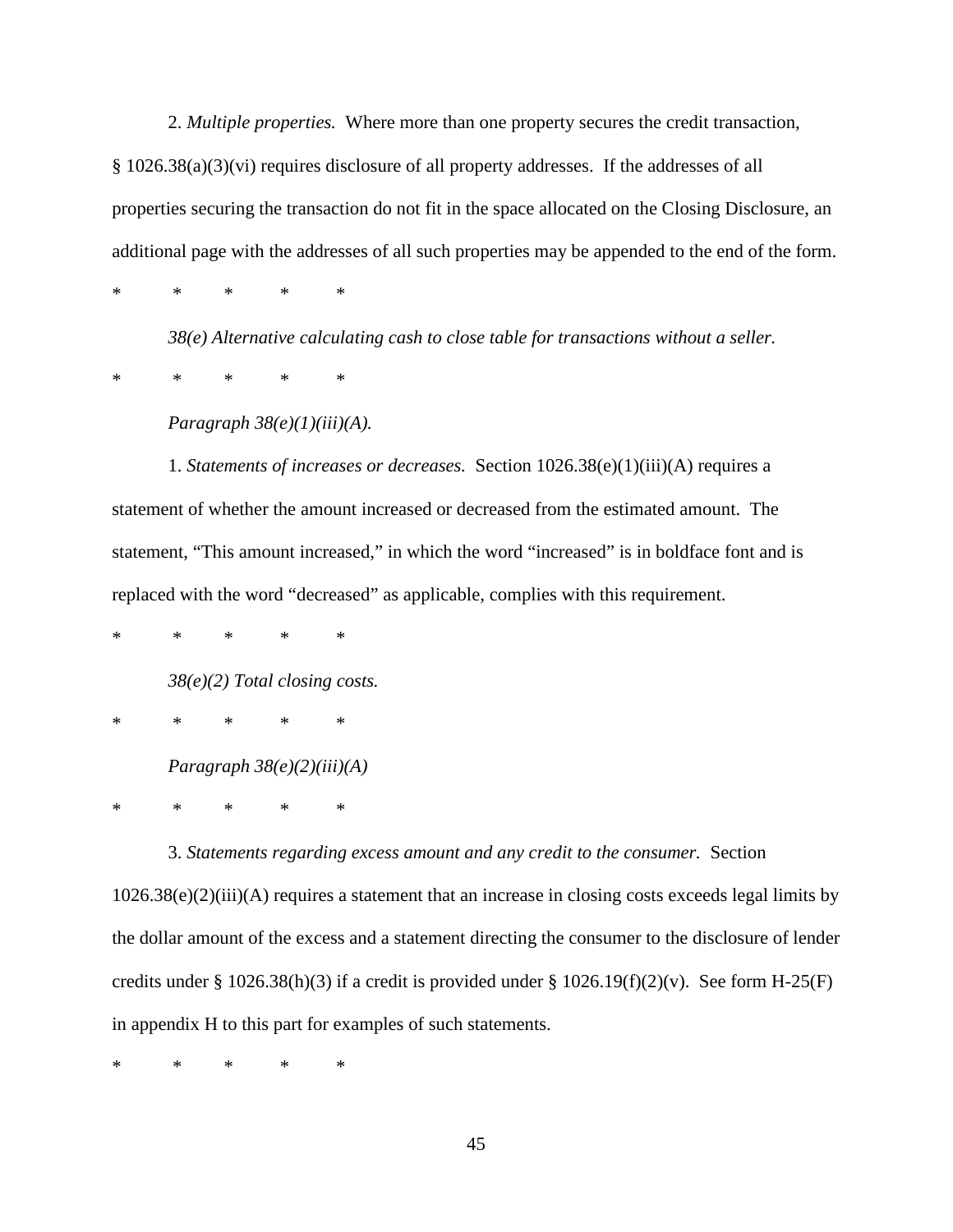*38(g)(2) Prepaids.*

\* \* \* \* \*

4. *Interest rate for prepaid interest.* The dollar amounts disclosed pursuant to § 1026.38(g)(2) must be based on the interest rate disclosed under § 1026.38(b), as required by § 1026.37(b)(2).